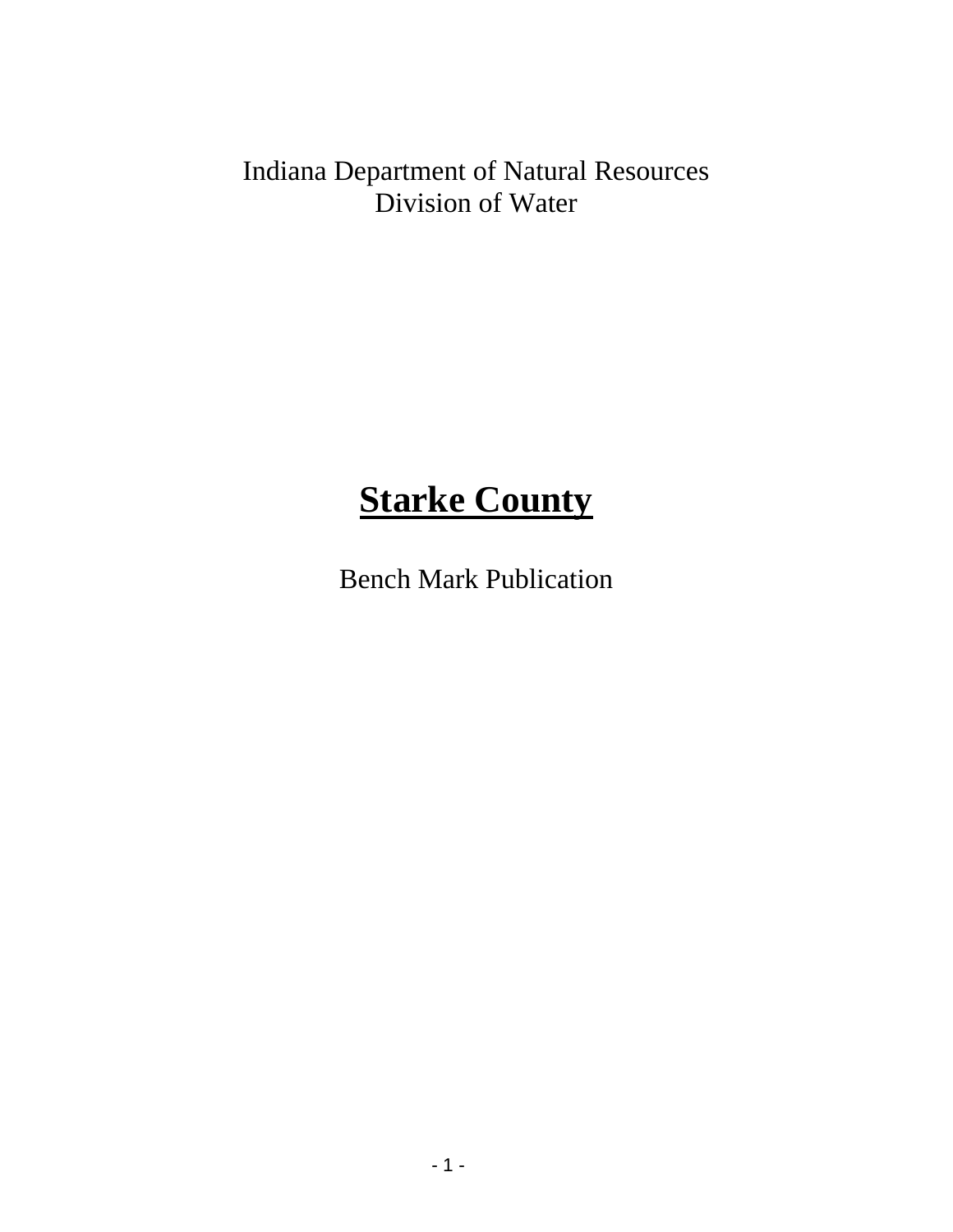#### USC&GS BM Y 142, 1946

In La Porte County, LaCrosse Quad., in the SW ¼ of Section 33, T. 33 N., R. 4 W., 2nd PM.; about 3.5 miles south of La Crosse; at the intersection of U.S. 421 and the Erie Railroad; 70 yards north of the crossing of the Erie Railroad; set in the northwest quarter of the intersection with a dim side road west, 68 feet northeast and across the side road from the north end of the centerline of the side road, 32 feet west of and about 1 foot below the centerline of the highway, 2.5 feet north of a telephone pole, 2 feet south of a post, projecting 6 inches, a U.S. Coast & Geodetic Survey bronze tablet, stamped "Y 142 1946".

666.229 feet N.G.V.D. 1929

#### IFC&WRC TBM K 19

In Starke County, English Lake Quad., in the NE ¼ of Section 2, T. 32 N., R. 4 W., 2nd PM.; about 1.1 miles southwest of English Lake; at the Toto Road and 750 West Road "T" road intersection, in the southeast quarter of the intersection; set in a root on the north side of a 16-inch White Oak tree, 25 feet east of the centerline of 750 West Road, 18 feet south of the centerline of Toto Road, 0.5 foot above the ground; a railroad spike.

672.685 feet N.G.V.D. 1929

#### USC&GS BM S 142, 1946

In La Porte County, English Lake Quad., in the SE ¼ of Section 32, T. 34 N., R. 3 W., 2nd PM.; about 5.5 miles northeast of English Lake; at the 1800 South Road 32-foot steel bridge over the Hanna Arm of Tuesburg Ditch; about 100 yards southeast of a two-story house on the north side of 1800 South Road; set in the top of the northeast concrete wingwall, 18 feet north of the centerline of 1800 South Road, 25 feet west of the centerline of 400 West Road, 9.5 feet north-northeast of the east end of the steel railing, about level with the centerline of the intersection of 1800 South Road and 400 West Road; a U.S. Coast & Geodetic Survey bronze tablet, stamped "S 142 1946". 673.509 feet N.G.V.D. 1929

#### IFC&WRC TBM K 44-1

In Starke County, Knox West Quad., in the SE ¼ of Section 35, T. 34 N., R. 3 W., 2nd PM.; about 1.7 miles northwest of Brems; at the Starke-LaPorte County Line, at the Norfolk and Western Railroad bridge over the Kankakee River; set on top of the southwest end of the southeast pier, 3.0 feet below the bottom of the southwest girder, 2.8 feet southwest of the southwest girder; a chiseled square. 675.654 feet N.G.V.D. 1929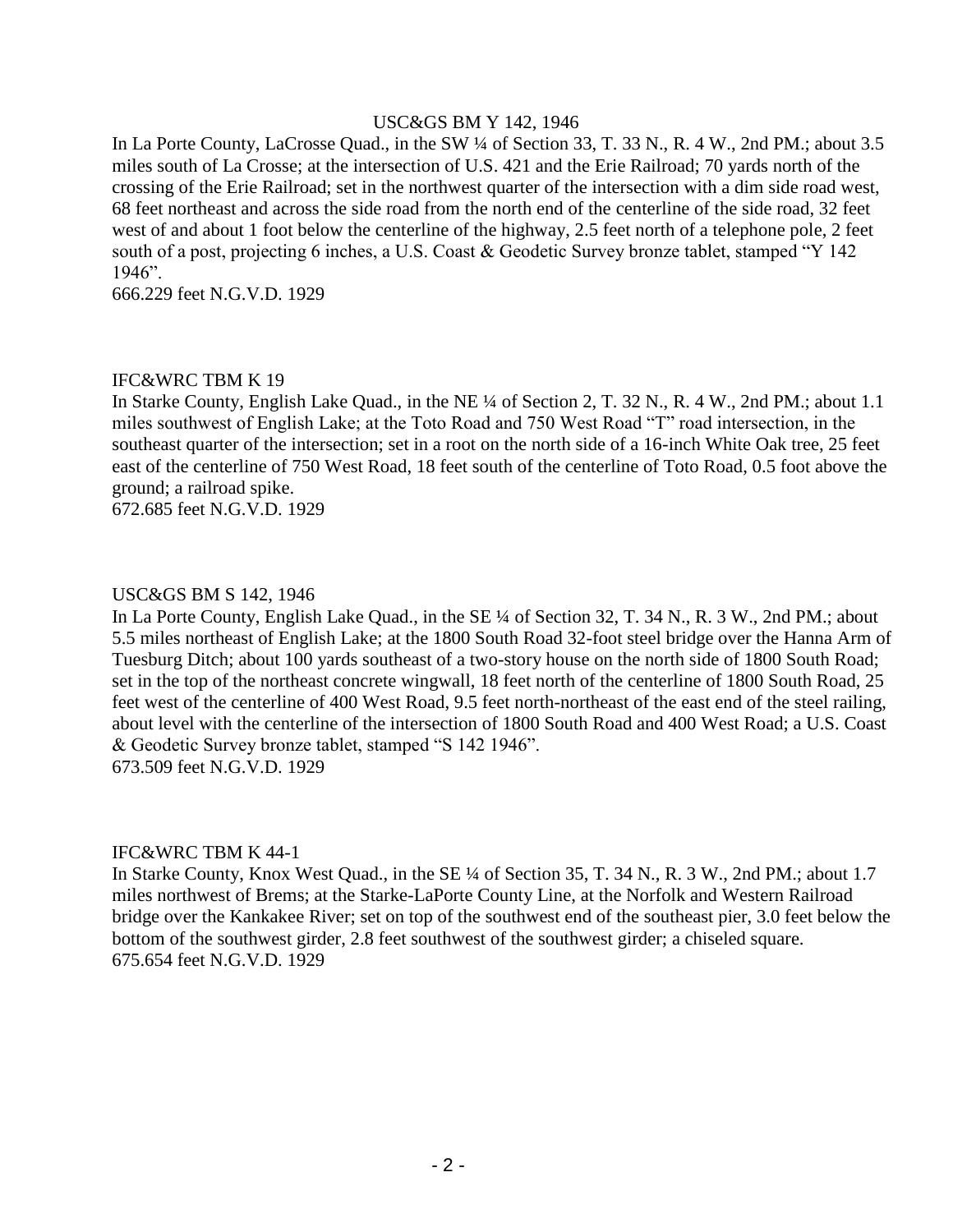#### USC&GS BM X 150, 1946

In Starke County, Kingsford Heights Quad., in the SW ¼ of Section 7, T. 34 N., R. 2 W., 2nd PM.; about 4.5 miles south of Kingsford Heights; at the 50 East Road wooden-deck steel bridge over the Kankakee River; set in the top of the southwest concrete wingwall, 12 feet west of an level with the centerline of the road; a U.S. Coast & Geodetic Survey bronze tablet, stamped "X 150 1946".

DESTROYED

681.085 feet N.G.V.D. 1929

#### IFC&WRC TBM K 48-1

In Starke County, Kingsford Heights Quad., in the SW ¼ of Section 7, T. 34 N., R. 2 W., 2nd PM.; about 4.5 miles south of Kingsford Heights; at the Starke-La Porte County Line, at the 50 East Road wooden-deck steel bridge over the Kankakee River; set on top of the southeast wingwall, 13 feet east of and level with the centerline of the roadway; a chiseled square. 681.205 feet N.G.V.D. 1929

#### USC&GS BM Z 150, 1946

In La Porte County, Kingsford Heights Quad., in the NE ¼ of Section 6, T. 34 N., R. 2 W., 2nd PM.; about 2.5 miles south of Kingsford Heights; at the 1200 South Road steel bridge over Maurey-Salisbury Ditch; set in the top of the southeast bridge seat, 7 feet south of and about 1 foot lower than the centerline of the road; a U.S. Coast & Geodetic Survey bronze tablet, stamped "Z 150 1946". 683.391 feet N.G.V.D. 1929

#### IFC&WRC TBM K 49-1

In Starke County, Kingsford Heights Quad., in the NE ¼ of Section 4, T. 34 N., R. 2 W., 2nd PM.; about 3.0 miles southeast of Kingsford Heights; at the Laporte-Starke County Line Road steel truss bridge over the Kankakee River; set on top of the southeast wingwall, 1.9 feet south of the east end of the south truss, about level with the bridge floor; a chiseled square.

**DESTROYED** 

681.550 feet N.G.V.D. 1929

#### IFC&WRC BM STA 7, 1950

In Starke County, Kingsford Heights Quad., in the NE ¼ of Section 4, T. 34 N., R. 2 W., 2nd PM.; about 3.0 miles southeast of Kingsford Heights; at the LaPorte-Starke County Line Road steel truss bridge over the Kankakee River; set in the top of the south end of the east abutment, 12 feet south of and 0.5 foot below the centerline of the roadway, 3.3 feet south of the southeast end post, 1.4 feet from the west face of the abutment; a Indiana Flood Control and Water Resources Commission bench mark tablet, stamped "STA 7 1950".

#### DESTROYED

681.490 feet N.G.V.D. 1929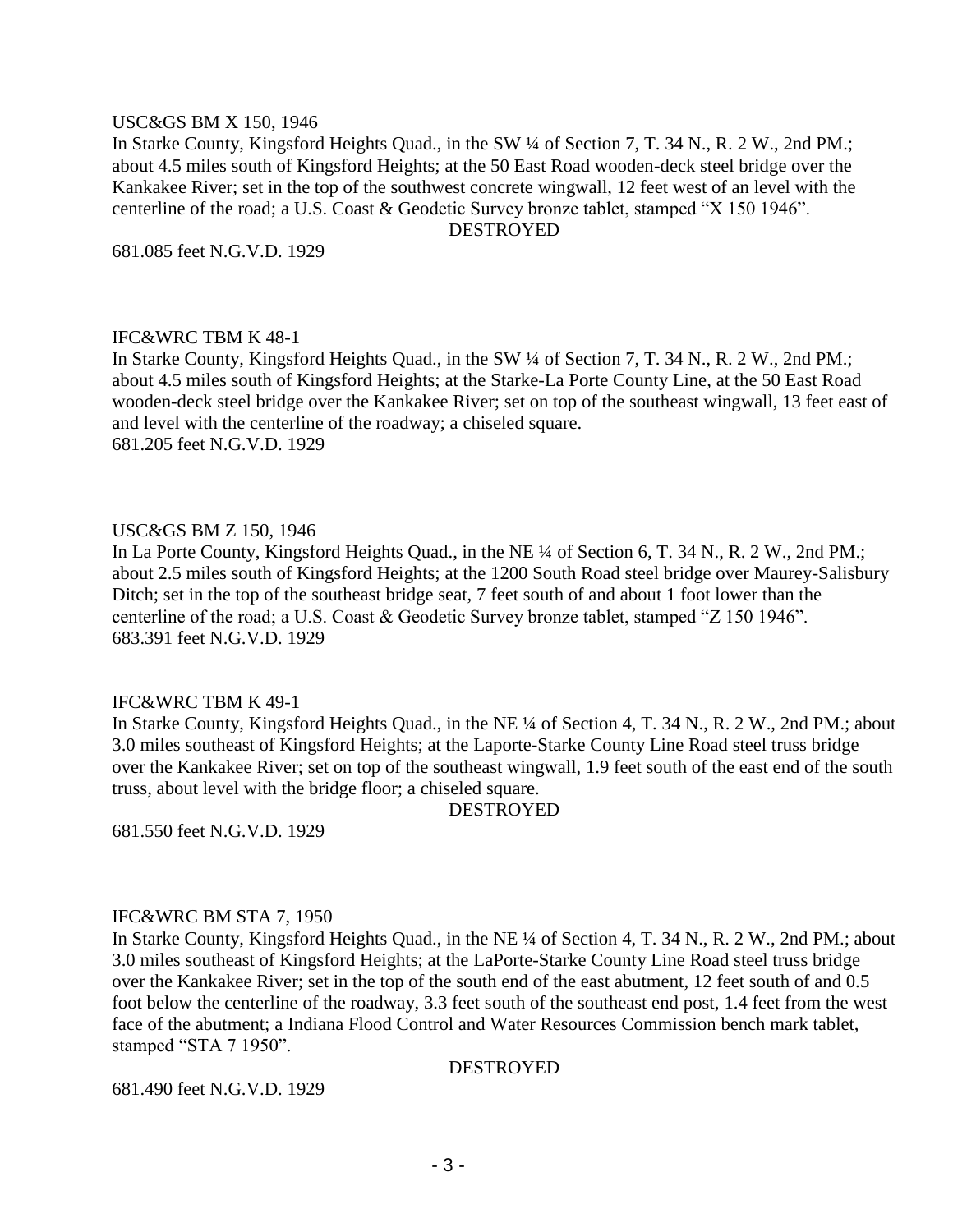#### USC&GS BM X 142, 1946

In Starke County, LaCrosse Quad., in the SW ¼ of Section 4, T. 32 N., R. 4 W., 2nd PM.; about 4.6 miles south of LaCrosse; 0.3 mile south of the U.S. 421 bridge over the Kankakee River and the Starke-LaPorte County Line, at a 32-foot concrete bridge slanting from north-west to southeast over a drainage ditch, in the front of a brown imitation brick house that is on the west side of the highway; set in the top of the southwest wingwall, 13 feet west of and about 0.5 foot above the centerline of the highway, 1 foot west of the concrete bridge railing; a U.S. Coast & Geodetic Survey bronze tablet, stamped "X 142 1946".

668.654 feet N.G.V.D. 1929

#### IFC&WRC BM STA 20, 1955

In Starke County, English Lake Quad., in the NW ¼ of Sec. 31, T. 33 N., R. 3 W.,2nd PM.; about 0.6 mile northeast of English Lake; along a road on top of the left spoil bank of the Kankakee River, about 4.83 miles downstream along a road on top of the left spoil bank river from the State Road 8 bridge over the Kankakee River, 4.6 miles downstream along a road on top of the right spoil bank of the Yellow River from the State Road 19 Bridge over the Yellow River, at Kankakee River mile 101.52, at Yellow River mile 0.7, at a 45-foot bridge over the spillway between the spawning grounds and the Yellow River; set in the top of the spillway, 8 feet south of the center line of the bridge, 2 feet south of the south edge of the bridge, 1.4 feet east of the west sheet piling retaining wall, 7 feet below the bridge floor; a Indiana Flood Control and Water Resources Commission bench mark tablet, stamped "STA 20 1955". 667.059 feet N.G.V.D. 1929 Destroyed (See STA 20 RESET)

#### IFC&WRC TBM YR 1, 1955

In Starke County, English Lake Quad., in the NE ¼ of Section 31, T. 33 N., R. 3 W., 2nd PM.; about 1.0 mile northeast of English Lake; about 1.2 miles above the mouth of Yellow River, about 0.7 mile south along State Road 39 from State Road 8 to the bridge over the Yellow River and a dirt road leading westward into the Kankakee Game Preserve, thence about 4.1 miles southwestward along a road on the top of the levee along the north bank of the Yellow River; 0.5 mile east of IFC&WRC bench mark STA 20, 1955; set in the northwest side of a 12-inch Cottonwood tree, 12 feet south of the center of the levee, 0.9 foot above the ground; a railroad spike driven through a brass plate stamped "YR 1 1955". 676.430 feet N.G.V.D. 1929

#### IFC&WRC TBM YR 2, 1955

In Starke County, English Lake Quad., about 1.5 miles northeast of English Lake; about 1.7 miles above the mouth of Yellow River, about 0.7 mile south along State Road 39 from State Road 8 to the bridge over the Yellow River and a dirt road leading westward into the Kankakee State Game Preserve, thence about 3.6 miles southwestward along a road on the top of the levee along the north bank of the Yellow River; set in the northwest side of a 36-inch Cottonwood tree, 24 feet southeast of the center of the levee, 0.2 foot above the ground; a railroad spike driven though a brass plate stamped "YR 2 1955". 671.341 feet N.G.V.D. 1929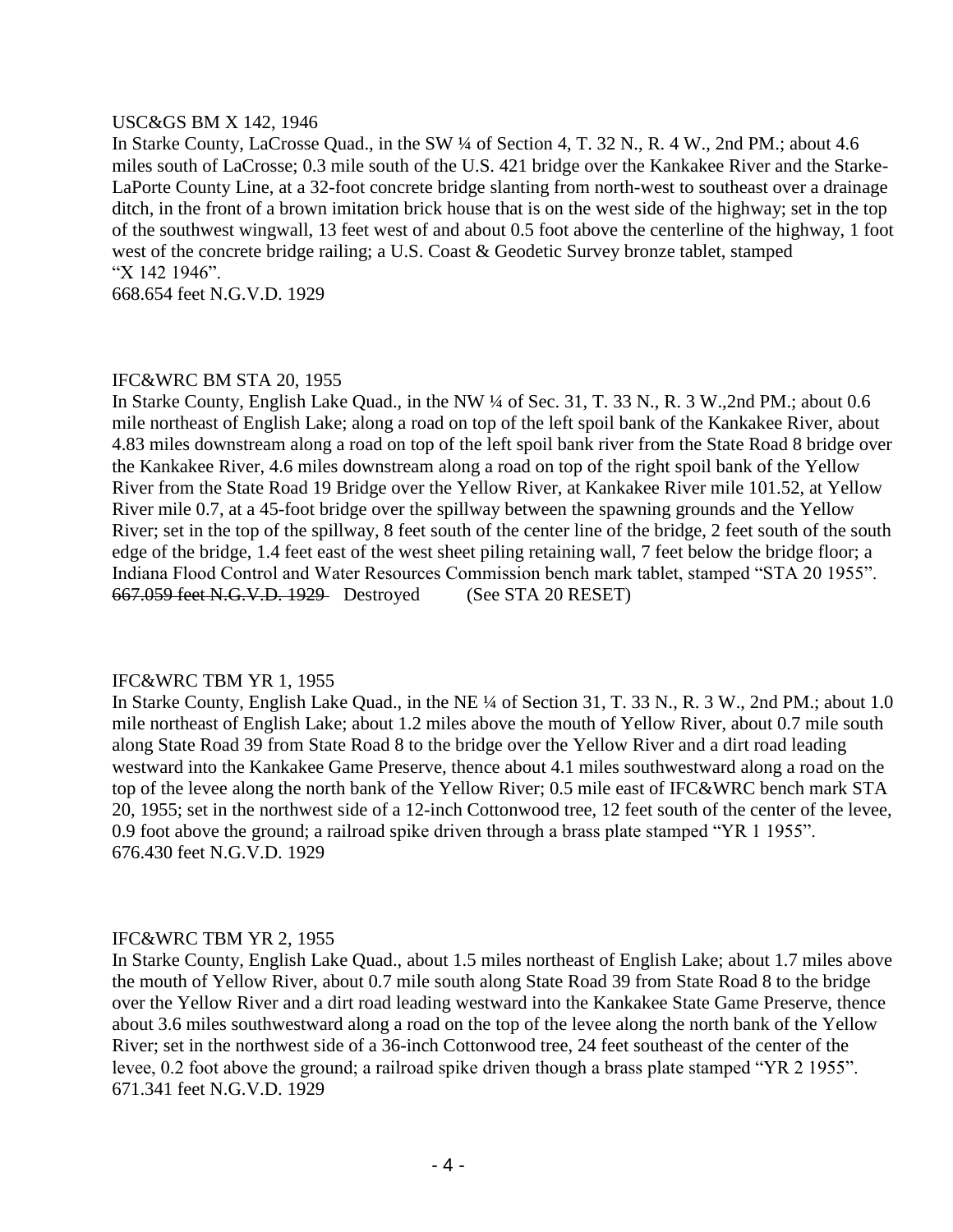#### IFC&WRC TBM YR 3, 1955

In Starke County, English Lake Quad., about 1.9 miles northeast of English Lake; about 2.2 miles above the mouth of the Yellow River, about 0.7 mile south along State Road 39 from State Road 8 to the bridge over the Yellow River and a dirt road leading west ward into the Kankakee State Game Preserve, thence about 3.1 miles southwestward along a road on the top of the levee along the north bank of the Yellow River; set in the north side of the north 7-inch trunk of a triple-trunked Willow tree, 12 feet southeast of the center of the levee, 1.2 feet above the ground; a railroad spike driven through a brass plate stamped "YR 3 1955".

677.217 feet N.G.V.D. 1929

#### IFC&WRC TBM YR 4, 1955

In Starke County, English Lake Quad., about 2.5 miles northeast of English Lake; about 2.7 miles above the mouth of the Yellow River, about 0.7 mile south along State Road 39 from State Road 8 to the bridge over the Yellow River and a dirt road leading westward into the Kankakee River and a dirt road leading westward into the Kankakee State Game Preserve, thence 2.6 miles south-westward along a road on top of the levee along the north back of the Yellow River; set in the southeast side of a 12-inch Cottonwood tree, 9 feet southeast of the center of the levee, 1.2 feet above the ground; a railroad spike driven through a brass plate stamped "YR 4 1955". 678.956 feet N.G.V.D. 1929

#### TBM YR 5, 1955

In Starke County, about 2.9 miles northeast of English Lake; about 3.2 miles above the mouth of the Yellow River, about 0.7 mile south along State Road 39 from State Road 8 to the bridge over the Yellow River and a dirt road leading westward into the Kankakee State Game Preserve, thence about 2.1 miles south-westward along a road on top of the levee along the north bank of the Yellow River; set in the northwest side of a 14-inch Birch tree, 14 feet southeast of the center of the levee, 1.2 feet above the ground, 1.0 foot below the top of the levee; a railroad spike driven through a brass plate stamped "YR 5 1955".

675.351 feet N.G.V.D. 1929

#### IFC&WRC TBM YR 6, 1955

In Starke County, English Lake Quad., about 3.4 miles northeast of English Lake; about 3.7 miles above the mouth of the Yellow River, about 0.7 mile south along State Road 39 from State Road 8 to the bridge over the Yellow River and a dirt road leading westward into the Kankakee State Game Preserve, thence about 1.6 miles southwestward along a road on top of the levee along the north back of the Yellow River; set in the west side of a 24-inch Cottonwood tree, 10 feet southeast of the center of the levee, 0.2 foot above the ground, a railroad spike driven through a brass plate stamped "YR 6 1955". 679.369 feet N.G.V.D. 1929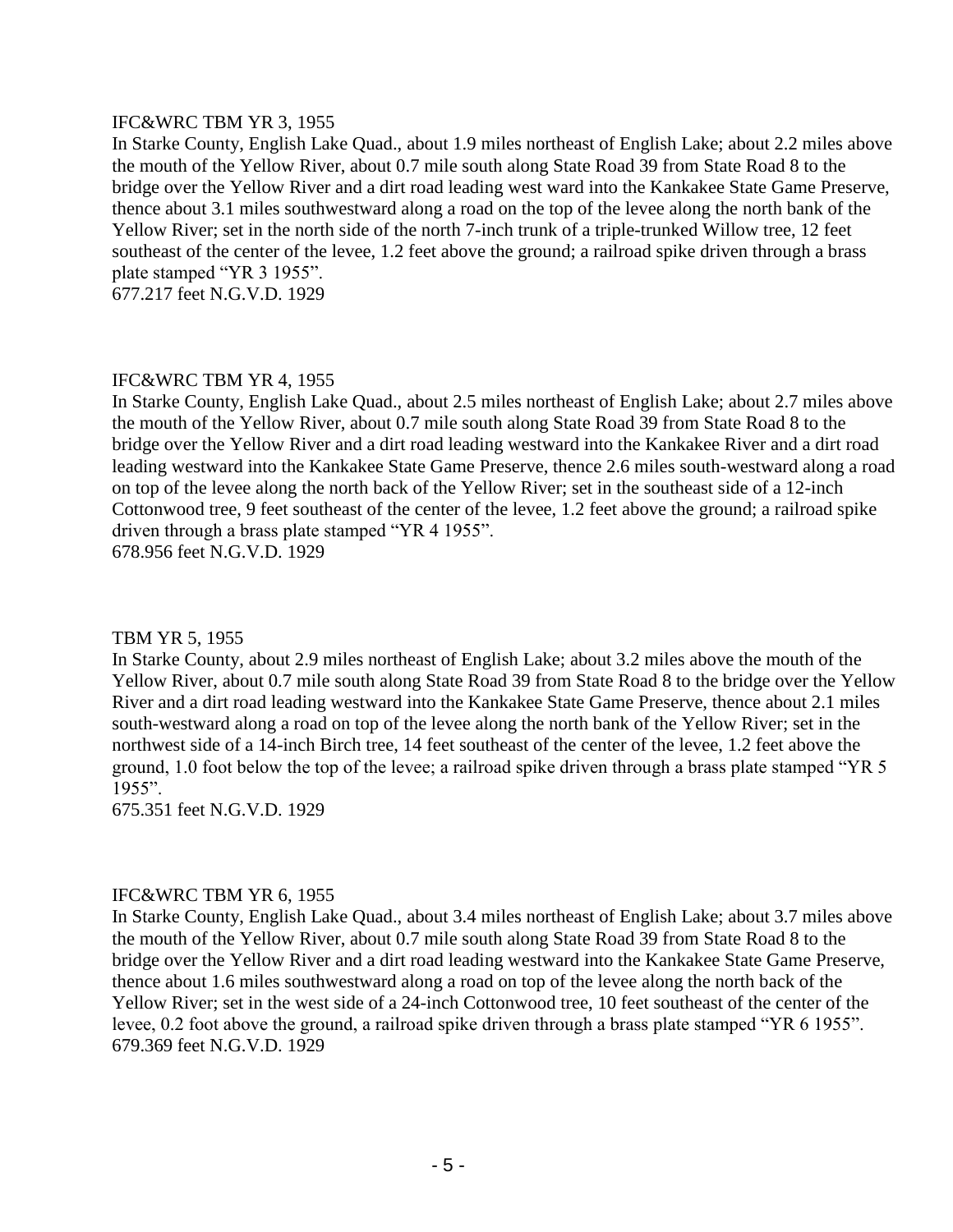# IFC&WRC TBM YR 7, 1955

In Starke County, English Lake Quad., in the NW ¼ of Section 22, T. 33 N., R. 3 W., 2nd PM.; about 3.8 miles northeast of English Lake; about 1.6 miles southwest of the intersection of State Roads 8 and 39, about 4.2 miles above the mouth of the Yellow River, reached by going 0.7 mile south along State Road 39 from State Road 8 to the bridge over the Yellow River and a dirt road leading westward into the Kankakee State Game Preserve, thence 1.1 miles southwestward along a road on top of the levee along the north bank of the Yellow River; set in the south side of an 18-inch elm tree, 14 feet northwest of the center of the levee, 0.2 foot above the ground; a railroad spike driven through a brass plate stamped "YR 7 1955".

676.628 feet N.G.V.D. 1929

# IFC&WRC TBM YR 8, 1955

In Starke County, Knox West Quad.; in the SW ¼ of Section 15, T. 33 N., R. 3 W., 2nd PM.; about 6.0 miles west of Knox; 0.7 mile south along State Road 39 from State Road 8 to the bridge over the Yellow River and a dirt road leading westward into the Kankakee State Game Preserve, thence 0.7 mile southwestward along a road on top of the levee along the north bank of the Yellow River; set in the west side of a 30-inch cottonwood tree, 115 feet northeast of a corn crib, 19 feet southeast of the center of the levee, 0.4 foot above the ground; a railroad spike driven through a brass plate stamped "YR 8 1955". 672.696 feet N.G.V.D.'29

#### IFC&WRC TBM YR 9, 1955

In Starke County, Knox West Quad.; in the SE ¼ of Section 15, T. 33 N., R. 3 W., 2nd PM.; about 5.7 miles west of Knox; 0.7 mile south along State Road 39 from State Road 8 to the bridge over the Yellow River and a dirt road leading westward into the Kankakee State Game Preserve, thence 0.3 mile westward along a road on top of the levee along the north bank of the Yellow River; set in a root on the south side of a 12-inch Elm tree, 16 feet south of the center of the levee, 0.2 foot above the ground; a railroad spike driven through a brass plate stamped "YR 9 1955". 674.165 feet N.G.V.D. 1929

#### ISHC BM L 100

In Starke County, Knox West Quad.; in the SE ¼ of Section 15, T. 33 N., R. 3 W., 2nd PM.; about 5.5 miles west of Knox; at the State Road 39 concrete decked steel girder bridge over the Yellow River; 15 feet west of the centerline of State Road 39, 1.5 feet west of the concrete curb, 0.8 foot above the roadway, 0.6 foot from the northwest face of the southwest wingwall; a Indiana State Highway Commission bronze tablet, stamped "L 100".

687.069 feet N.G.V.D. 1929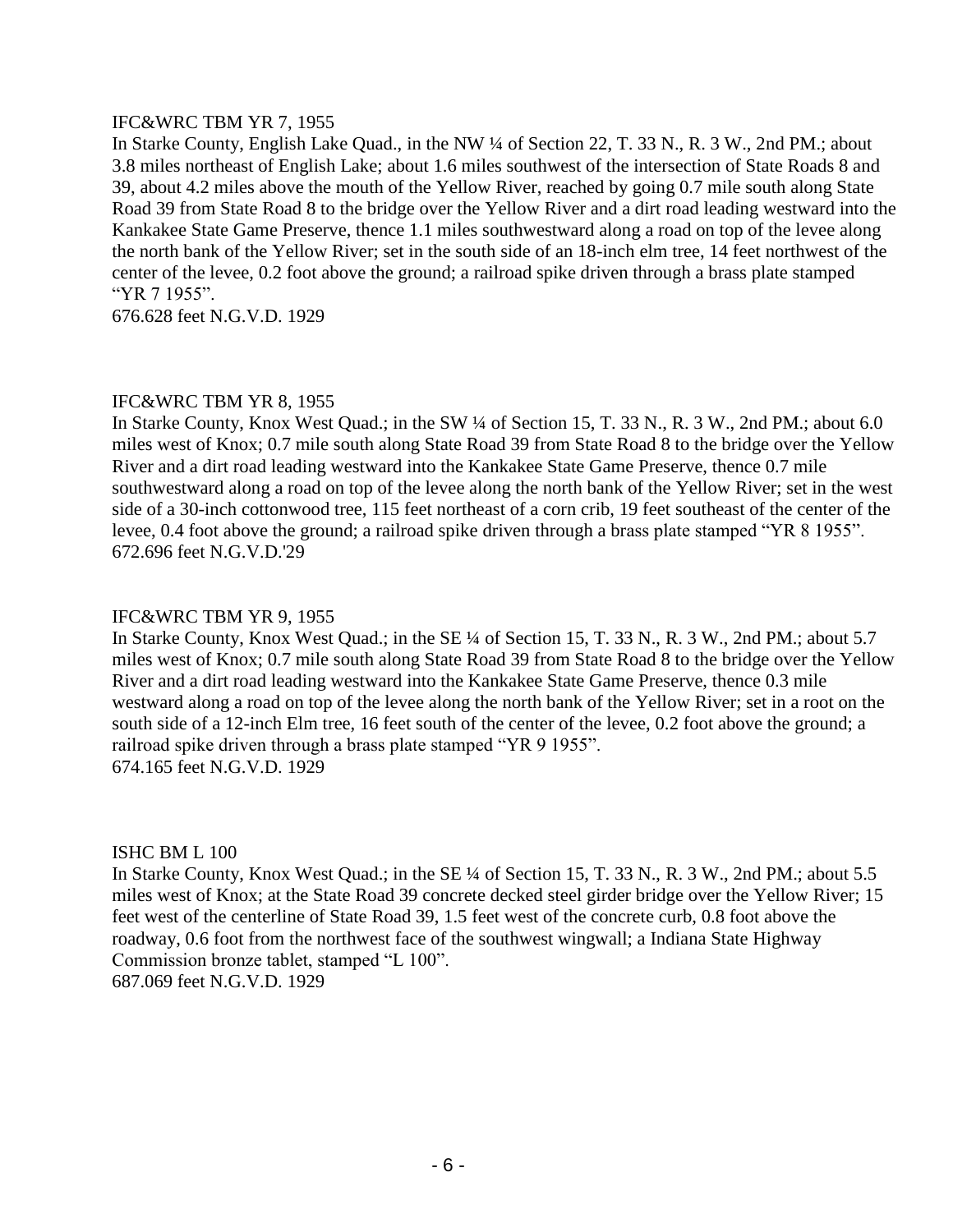#### USC&GS BM E 142, 1946

In Starke County, Knox West Quad.; in the NE ¼ of Section 15, T. 33 N., R. 3 W., 2nd PM.; about 5.5 miles west of Knox; at the intersection of State Road 8 and State Road 39; set in the top of a concrete post, about 168 feet west of the centerline of State Road 39, 26 feet south of the centerline of State Road 8, level with the roadway, projecting 1.4 feet above the ground; a U.S. Coast & Geodetic Survey bronze disk, stamped "E 142 1946".

675.425 feet N.G.V.D. 1929

#### USC&GS BM F 142, 1946

In Starke County, Knox West Quad.; in the NE ¼ of Section 14, T. 33 N., R. 3 W., 2nd PM.; about 4.5 miles west of Knox; at the intersection of State Road 8 and 100 West Road, in the southwest quarter of the intersection; set in the top of a concrete post, 98 ft southwest and across the highway from the south end of a 12-foot wooden bridge on 100 West Road, 58 ft south of the centerline of the highway, 22 ft west of the centerline of 100 West Road, 7.5 ft east of a power pole at the T-junction of a power line running west off the north-south line, 1 foot southeast of a fence corner post, about 2 ft west of a white wooden witness post, 2 ft below the centerline of the highway, projecting 6 inches; a USC&GS bronze disk, stamped "F 142 1946".

676.262 ft N.G.V.D.'29 676.167 USC&GS published elevation

#### IFC&WRC TBM YR 139, 1955

In Starke County, Knox West Quad.; in the NE ¼ of Section 14, T. 33 N., R. 3 W., 2<sup>nd</sup> PM.; about 4.5 miles west of Knox; about 0.4 mile south along 100 West Road (gravel) from its intersection with State Road 8, 0.3 mile north of the Yellow River; set in the east side of a power pole, 197 feet northwest of a white house, 19 feet west of the centerline of the road, 1 foot above the road; a railroad spike driven through a brass plate stamped "TBM YR 139 1955". 674.412 feet N.G.V.D. 1929

# IFC&WRC TBM Y 2-1

In Starke County, Knox West Quad.; in the SE ¼ of Section 14, T. 33 N., R. 3 W., 2nd PM.; about 4.5 miles west of Knox; at the 100 West Road 120-foot steel truss bridge over the Yellow River; set on top of the west end of the north abutment, 9 feet west of and 1.1 feet below the centerline of the roadway, 1.2 feet from the south edge of the abutment, 0.7 foot west of the northwest end post; a chiseled square. 678.340 feet N.G.V.D. 1929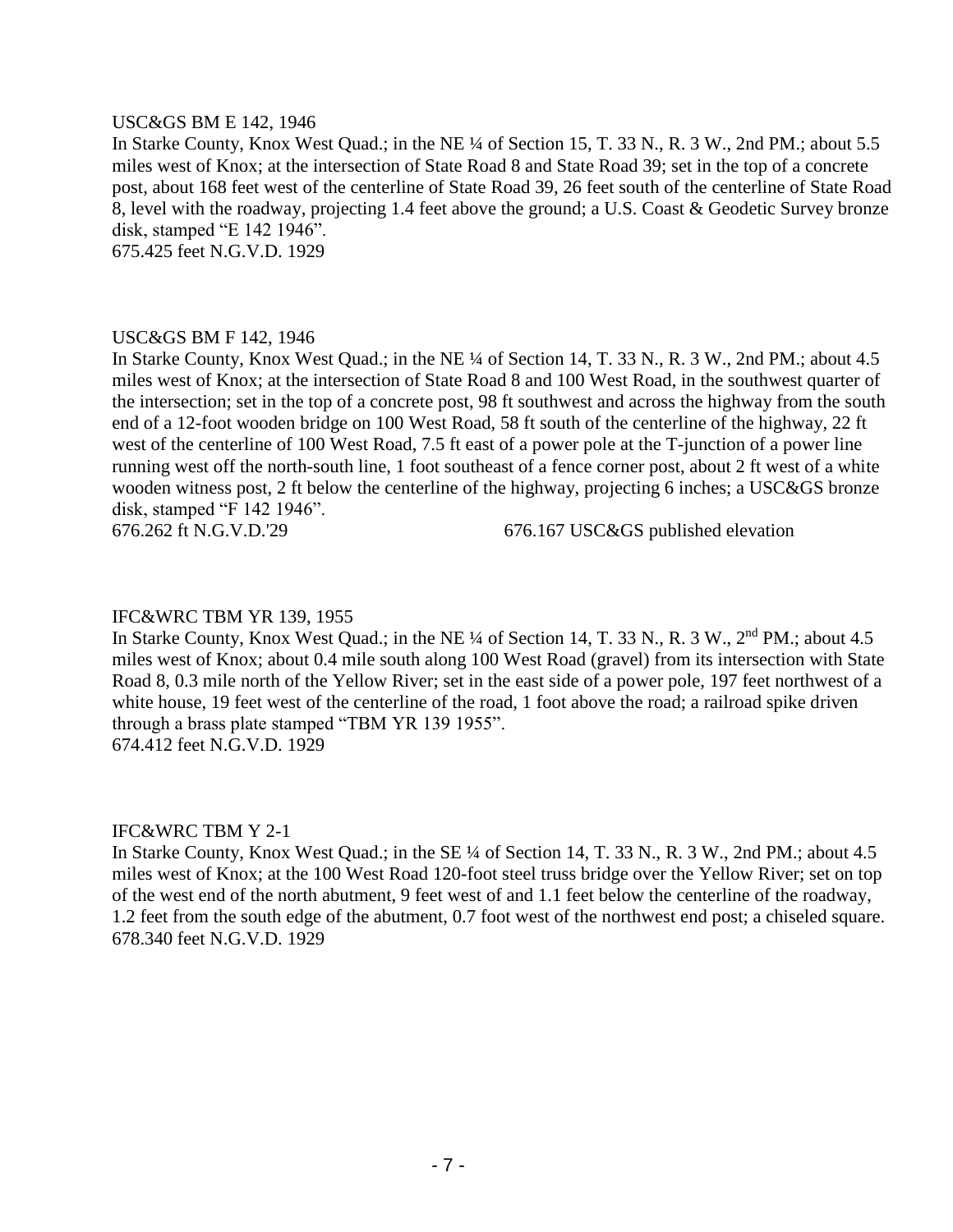#### IFC&WRC BM STA 8, 1950

In Starke County, Knox West Quad.; in the SE ¼ of Section 14, T. 33 N., R. 3 W., 2nd PM.; about 4.5 miles west of Knox; at the 100 West Road 120-foot steel truss bridge over the Yellow River; set in the top of the west end of the south abutment, 8 feet west of and 0.5 foot below the centerline of the roadway, 1.1 feet from the north edge of the abutment, 1.0 foot west of the southwest end post; a Indiana Flood Control and Water Resources Commission bench mark tablet, stamped "STA 8 1950".

DESTROYED see reset description

678.404 feet N.G.V.D. 1929

#### USC&GS BM G 142, 1946

In Starke County, Knox West Quad.; in the SW ¼ of Section 7, T. 33 N., R. 2 W., 2nd PM.; about 3.5 miles northwest of Knox; at the intersection of State Road 8 and Range Road, in the northeast quarter of the intersection; set in the top of a concrete post, 44 feet north of the centerline of State Road 8, 25 feet east of the centerline of Range Road(gravel), 11 feet north of a pole and a fence corner post, about 1 foot below the roadway, projecting 6 inches above the ground; a U.S. Coast & Geodetic Survey bronze disk, stamped "G 142 1946".

677.177 feet N.G.V.D. 1929

#### IFC&WRC BM STA 9, 1950

In Starke County, Knox West Quad.; in the SE ¼ of Section 13, T. 33 N., R. 3 W., 2nd PM.; about 3.5 miles west of Knox; at the Range Road 120-ft steel truss bridge over the Yellow River; set in the top of the northwest wingwall, an IFC&WRC bench mark tablet, stamped "STA 9 1950". DESTROYED see reset description Original Elevation 685.769 ft N.G.V.D.'29

#### IFC&WRC TBM Y 3-1

In Starke County, Knox West Quad.; in the SE ¼ of Section 13, T. 33 N., R. 3 W., 2nd PM.; about 3.5 miles west of Knox; at the Range Road 120-foot steel truss bridge over the Yellow River; set on top of the northwest wingwall, 20 feet west of and level with the centerline of the roadway, 15 feet north of the northwest end post, 1.7 feet from the northwest end of the wingwall, along the southwest edge; a chiseled square.

684.582 feet N.G.V.D. 1929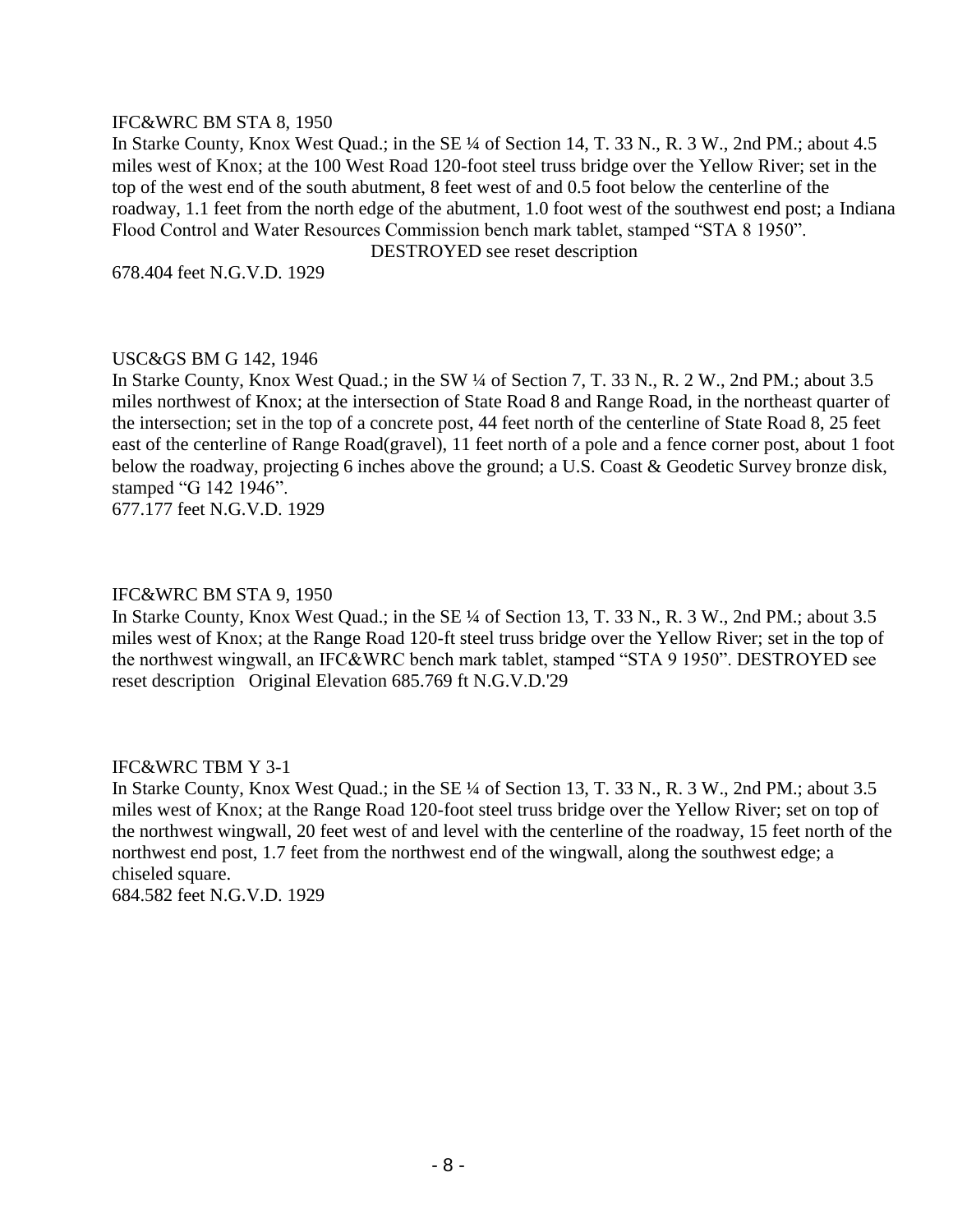#### USC&GS BM H 142, 1946

In Starke County, Knox West Quad.; in the NE ¼ of Section 24, T. 33 N., R. 3 W., 2nd PM.; about 3.5 miles west of Knox; at the Range Road 4 foot concrete bridge over Prettyman Ditch; set in the top of the southwest concrete wingwall; 15 feet west of the centerline of the road, 12 feet northeast of a fence corner post, 1 foot northeast of the southwest end of the wingwall, level with the road; a U.S. Coast & Geodetic Survey bronze disk, stamped "H 142 1946". 679.415 feet N.G.V.D. 1929

IFC&WRC TBM YR 101, 1955 In Starke County, Knox West Quad.; in the SW ¼ of Section 18, T. 33 N., R. 2 W., 2nd PM.; about 2.8 miles west of Knox; 2.2 miles south along Range Road from Brems to a 120-foot steel truss bridge over the Yellow River, thence 0.3 mile east along a dirt road along the south side of the levee along the south bank of the Yellow River to a tool shed, thence about 0.25 mile southeast along the south edge of a cultivated field and along the north edge of an old slough, at a point where the slough and woods jut out into the cultivated field; set in the north side of the 40-inch base of a multiple-trunked Maple tree; a railroad spike driven through a brass plate stamped "TBM YR 101 1955". 679.304 feet N.G.V.D. 1929

# IFC&WRC TBM YR 100, 1955

In Starke County, Knox West Quad.; in the SE ¼ of Section 18, T. 33 N., R. 2 W., 2nd PM.; about 2.6 miles west of Knox; about 0.8 mile east along Prettyman Ditch from the Range Road bridge over Prettyman Ditch; on the north bank of Prettyman Ditch that runs parallel to the Yellow River; set in the north side of an 18-inch Elm tree, 0.4 foot above the ground; a railroad spike driven through a brass plate stamped "TBM YR 100 1955". 680.890 feet N.G.V.D. 1929

#### IFC&WRC BM STA 28, 1955

In Starke County, Knox West Quad.; in the NW ¼ of Section 20, T. 33 N., R. 2 W., 2nd PM.; about 2.1 miles west of Knox; 0.6 mile west along a farm road from its intersection with Division Road and 200 East Road, at a jog in the farm road; set in the top of a concrete post, 23 feet south of the westward extension running south, 1.4 feet north of an east-west fence, projecting 0.4 foot above the ground; a Indiana Flood Control and Water Resources Commission bench mark tablet, stamped "STA 28 1955". 683.981 feet N.G.V.D. 1929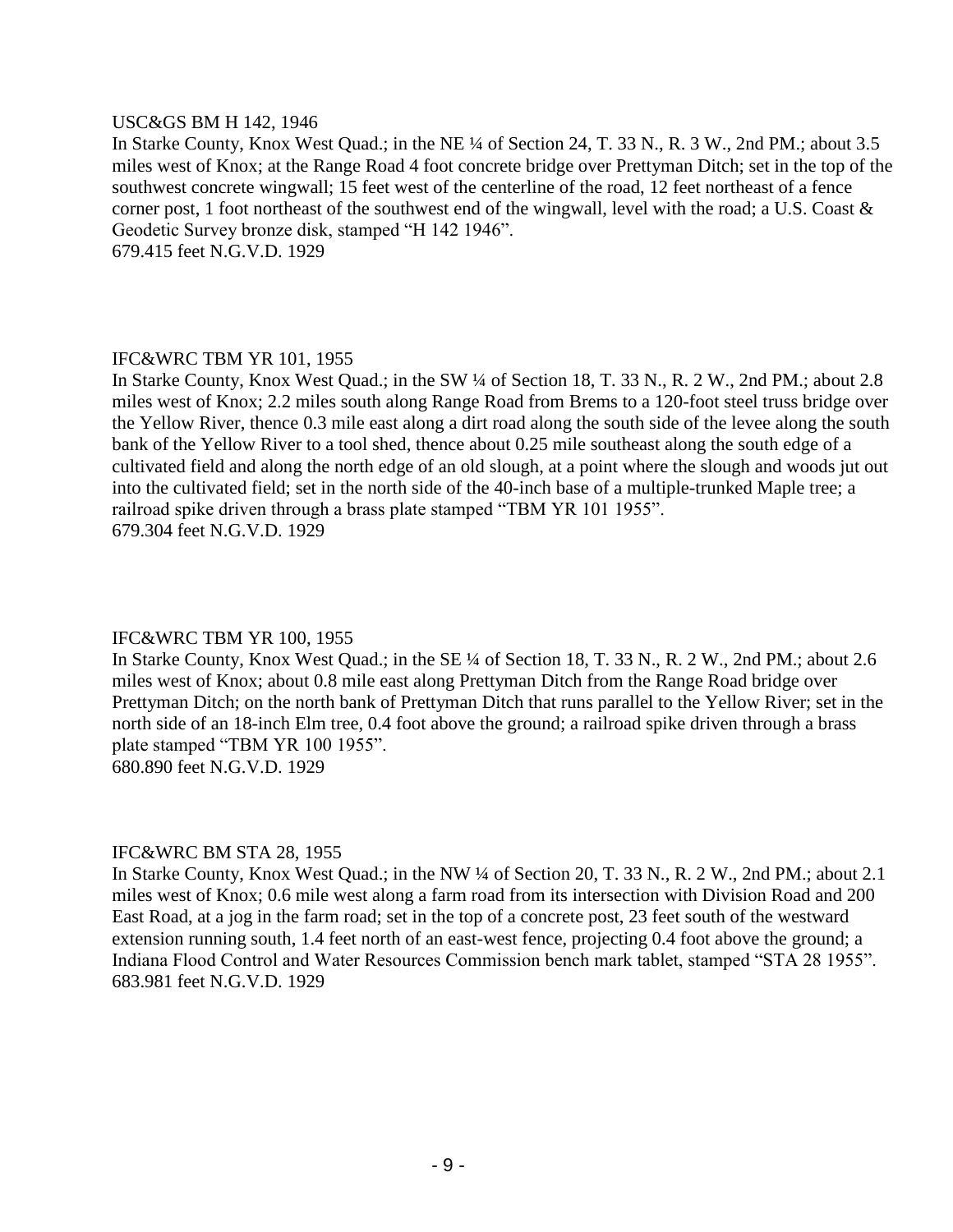#### IFC&WRC TBM YR 140, 1955

In Starke County, Knox West Quad.; in the NW ¼ of Section 21, T. 33 N., R. 2 W., 2nd PM.; about 1.5 miles west of Knox; at the "T"-road intersection of Division Road and 200 East Road, in the southeast quarter of the intersection; set in the northwest side of a corner fence post; a railroad spike driven through a brass plate stamped "TBM YR 140 1955". 684.672 feet N.G.V.D. 1929

#### IFC&WRC TBM YR 141, 1955

In Starke County, Knox West Quad.; in the SE ¼ of Section 16, T. 33 N., R. 2 W., 2nd PM.; about 0.7 mile west of Knox; at the "T"-road intersection of 250 East Road and Division Road; set in the south side of a 36-inch Oak tree, 15 feet east of the extended centerline of 250 East Road, 20 feet north of the centerline of Division Road, 0.3 foot above the ground; a railroad spike driven through a brass plate stamped "TBM YR 141 1955". 690.786 feet N.G.V.D. 1929

#### IFC&WRC TBM YR 142, 1955

In Starke County, Knox West Quad.; in the SE ¼ of Section 16, T. 33 N., R. 2 W., 2nd PM.; about 0.3 mile northwest of Knox; at the intersection of Division Road and 300 East Road, in the northwest quarter of the intersection; set in the north root of a 32-inch Maple tree, 12 feet west of the centerline of 300 East Road, 16 feet north of the centerline of Division Road, 8 feet northeast of power pole #260/460, 0.5 foot above the ground; a railroad spike driven through a brass plate stamped "TBM YR 142 1955". 695.708 feet N.G.V.D. 1929

#### IFC&WRC TBM Y 4-1

In Starke County, Knox West Quad.; in the SE ¼ of Section 16, T. 33 N., R. 2 W., 2nd PM.; about 0.5 mile northwest of Knox; at the Norfolk and Western 130-foot steel truss bridge over the Yellow River; set on a rivet head in the top of the southeast floor-beam angle brace, 4.2 feet southwest of and 0.5 foot below the southwest rail, 1.6 feet northwest of the southeast abutment; a chiseled cross. 695.571 feet N.G.V.D. 1929

#### IFC&WRC BM STA 10, 1950

In Starke County, Knox West Quad.; in the SE ¼ of Section 16, T. 33 N., R. 2 W., 2nd PM.; about 0.5 mile northwest of Knox; at the Norfolk and Western 130-foot steel truss bridge over the Yellow River; set in the top of the northeast end of the southeast bridge seat, 10 feet northeast of and 6.5 feet below the northeast rail, 3 feet northeast of the bridge seat; a Indiana Flood Control and Water Resources Commission bronze bench mark tablet, stamped "STA 10 1950". 690.010 feet N.G.V.D. 1929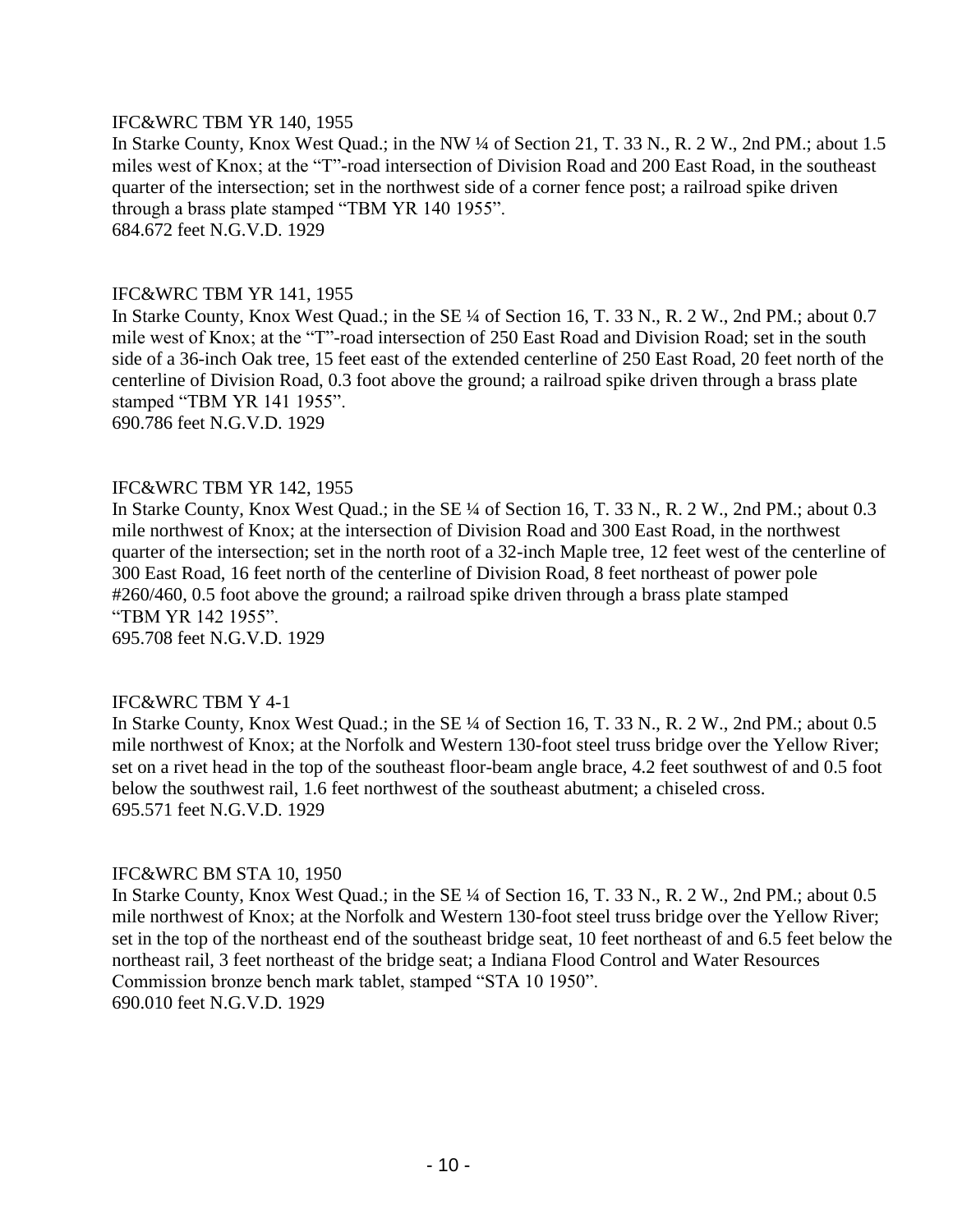# IFC&WRC TBM Y 5-1

In Starke County, Knox West Quad.; in the SE ¼ of Section 16, T. 33 N., R. 2 W., 2nd PM.; about 0.5 mile northwest of Knox; at the 300 East Road 110-foot steel truss bridge over the Yellow River; set on top of the west end of a pier, 9 feet west of the centerline of the bridge, 1.0 foot below the roadway, 1.5 feet from the south edge of the steel pier cap plate; a chiseled square. 692.067 feet N.G.V.D. 1929

# IFC&WRC TBM Y 5-2

In Starke County, Knox West Quad.; in the SE ¼ of Section 16, T. 33 N., R. 2 W., 2nd PM.; about 0.5 mile northwest of Knox; at the 300 East Road 110-foot steel truss bridge over the Yellow River; set on the northwest bridge seat, 8 feet west of and 0.8 foot below the centerline of the roadway, 1.2 feet from the west edge of center and 0.8 foot from the north edge of the steel pier cap plate; a chiseled cross on a rivet head.

692.390 feet N.G.V.D. 1929

# IFC&WRC TBM Y 6-5

In Starke County, Knox East Quad.; in the NE ¼ of Section 22, T. 33 N., R. 2 W., 2nd PM.; at Knox; at the U.S. Highway 35 and State Road 8 120-foot steel truss bridge over the Yellow River; set on top of the southwest wingwall, 18 feet west of the centerline of the highway, 0.4 foot from the north-west edge of the wingwall, level with the roadway; a chiseled square. 700.486 feet N.G.V.D. 1929

# IFC&WRC BM STA 11, 1950

In Starke County, Knox East Quad.; in the NW ¼ of Section 23, T. 33 N., R. 2 W., 2nd PM.; at Knox; at the U.S. Highway 35 and State Road 8 120-foot steel truss bridge over the Yellow River; set in the top of the southeast wingwall, 19 feet east of the centerline of the highway1.0 foot east of the south end of the east steel handrail, level with the roadway; a Indiana Flood Control and Water Resources Commission bench mark tablet, stamped "STA 11 1950". 700.572 feet N.G.V.D. 1929

#### USGS RM 1 KNOX

In Starke County, Knox East Quad.; in the NW ¼ of Section 23, T. 33 N., R. 2 W., 2nd PM.; at Knox; at the U.S. Highway 35 and State Road 8 120-foot steel truss bridge over the Yellow River; set on top of the southeast end of and at streamward edge of the southeast wingwall; a chiseled square. 700.526 feet N.G.V.D. 1929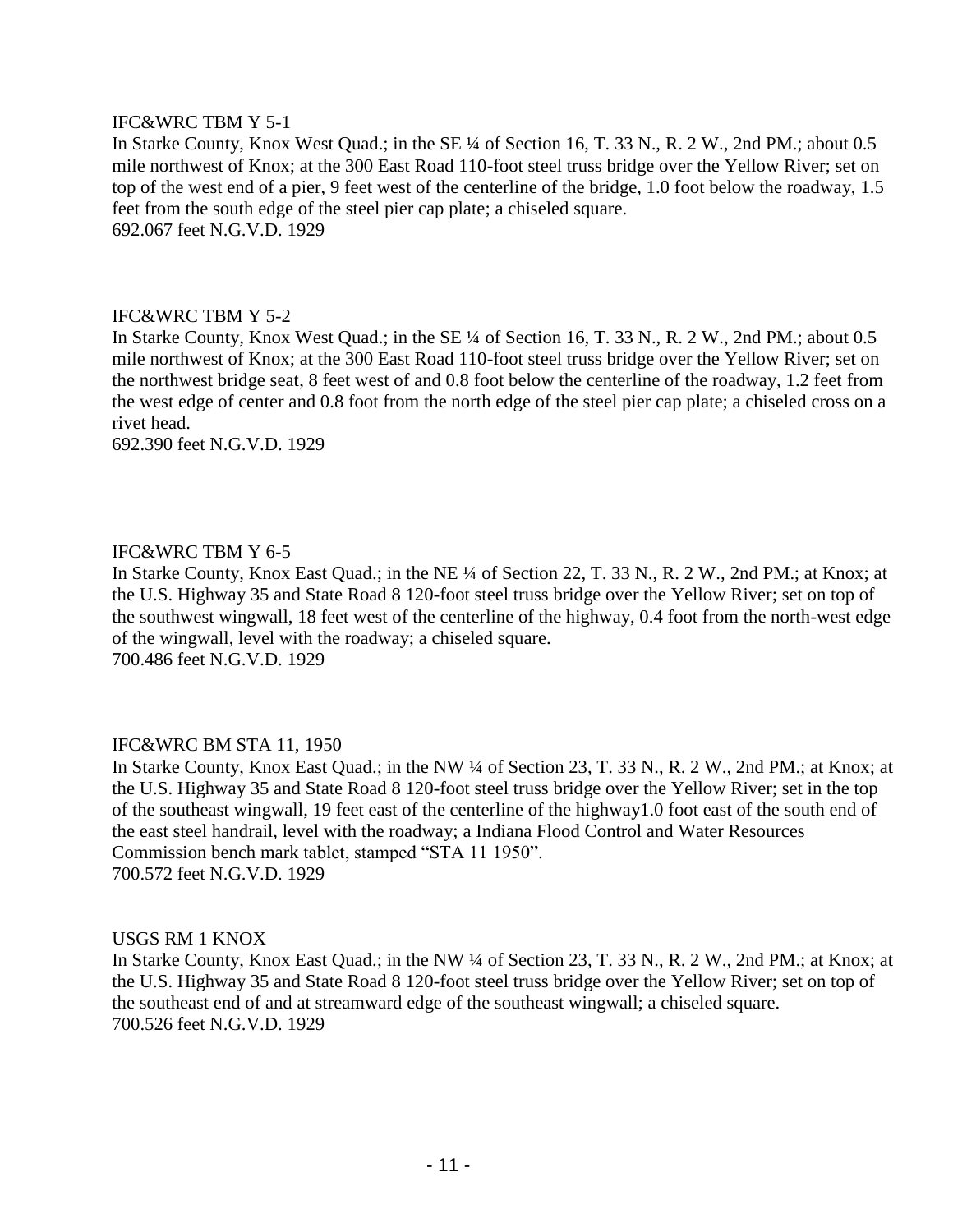#### USGS RM 2 KNOX

In Starke County, Knox East Quad.; in the SW ¼ of Section 14, T. 33 N., R. 2 W., 2nd PM.; at Knox; at the U.S. Highway 35 and State Road 8 120-foot steel truss bridge over the Yellow River; set on top of the northeast end of the northeast wingwall; a chiseled square. 700.515 feet N.G.V.D. 1929

#### USGS RM 3 KNOX

In Starke County, Knox East Quad.; in the NW ¼ of Section 23, T. 33 N., R. 2 W., 2nd PM.; at Knox; at the U.S. Highway 35 and State Road 8 120-foot steel truss bridge over the Yellow River; set on the southeast end post of the bridge, on the head of the eighteenth rivet from the bottom of the east row of rivets; a chiseled cross.

704.161 feet N.G.V.D. 1929

#### USC&GS BM B 24, 1934

In Starke County, Knox West Quad.; in the NE ¼ of Section 22, T. 33 N., R. 2 W., 2nd PM.; at Knox; on the Conrail Railroad, 12 rails northeast of the crossing of the Norfolk and Western Railroad, at the first street crossing northeast of the (old)New York Central Station; set in the top of a concrete post, 69 feet southwest of the centerline of the street, 26.3 feet northwest of the northwest rail of the main track, 39.5 feet southeast of the southeast rail of a spur track leading to a grain elevator, 4 feet south of a pole, projecting 4 inches above the ground; a U.S. Coast & Geodetic Survey bronze disk, B 24 1934". 701.534 feet N.G.V.D. 1929

# USC&GS BM C 24, 1934

In Starke County, Knox West Quad.; in the NE ¼ of Section 22, T. 33 N., R. 2 W., 2nd PM.; at Knox; on the Conrail Railroad, in the south quarter of the crossing of the Norfolk and Western Railroad; set in the top of a concrete post, 109 feet southwest and across the Norfolk & Western tracks from the southwest corner of the (old) New York Central station, 37.6 feet southeast of the southeast rail of the Conrail track, 25.3 feet southwest of the southwest rail of the east-bound track of the Norfolk & Western railroad, about 0.5 foot lower than the track, projecting 6 inches above the ground; a U.S. Coast & Geodetic Survey bronze disk, stamped "C 24 1934". 701.957 feet N.G.V.D. 1929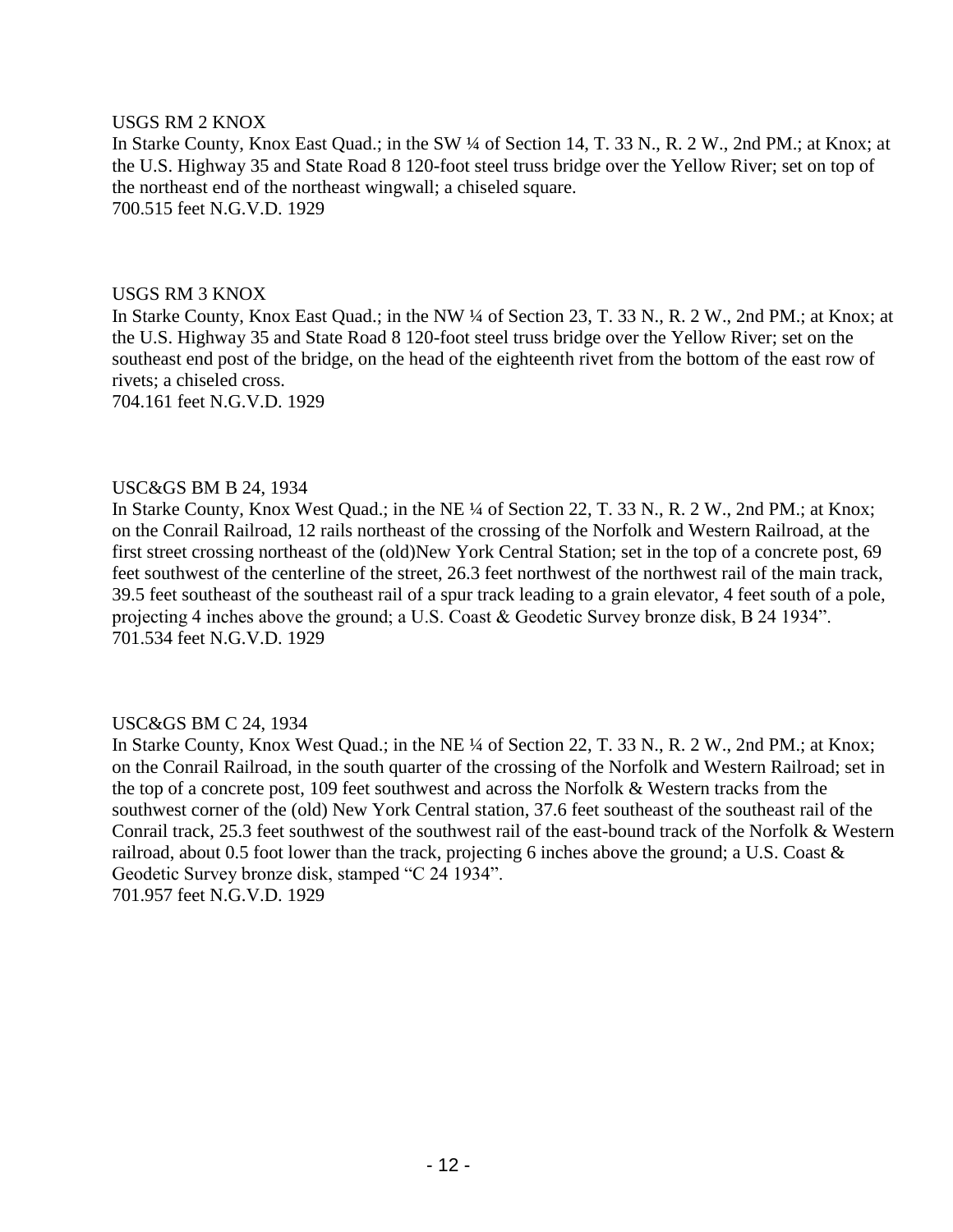#### USC&GS BM D 133, 1946

In Starke County, Knox East Quad.; in the NE ¼ of Section 22, T. 33 N., R. 2 W., 2nd PM.; at Knox; at the intersection of U.S. 35 and the Norfolk and Western Railroad; set in the top of a concrete post, 158 feet northeast of the northeast corner of the (old) New York, Chicago and St. Louis Railroad station, 43 feet west of the centerline of U.S. Highway 35, 36 feet south of the centerline of a gravel street, 15 feet north of the north rail of the west-bound track, 5 feet west of a pole, level with the tracks, projecting 4 inches above the ground; a U.S. Coast & Geodetic Survey bronze disk, stamped "D 133 1946". 709.454 feet N.G.V.D. 1929

# IFC&WRC TBM Y 7-1

In Starke County, Knox East Quad.; in the SW ¼ of Section 14, T. 33 N., R. 2 W., 2nd PM.; at Knox; at the Penn Central Railroad 70-foot thru girder bridge over the Yellow River, set on the southwest end of the northwest (downstream) girder,, 6.5 feet northwest of the northwest rail, 3.7 feet above the rail; a chiseled cross on a rivet head.

704.047 feet N.G.V.D. 1929

# IFC&WRC TBM YR 146

In Starke County, Knox East Quad.; in the SW ¼ of Section 14, T. 33 N., R. 2 W., 2nd PM.; at Knox; at the Penn Central Railroad 70-foot thru girder bridge over the Yellow River, set on the southwest floor beam, directly over the first pier from the southwest end of the bridge, 2.4 feet northwest of the southeast rail, about level with the base of the track; a chiseled cross on a rivet head. 699.728 feet N.G.V.D. 1929

# IFC&WRC TBM YR 145, 1955

In Starke County, Knox East Quad.; in the SW ¼ of Section 14, T. 33 N., R. 2 W., 2nd PM.; about 0.3 mile northeast of Knox; at the crossing of 25 North Road the Penn Central Railroad, in the southeast quarter of the crossing; set in the north side of power pole #UTC 4, 36 feet south of the centerline of the road, 55 feet southeast of the southeast rail, about 2.5 feet below the blacktop roadway; a railroad spike driven through a brass plate stamped TBM YR 145 1955". 696.267 feet N.G.V.D. 1929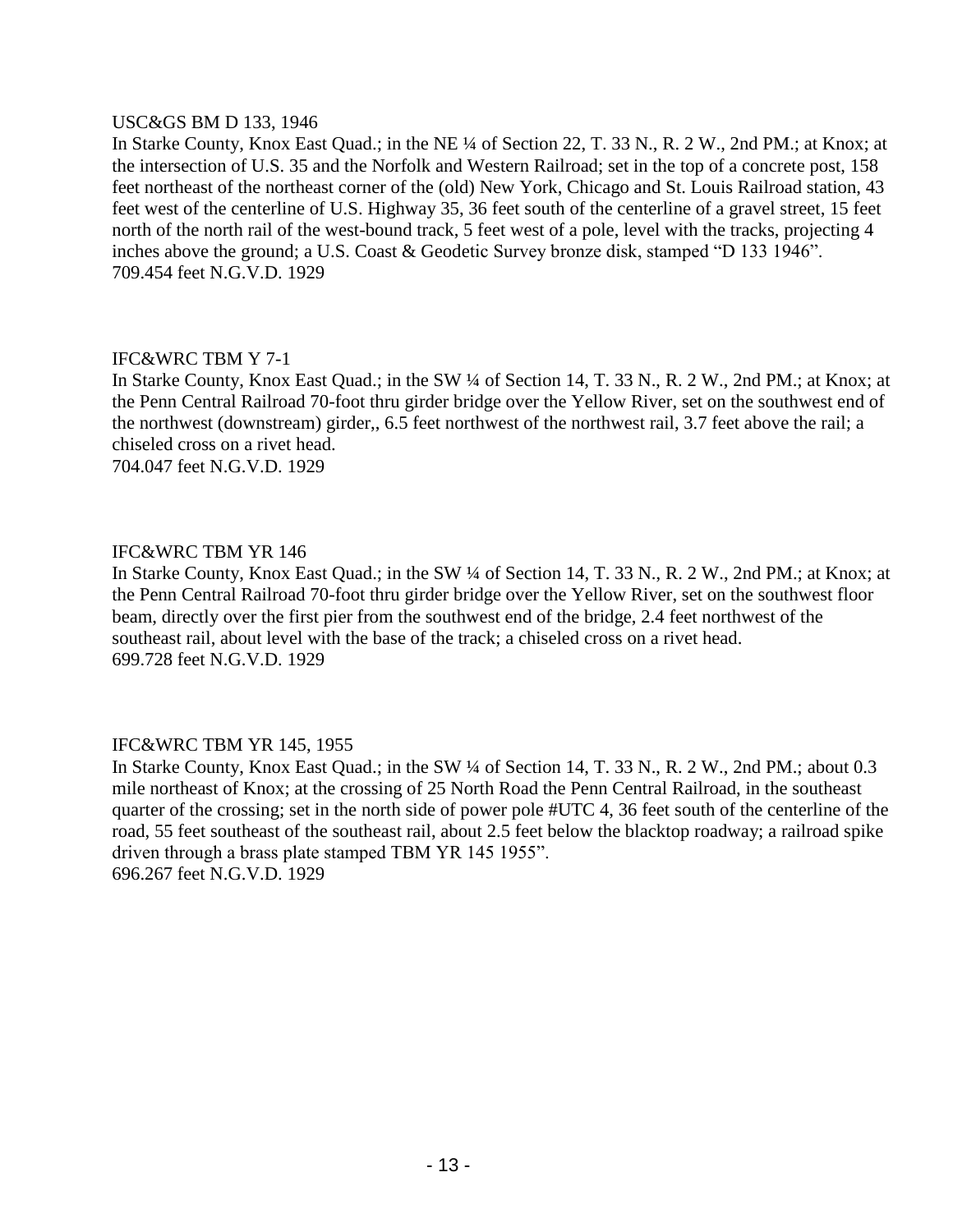#### IFC&WRC TBM YR 147, 1955

In Starke County, Knox East Quad.; in the SW ¼ of Section 12, T. 33 N., R. 2 W., 2nd PM.; about 0.7 mile northeast of Knox; at the intersection of 500 East Road and 25 North Road, in the northeast quarter of the intersection; set in the south side of an 18-inch Pignut tree, 30 feet east of the centerline of 500 East Road(gravel), 25 feet north of the centerline of 25 North Road, level with the road; a railroad spike driven through a brass plate stamped "TBM YR 147 1955". 697.436 feet N.G.V.D. 1929

#### IFC&WRC TBM YR 10

In Starke County, Knox East Quad.; in the SW ¼ of Section 13, T. 33 N., R. 2 W., 2nd PM.; about 0.9 mile northeast of Knox; at the 25 North Road 48-foot pony truss bridge over Eagle Creek (west most of two pony truss bridges); set in the top of the east face of the abutment, 8.5 feet north of the centerline of the road; a chiseled square.

699.161 feet N.G.V.D. 1929

# IFC&WRC BM STA 25, 1955

In Starke County, Knox East Quad.; in the SE ¼ of Section 13, T. 33 N., R. 2 W., 2nd PM.; about 1.0 mile northeast of Knox; at the 25 North Road 53-foot pony truss bridge over Eagle Creek(east most of two pony truss bridges),; set on the north end of the west abutment, 8.5 feet north of the centerline of the road, 0.7 foot west of the east face of the abutment, 1.2 feet below the roadway; a Indiana Flood Control and Water Resources Commission bench mark tablet, stamped "STA 25 1955". 699.605 feet N.G.V.D. 1929

# IFC&WRC TBM Y 8-1

In Starke County, Knox East Quad.; in the NW ¼ of Section 24, T. 33 N., R. 2 W., 2nd PM.; about 0.5 mile northeast of Knox; at the 500 East Road 120-foot steel truss bridge over the Yellow River; set on the top of the southeast wingwall, 8 feet east of the centerline of the bridge, 1.2 feet from the streamward edge of the wingwall, 0.6 foot east of the south end post, 0.2 foot below the roadway; a chiseled square. 698.777 feet N.G.V.D. 1929

#### IFC&WRC BM STA 12, 1950

In Starke County, Knox East Quad.; in the NW ¼ of Section 24, T. 33 N., R. 2 W., 2nd PM.; about 0.5 mile northeast of Knox; at the 500 East Road 120-foot steel truss bridge over the Yellow River; set in the top of the east end of the north abutment, 12 feet east of the centerline of the bridge, 4 feet east of the north end of the east steel guardrail, 0.8 foot north of the south edge of the abutment, level with the roadway; a Indiana Flood Control and Water Resources Commission bench mark tablet, stamped "STA 12 1950".

699.233 feet N.G.V.D. 1929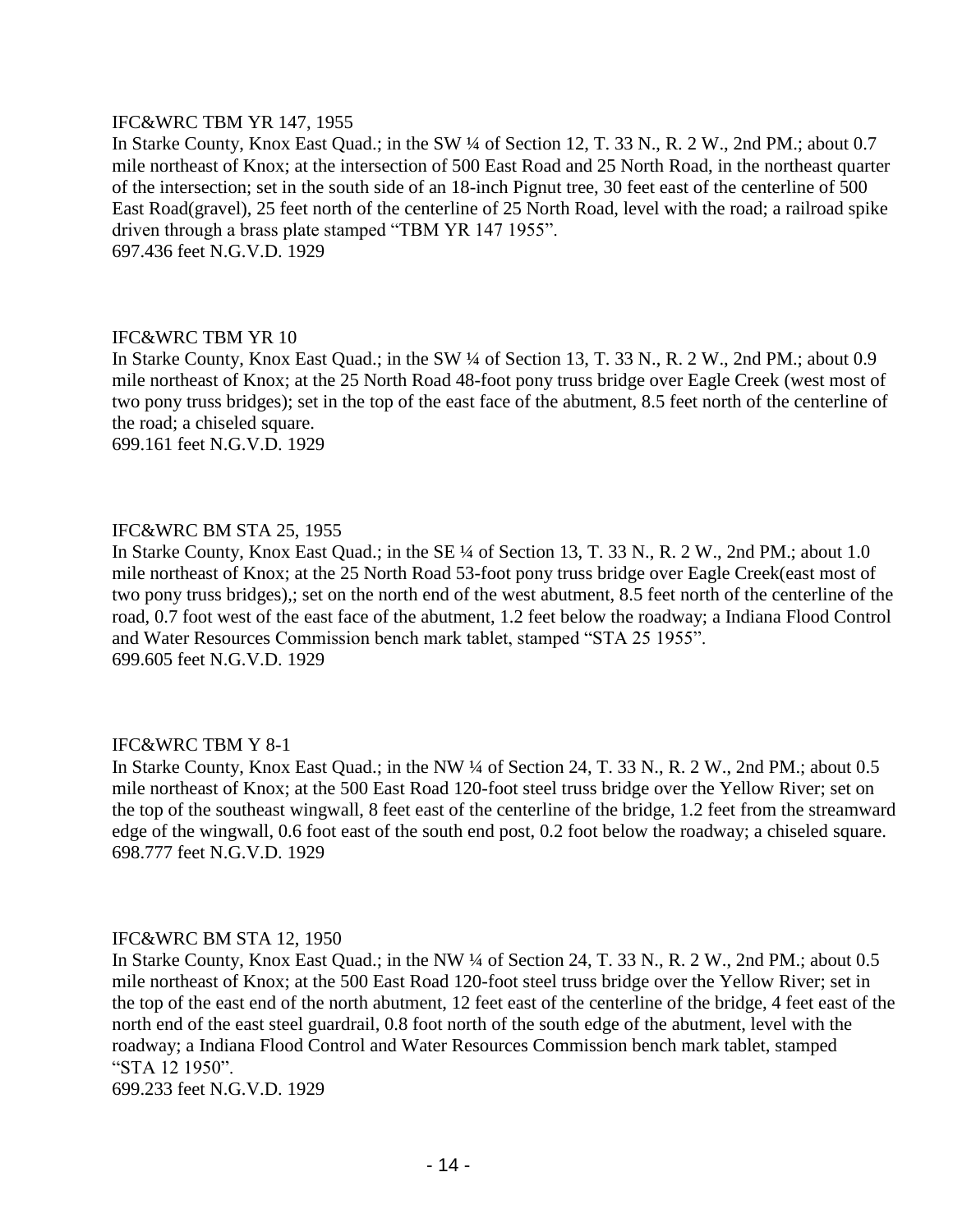# IFC&WRC TBM YR 148, 1955

In Starke County, Knox East Quad.; in the NE ¼ of Section 23, T. 33 N., R. 2 W., 2nd PM.; about 0.5 mile east of Knox; 0.5 mile north along 500 East Road from its intersection with State Road 8, thence 0.1 mile west, thence 0.1 mile north to a T-road west, in the southwest quarter of the junction; set in the east side of power pole #260/751, 90 feet south of the centerline of the road leading west, 12 feet west of the centerline of the north-south road, about 1.0 foot above the roadway; a railroad spike driven through a brass plate stamped "TBM YR 148 1955".

704.784 feet N.G.V.D. 1929

# IFC&WRC TBM YR 149, 1955

In Starke County, Knox East Quad.; in the SW ¼ of Section 24, T. 33 N., R. 2 W., 2nd PM.; about 0.7 miles east of Knox; at the crossing of 500 East Road and the Norfolk and Western Railroad, in the northeast quarter of the intersection; set in the west side of a 12-inch Oak tree, 130 feet north of the tracks, 12 feet east of the centerline of the gravel road, 1.0 foot above the roadway; a railroad spike driven through a brass plate stamped "TBM YR 149 1955". 711.651 feet N.G.V.D. 1929

# IFC&WRC TBM YR 151, 1955

In Starke County, Knox East Quad.; in the SW ¼ of Section 24, T. 33 N., R. 2 W., 2nd PM.; about 1.2 miles east of Knox; at the "T"-road intersection of State Road 8 and 550 East Road; set in the south side of power pole #262/035, 14 feet north of the centerline of State Road 8, 14 feet west of the extended centerline of 550 East Road, 0.3 foot above the road; a railroad spike driven through a brass plate stamped "TBM YR 151 1955". 713.985 feet N.G.V.D. 1929

# IFC&WRC TBM YR 152, 1955

In Starke County, Knox East Quad.; in the SE ¼ of Section 19, T. 33 N., R. 1 W., 2nd PM.; about 1.7 miles east of Knox; at the "T"-road intersection of State Road 8 and 600 East Road; set in the south side of power pole #285/499, 34 feet east of the extended centerline of 600 East Road, 18 feet north of State Road 8, about 2.5 feet lower than the highway; a railroad spike driven through a brass plate stamped "TBM 152 1955". 703.032 feet N.G.V.D. 1929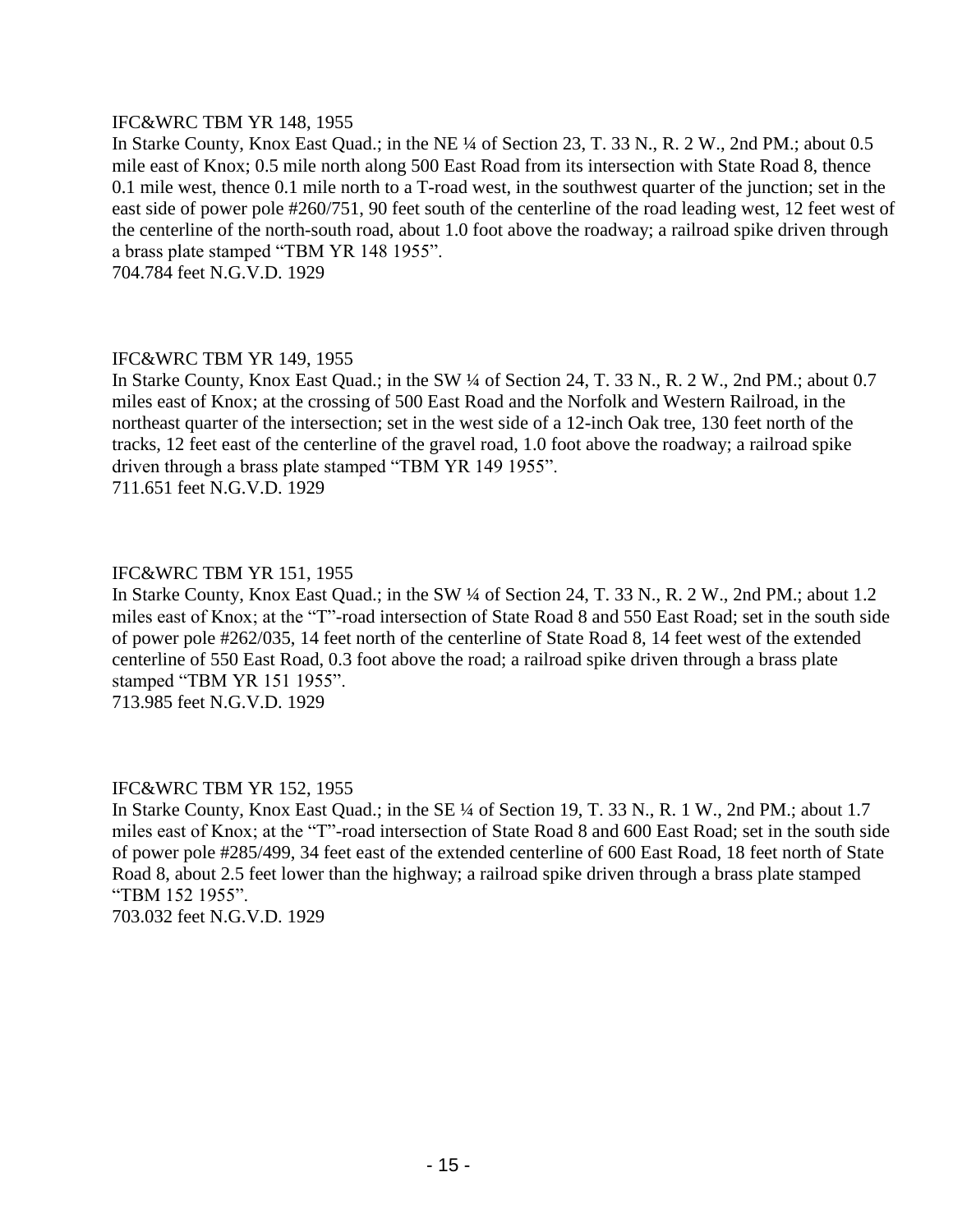# IFC&WRC TBM YR 153, 1955

In Starke County, Knox East Quad.; in the SE ¼ of Section 19, T. 33 N., R. 1 W., 2nd PM.; about 2.2 miles east of Knox; about 2.5 miles east along State Road 8 from its junction with U.S. Highway 35, to a drive to the north; set in the south side of power pole #262/073, 90 feet west of the centerline of the farm drive, 18 feet north of the centerline of State Road 8, about 2 feet below the highway; a railroad spike driven through a brass plate stamped "TBM YR 153 1955". 703.241 feet N.G.V.D. 1929

# IFC&WRC TBM YR 154, 1955

In Starke County, Knox East Quad., about 2.5 miles east along State Road 8 from its junction with U.S. Highway 35 at Knox to a gravel road crossing(??700 East Road??), in the southeast quarter of the intersection; set in the north side of power pole #285/493, 50 feet east of the centerline of the gravel road, 15 feet south of the centerline of State Road 8 1., 0 foot below the roadway; a railroad spike driven through a brass plate stamped "TBM YR 154 1955". 706.347 feet N.G.V.D. 1929

# IFC&WRC BM STA 13, 1950

In Starke County, Knox East Quad., in the SE ¼ of Section 19, T. 33 N., R. 1 W., 2nd PM.; about 2.1 miles northwest of Ober; at the 700 East Road 110-foot steel truss bridge over the Yellow River; set in the top of the west end of the south abutment, 9 feet west of the centerline of the road, 1.5 feet west of the south end of the west steel guardrail, 1.3 feet below the road; a Indiana Flood Control and Water Resources Commission bronze bench mark tablet, stamped "STA 13 1950".

708.238 feet N.G.V.D. 1929

IFC&WRC TBM Y 9-1

In Starke County, Knox East Quad., in the SE ¼ of Section 19, T. 33 N., R. 1 W., 2nd PM.; about 2.1 miles northwest of Ober; at the 700 East Road 110-foot steel truss bridge over the Yellow River; set on the top of the southwest wingwall, 15 feet west of the centerline of the roadway, 0.5 foot from the southwest end and 0.6 foot from the streamward edge of the wingwall, 1.0 foot below the roadway; a chiseled square.

708.161 feet N.G.V.D. 1929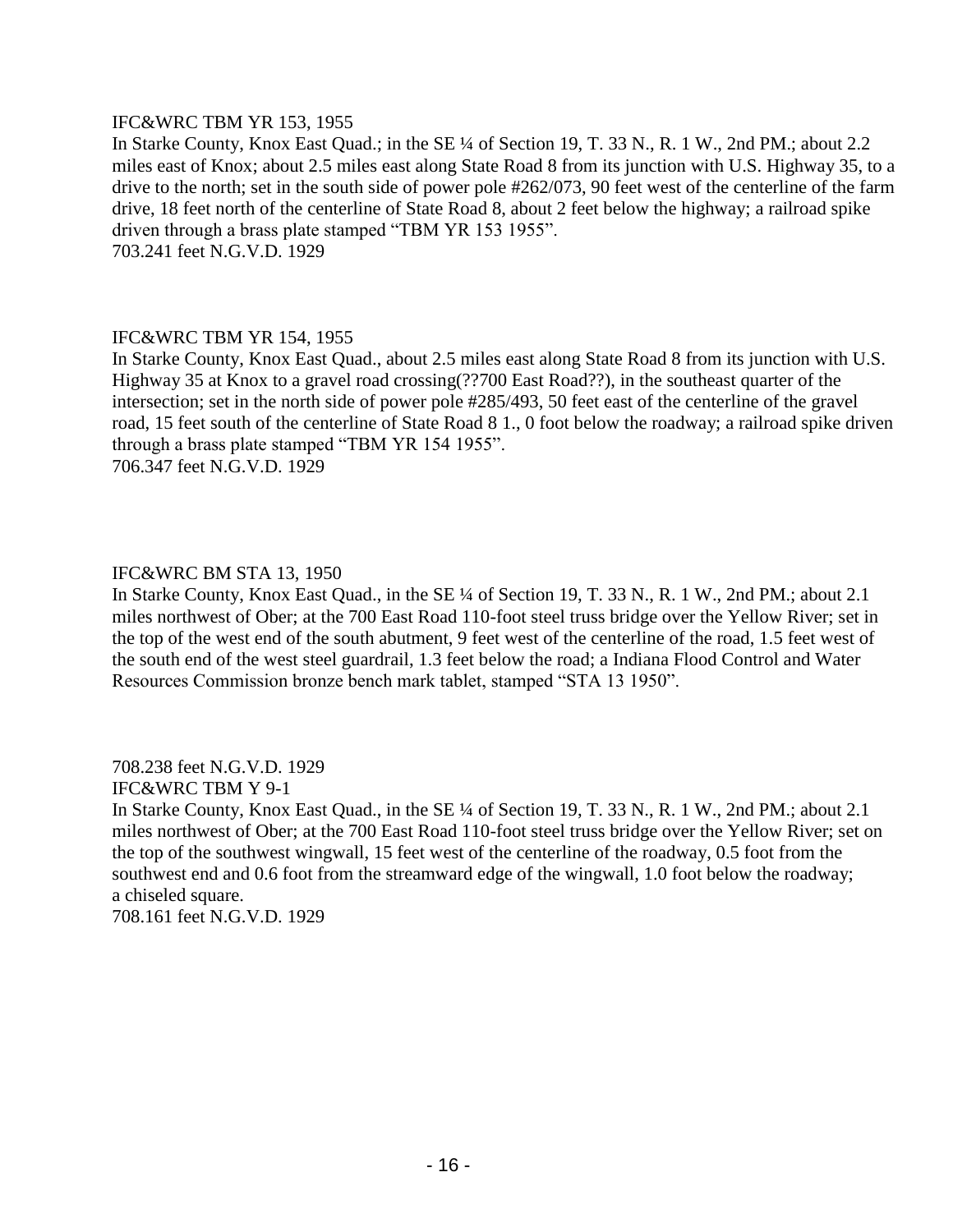# IFC&WRC TBM YR 105, 1955

In Starke County, Knox East Quad., in the NW ¼ of Section 20, T. 33 N., R. 1 W., 2nd PM.; about 2.5 miles northwest of Ober; about 0.1 mile north along 700 East Road from its intersection with 50 South Road; set in the east side of a power pole, about 18 feet west of the centerline of the blacktop road, 2 feet west of a fence, 1.0 foot above the ground; a railroad spike driven through a brass tag, stamped "TBM R 105 1955".

716.537 feet N.G.V.D. 1929

#### IFC&WRC TBM YR 11

In Starke County, Knox East Quad., in the SW ¼ of Section 17, T. 33 N., R. 1 W., 2nd PM.; about 3.0 miles northwest of Ober; at the 700 East Road bridge over Eagle Creek; set in the southwest side of a 12-inch Maple tree, 200 feet south of the south end of the bridge, 22 feet east of the centerline of the blacktop road, at a fence line, 2 feet north of a tree to which the fence is attached, 0.6 foot above the ground; a railroad spike.

708.449 feet N.G.V.D. 1929

#### IFC&WRC BM STA 14, 1950

In Starke County, Knox East Quad., in the NE ¼ of Section 29, T. 33 N., R. 1 W., 2nd PM.; about 1.5 miles northwest of Ober; at the State Road 8 130-foot steel truss bridge over the Yellow River; set in the top of the southeast wingwall, 9 feet south of the centerline of the roadway, 2.2 feet east of the east end post, 1 foot from the south end of the wingwall, 0.8 foot below the roadway; a Indiana Flood Control and Water Resources Commission bronze bench mark tablet, stamped "STA 14 1950".

DESTROYED

712.151 feet N.G.V.D. 1929

# IFC&WRC TBM YR 104, 1955

In Starke County, Knox East Quad., in the NW ¼ of Section 29, T. 33 N., R. 1 W., 2nd PM.; about 2.0 miles northwest of Ober; at the intersection of 700 East Road and the Norfolk and Western Railroad; set in the west side of power pole #280/054, 17 feet east of the centerline of the road, 49 feet south of the south rail of the Norfolk and Western Railroad, 1.5 feet below the blacktop roadway; a railroad spike driven through a brass plate stamped "TBM YR 104 1955". 710.606 feet N.G.V.D. 1929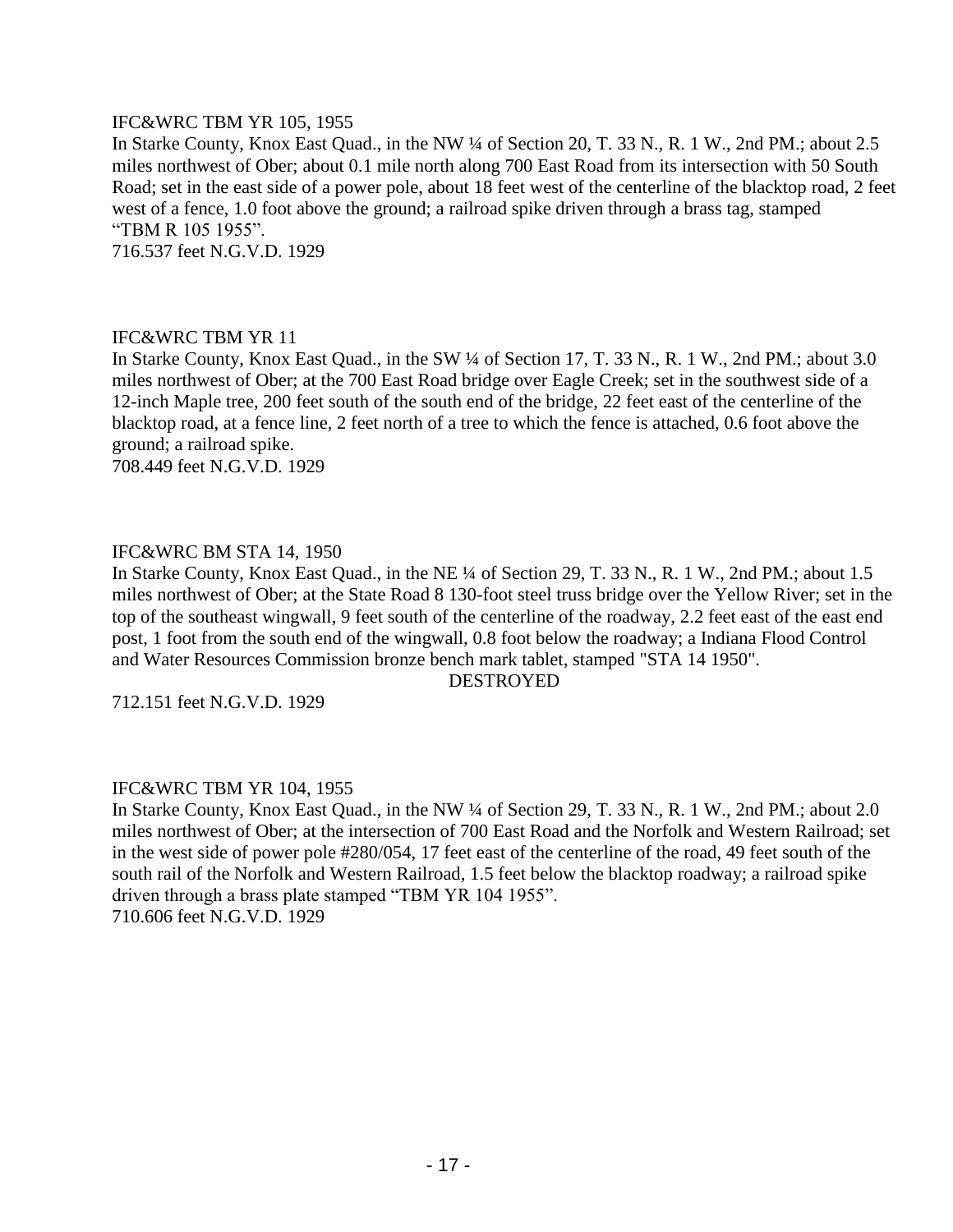# IFC&WRC TBM YR 103, 1955

In Starke County, Knox East Quad., in the SW ¼ of Section 29, T. 33 N., R. 1 W., 2nd PM.; about 1.6 miles northwest of Ober; at the intersection of 150 South Road and the Norfolk and Western Railroad; set in the south side of a 22-inch Boxelder tree, 270 feet east of the crossing, 12 feet north of the centerline of 150 South Road, 0.5 foot above the ground, a railroad spike driven through a brass plate stamped "TBM YT 103 1955".

716.151 feet N.G.V.D. 1929

#### IFC&WRC BM STA 26, 1955

In Starke County, Knox East Quad., in the SE ¼ of Section 29, T. 33 N., R. 1 W., 2nd PM.; about 1.0 mile northwest of Ober; at the "T" road intersection of 800 East Road and 150 South Road, in the southwest quarter of the junction; set in the top of a concrete post, 34 feet west of the centerline of the 800 East Road, 26 feet south of the centerline of 150 South Road, 5 feet west of a utility pole, 3 feet north of a fence line, projecting 0.4 foot above the ground; a Indiana Flood Control and Water Resources Control and Water Resources Commission bronze bench mark tablet, stamped "STA 26 1955".

712.009 feet N.G.V.D. 1929

# IFC&WRC TBM YR 102, 1955

In Starke County, Knox East Quad., in the SE ¼ of Section 28, T. 33 N., R. 1 W., 2nd PM.; about 0.5 mile northwest of Ober; about 0.4 mile west along 150 South Road from its intersection with State Road 23 to a "S" curve in the road, at the west end of the curve; set in the north side of power pole #284/040, about 125 feet east of a white barn on the south side of the road, 10 feet south of the centerline of the road, 1 foot above the ground; a railroad spike driven through a brass plate stamped "TBM YR 102 1955".

722.120 feet N.G.V.D. 1929

#### USC&GS BM R 133, 1946

In Starke County, Knox East Quad., in the NE ¼ of Section 28, T. 33 N., R. 1 W., 2nd PM.; about 0.7 mile north of Ober; at the 100-foot State Road 23 (Bailey) Bridge over the Yellow River; set in the top of the southwest wingwall, 11 feet west of the centerline of the highway, 1.5 feet northeast of the southwest end of the wingwall, 1.5 feet below the bridge floor; a U.S. Coast & Geodetic Survey bronze disk, stamped "R 133 1946". 719.972 feet N.G.V.D. 1929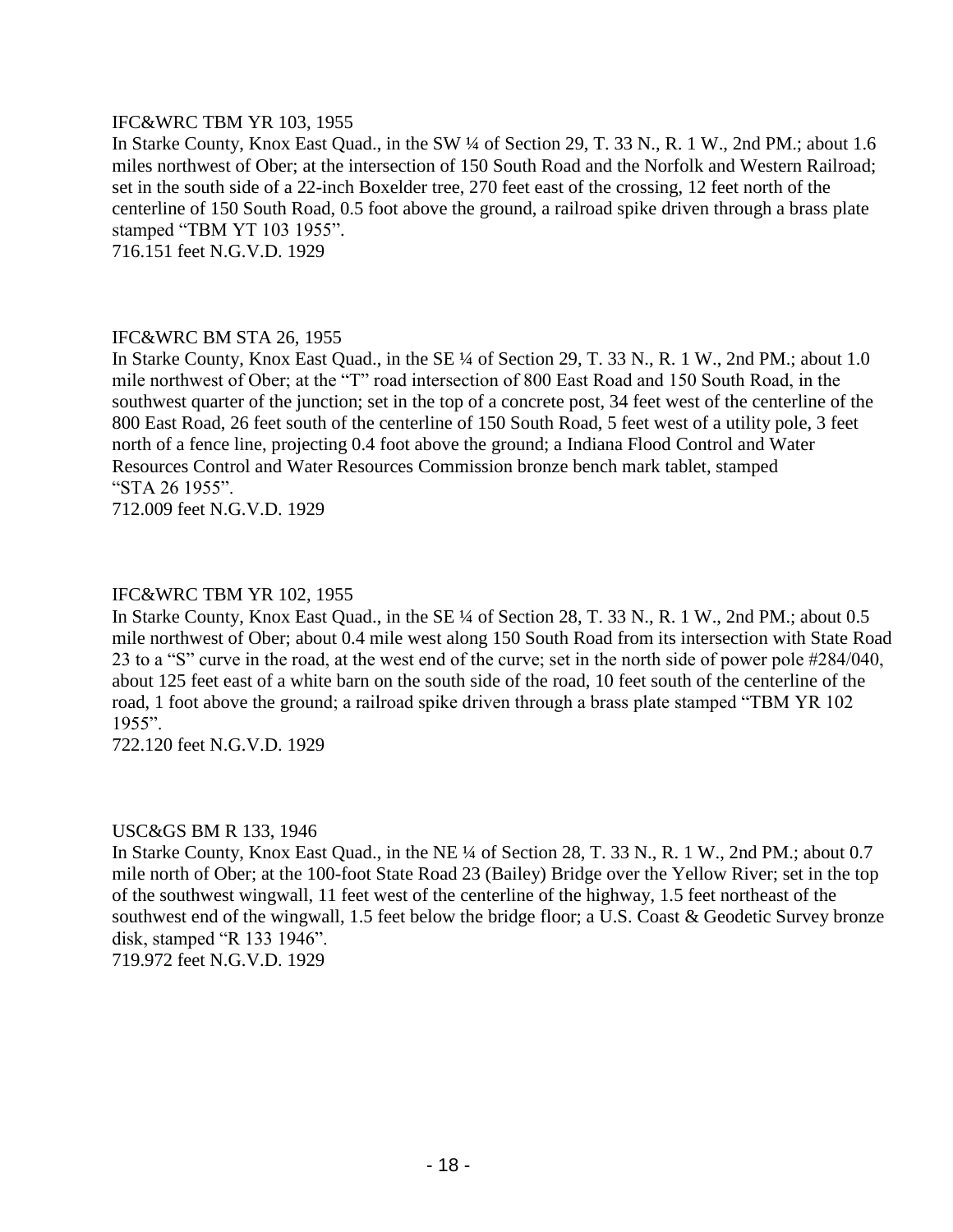#### USC&GS BM S 133, 1946

In Starke County, Knox East Quad., in the NW ¼ of Section 34, T. 33 N., R. 1 W., 2nd PM.; at Ober; at the crossing of the Norfolk and Western Railroad; set in the top of a concrete post, 48 feet south of the south rail, 32 feet east of the centerline of the road, 35 feet northwest of the northwest corner of a concrete block store building, 14 feet northwest of a 36-inch maple tree, about level with the crossing, projecting 6 inches above the ground; a U.S. Coast & Geodetic Survey bronze disk, stamped "S 133 1946".

732.187 feet N.G.V.D. 1929

# IFC&WRC TBM YR 106, 1955

In Starke County, Knox East Quad., in the SW ¼ of Section 27, T. 33 N., R. 1 W., 2nd PM.; about 0.4 mile east of Ober; about 0.4 mile east along 200 South Road from its intersection with State Road 23; set in the south side of a 30-inch red oak tree, 90 feet east of the southeast corner of a two-room house covered with yellow imitation brick siding, 18 feet north of the centerline of the road, 1 foot above the ground; a railroad spike driven through a brass plate stamped "TBM YR 106 1955". 723.591 feet N.G.V.D. 1929

# IFC&WRC BM STA 27, 1955

In Starke County, Knox East Quad., in the SE ¼ of Section 27, T. 33 N., R. 1 W., 2nd PM.; about 1.0 mile east of Ober; about 0.15 mile north along 1000 East Road from its intersection with 200 South Road, to its end at a field entrance eastward; set in the top of a concrete post, 10 feet west of the centerline of the field entrance, 30 feet west of the centerline of a 30-inch pipe culvert under the field entrance, projecting 0.6 foot above the ground; a Indiana Flood Control and Water Resources Commission bench mark tablet, stamped "STA 27 1955". 722.331 feet N.G.V.D. 1929

# IFC&WRC TBM YR 155, 1955

In Starke County, Knox East Quad., in the NE ¼ of Section 34, T. 33 N., R. 1 W., 2nd PM.; about 1.0 mile east of Ober; at the "T"-road intersection of 225 South Road and 1000 East Road, in the southwest quarter of the junction; set in the west side of a power pole, 25 feet west of the centerline of 1000 East Road, 20 feet south of the centerline of 225 South Road, about 2 feet below the road; a railroad spike driven through a brass plate stamped "TBM YR 155 1955". 722.324 feet N.G.V.D. 1929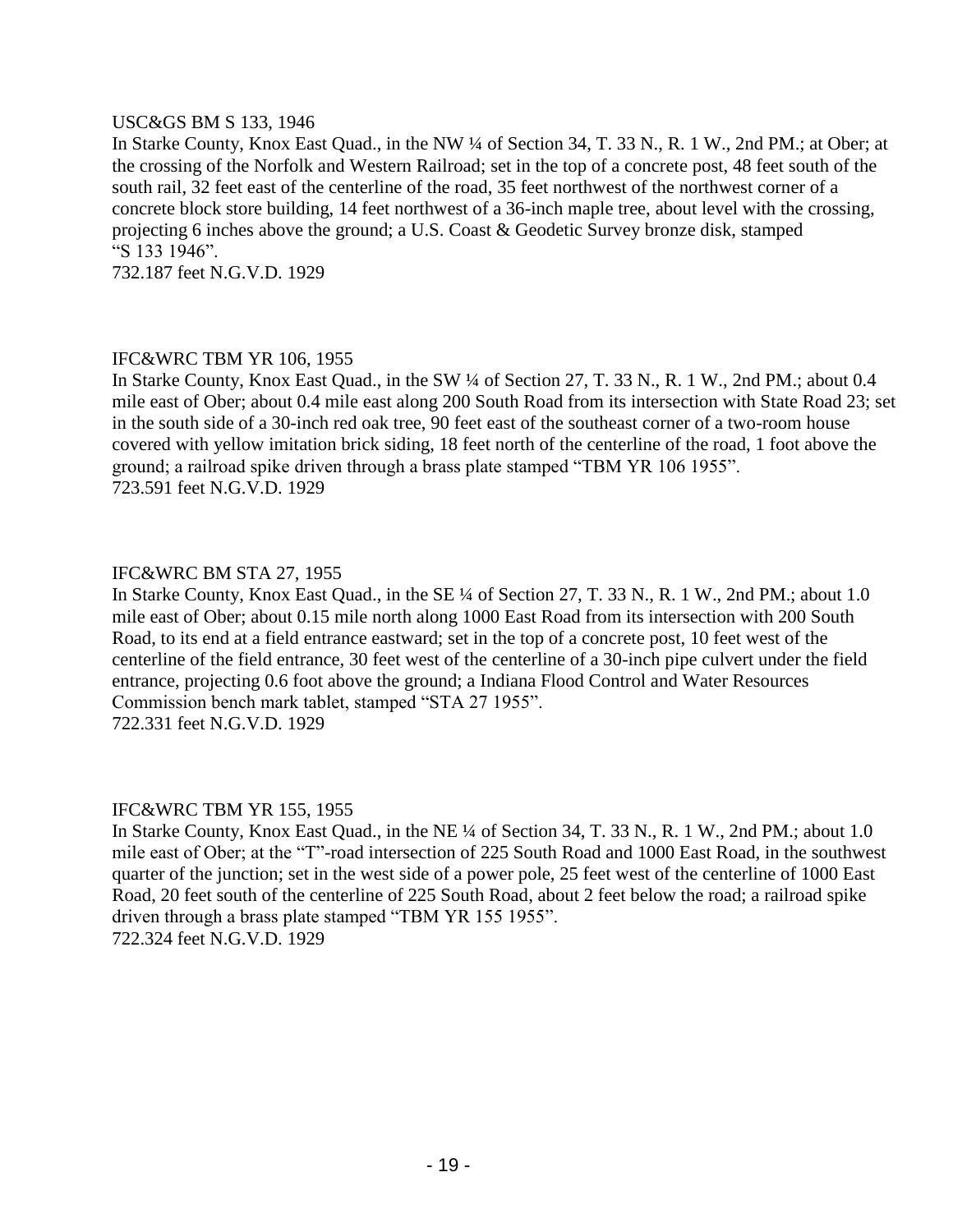# IFC&WRC TBM YR 157, 1955

In Starke County, Donaldson Quad., in the SE ¼ of Section 35, T. 33 N., R. 1 W., 2nd PM.; about 4.0 miles northwest of Burr Oak; at the intersection of 250 South Road and the Norfolk and Western Railroad; set in the south side of a power pole, 12 feet south of the centerline of 250 South Road, 30 feet northeast of the northeast rail of the railroad, about level with the road; a railroad spike driven through a brass plate stamped "TBM YR 157 1955".

734.913 feet N.G.V.D. 1929

#### IFC&WRC TBM YR 158, 1955

In Starke County, Donaldson Quad., in the NE ¼ of Section 35, T. 33 N., R. 1 W., 2nd PM.; about 3.6 miles northwest of Burr Oak; at the "T" road intersection of 1100 East Road and 250 South Road; set in the north side of a power pole, 90 feet west of the centerline of 1100 East Road, 15 feet north of the centerline of 250 South Road, 0.5 foot above the roadway; a railroad spike driven through a brass plate stamped "TBM YR 158 1955".

738.038 feet N.G.V.D. 1929

# IFC&WRC BM STA 15, 1950

In Starke County, Donaldson Quad., in the NE ¼ of Section 35, T. 33 N., R. 1 W., 2nd PM.; about 3.6 miles northwest of Burr Oak; at the 1100 East Road 110-foot steel truss bridge over the Yellow River, 1.0 mile west of the Starke-Marshall county line; 9 feet west of the centerline of the roadway, 2.5 feet west of the south end of the west steel handrail in the top of the west end of the south abutment, 1.3 feet from the north edge of the south abutment, level with the roadway; a Indiana Flood Control and Water Resources Commission bronze bench mark tablet, stamped STA 15 1950". 730.240 feet N.G.V.D. 1929

# IFC&WRC TBM Y 12-2

In Starke County, Donaldson Quad., in the NE ¼ of Section 35, T. 33 N., R. 1 W., 2nd PM.; about 3.6 miles northwest of Burr Oak; at the 1100 East Road 110-foot steel truss bridge over the Yellow River, 1.0 mile west of the Starke-Marshall county line, set on the southwest bridge seat, 3.5 feet below the wingwall; a chiseled square. 726.702 feet N.G.V.D. 1929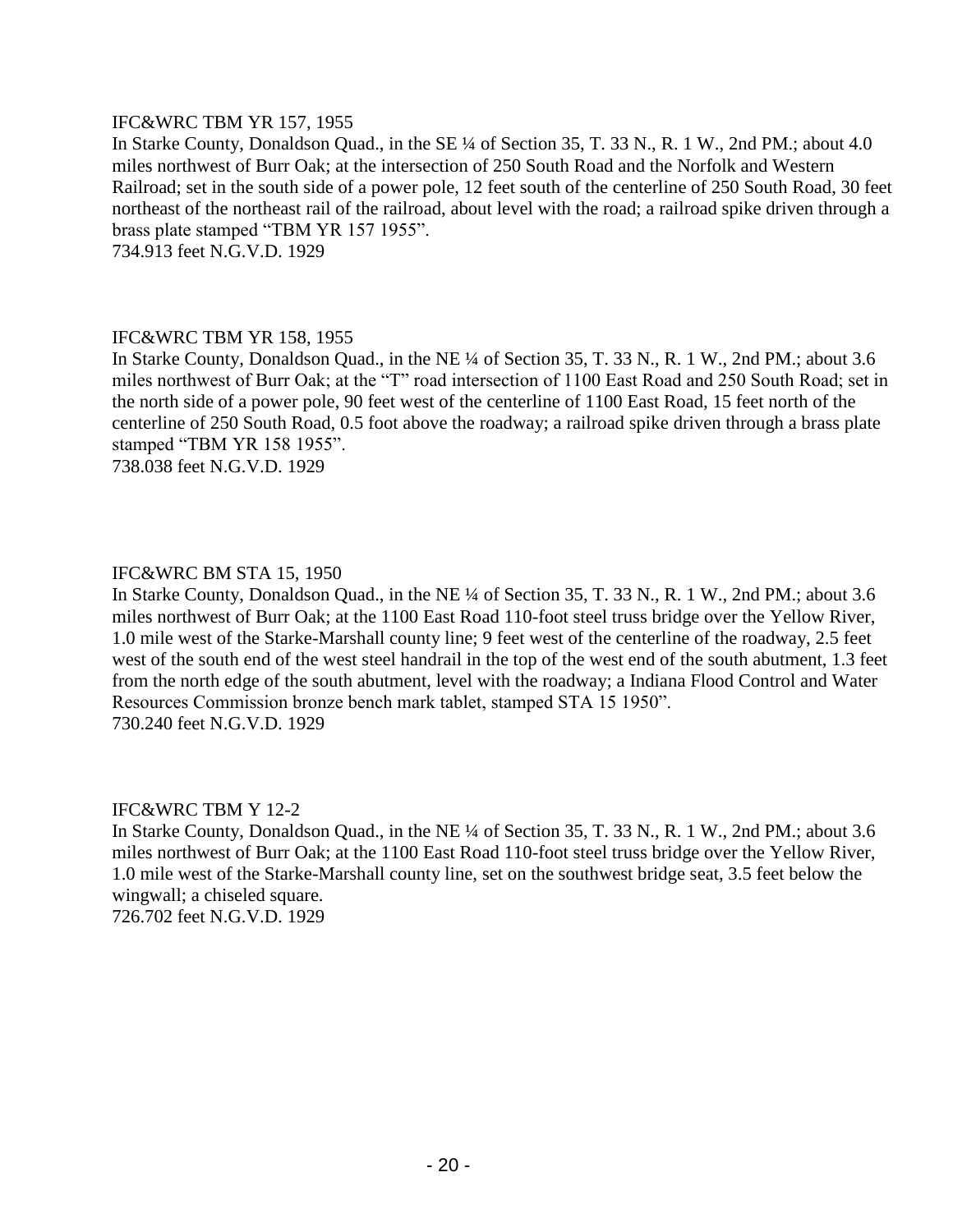# IFC&WRC TBM YR 159, 1955

In Starke County, Donaldson Quad., in the NW ¼ of Section 36, T. 33 N., R. 1 W., 2nd PM.; about 3.1 miles northwest of Burr Oak; 0.5 mile west of the Starke-Marshall county line; at the "T" road intersection of 250 South Road and 1150 East Road; set in the south side of a power pole, 150 feet west of the extended centerline of 250 South Road, 15.0 feet north of the centerline of 250 South Road, 0.7 foot above the roadway; a railroad spike driven through a brass plate stamped "TBM YR 159 1955". 740.925 feet N.G.V.D. 1929

# IFC&WRC TBM KK 71, 1955

In Jasper County, San Pierre Quad., in the SE ¼ of Sec. 12, T. 32 N., R. 5 W.,2nd PM.; about 2.8 miles northwest of San Pierre; along the left bank of the Kankakee River, about 0.2 mile downstream from the Jasper-Starke County line, at river mile 94.38, 2.1 miles upstream from the Dunns Bridge over the Kankakee River; set in the downstream-streamward side of a 14-inch blazed maple tree, 75 feet upstream from the mouth of a drainage ditch which flows into the river from the southeast, 25 feet landward from the center line of the levee, 1.5 feet above ground; a railroad spike driven through a brass plate, stamped "TBM KK 71 1955".

662.739 feet N.G.V.D. 1929

# IFC&WRC TBM KK 72, 1955

In Starke County, San Pierre Quad., in the NW ¼ of Sec. 7, T. 32 N., R. 4 W.,2nd PM.; about 3.0 miles northwest of San Pierre; about 0.3 mile upstream from the Jasper-Starke County line, along the left bank of the Kankakee River, at river mile 95.02, 2.74 miles upstream from the Dunns Bridge over the Kankakee River at Dunns Bridge, Jasper County, at a point along the left bank where an old slough drains into the main channel from the southeast; set in the landward side of a 14-inch red oak tree, about 120 feet downstream from the mouth of the slough, about 25 feet downstream from the center line of a newly built section of levee on the southwest side of the slough, 30 feet landward from the center line of the spoil bank along the river, 0.8-foot above ground; a railroad spike driven through a brass plate, stamped "TBM KK 72 1955". 664.371 feet N.G.V.D. 1929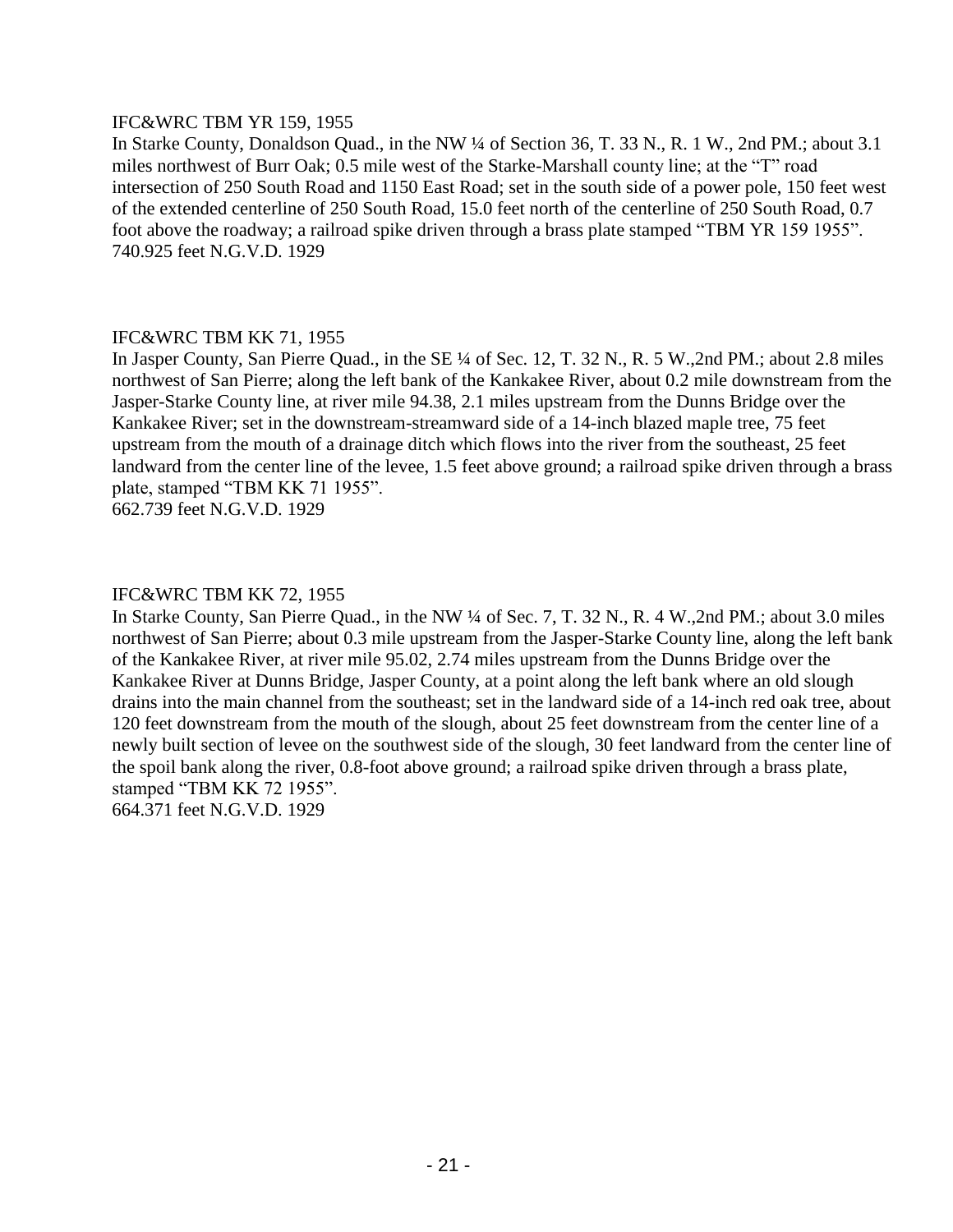# IFC&WRC TBM K 14

In Starke County, LaCrosse Quad., in the NE ¼ of Sec. 5, T. 32 N., R. 4 W.,2nd PM.; about 0.7 mile south of Wilders; at the Monon Railroad 120-foot timber pile bridge over the Kankakee River, 0.2 mile downstream from the U.S. 421 Highway Bridge over the Kankakee River; set in the south side of a 40 inch maple tree, 30 feet east and 18 feet south of the southeast end of the bridge, 2 feet above the ground; a railroad spike.

#### DESTROYED

666.901 feet N.G.V.D. 1929

#### IFC&WRC BM STA 1, 1950

In Starke County, LaCrosse Quad., in the NW ¼ of Sec. 4, T. 32 N., R. 4 W.,2nd PM.; about 0.7 mile south of Wilders; at the U.S. 421 two-span steel truss highway bridge over the Kankakee River; set in the top of the north end of the west concrete guardrail at the south end of the bridge, 13 feet west of and 3.3 feet above the center line of the highway, 2.2 feet south of the southwest bridge seat; a Indiana Flood Control and Water Resources Commission bronze bench mark tablet, stamped "STA 1 1950". 673.995 feet N.G.V.D. 1929

#### IFC&WRC TBM K 36-1

In Starke County, LaCrosse Quad., in the NW ¼ of Sec. 4, T. 32 N., R. 4 W.,2nd PM.; about 0.7 mile south of Wilders; at the U.S. 421 two-span steel truss bridge over the Kankakee River; set at the southwest corner of the southwest bridge truss, 1.3 feet west of the south end of the west concrete curb, on the bridge floor, 0.9-foot below the curb, 0.4-foot north of the north end of the southwest wingwall; a chiseled cross on a rivet head.

670.402 feet N.G.V.D. 1929

# IFC&WRC TBM K 37-1

In Starke County, LaCrosse Quad., in the SE ¼ of Sec. 33, T. 33 N., R. 4 W.,2nd PM.; about 1.0 mile southeast of Wilders; at the Erie Railroad bridge over the Kankakee River at Lomax; set in the top of the upstream end of the midstream pier cap, 4 feet upstream from and 5 feet below the top of the upstream rail; a chiseled square.

667.387 feet N.G.V.D. 1929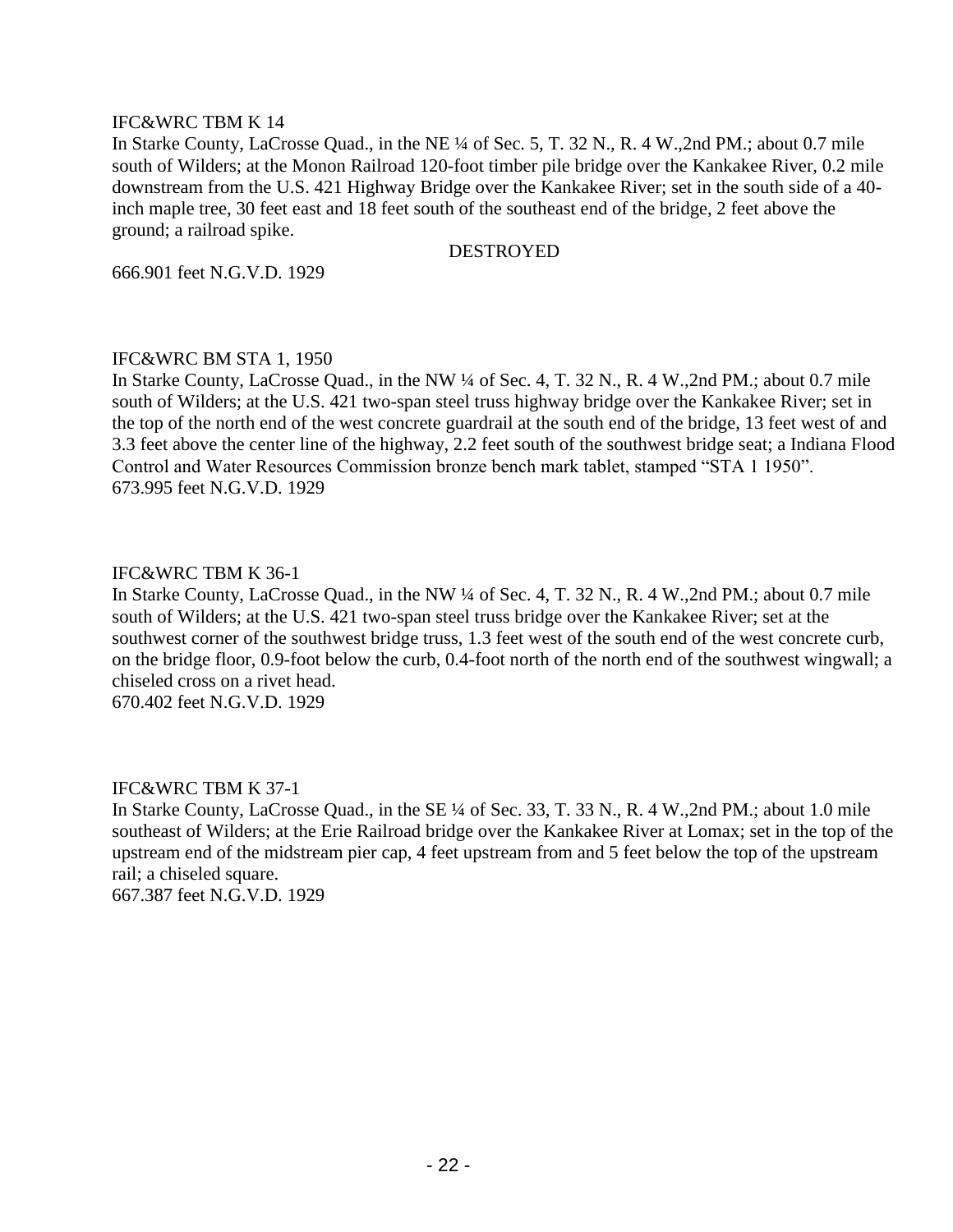#### IFC&WRC BM STA 2, 1950

In Stake County, LaCrosse Quad., in the SE ¼ of Sec. 33, T. 33 N., R. 4 W.,2nd PM.; about 1.0 mile southeast of Wilders; at the Erie Railroad bridge over the Kankakee River at Lomax; set in the top of the upstream end of the Midstream pier cap, 9.6 feet northeast of and 5 feet below the top of the northeast rail, even with the southeast end of 6 foot plate girder section, a Indiana Flood Control and Water Resources Commission bronze bench mark tablet, stamped "STA 2 1950". 667.426 feet N.G.V.D. 1929

# IFC&WRC TBM KK 75, 1955

In Starke County, English Lake Quad., in the SW ¼ of Sec. 34, T. 33 N., R. 4 W.,2nd PM.; about 0.5 mile northeast of Lomax; along the left back of the Kankakee River, at river mile 98.57, 0.6 mile upstream from the Erie Railroad Bridge over the Kankakee River at Lomax; set in the landward side of the 48-inch base of a 5-pronged maple tree, 240 feet downstream from the junction of a north-south fence line with the left bank of the river, 0.2 mile upstream from a bend in the river to the left (looking downstream), at the edge of a cultivated field, 20 feet landward from the center line of the levee; a railroad spike driven through a brass plate, stamped "TBM KK 75 1955". 669.233 feet N.G.V.D. 1929

# IFC&WRC TBM KK 76, 1955

In Starke County, English Lake Quad., in the SW ¼ of Sec. 34, T. 33 N., R. 4 W.,2nd PM.; about 2.0 miles west of English Lake; along the left bank of the Kankakee River, at river mile 98.87, 0.9 mile upstream from the Erie Railroad Bridge over the Kankakee River at Lomax, about 0.7 mile east along an east-west road from the bend in the road at Lomax to a cross-roads with a dirt lane leading north, thence 0.4 mile north to the river bank, at the site of an abandoned bridge where only 3 pile bents remain; set in the streamward side of a 10-inch birch tree, 40 feet upstream from the center line of the dirt road, 60 feet landward from the left end of the abandoned bridge, 1 foot above ground; a railroad spike driven through a brass plate, stamped "TBM KK 76 1955". 668.581 feet N.G.V.D. 1929

#### IFC&WRC TBM KK 77, 1955

In Starke County, English Lake Quad., in the NW ¼ of Sec. 35, T. 33 N., R. 4 W.,2nd PM.; about 1.1 mile west of English Lake; along the left bank of the Kankakee River, at river mile 99.52, about 1.55 miles upstream from the Erie Railroad Bridge over the Kankakee River at Lomax; set in the downstream side of an 8-inch Black Walnut tree with the bark stripped from the streamward side, 450 feet streamward from a group of farm buildings with yellow imitation brick siding, 50 feet downstream from a 9-inch white painted cottonwood tree on the left levee, 40 feet landward from the center line of the left levee, 0.8-foot above ground; a railroad spike driven through a brass plate, stamped "TBM KK 77 1955".

667.781 feet N.G.V.D. 1929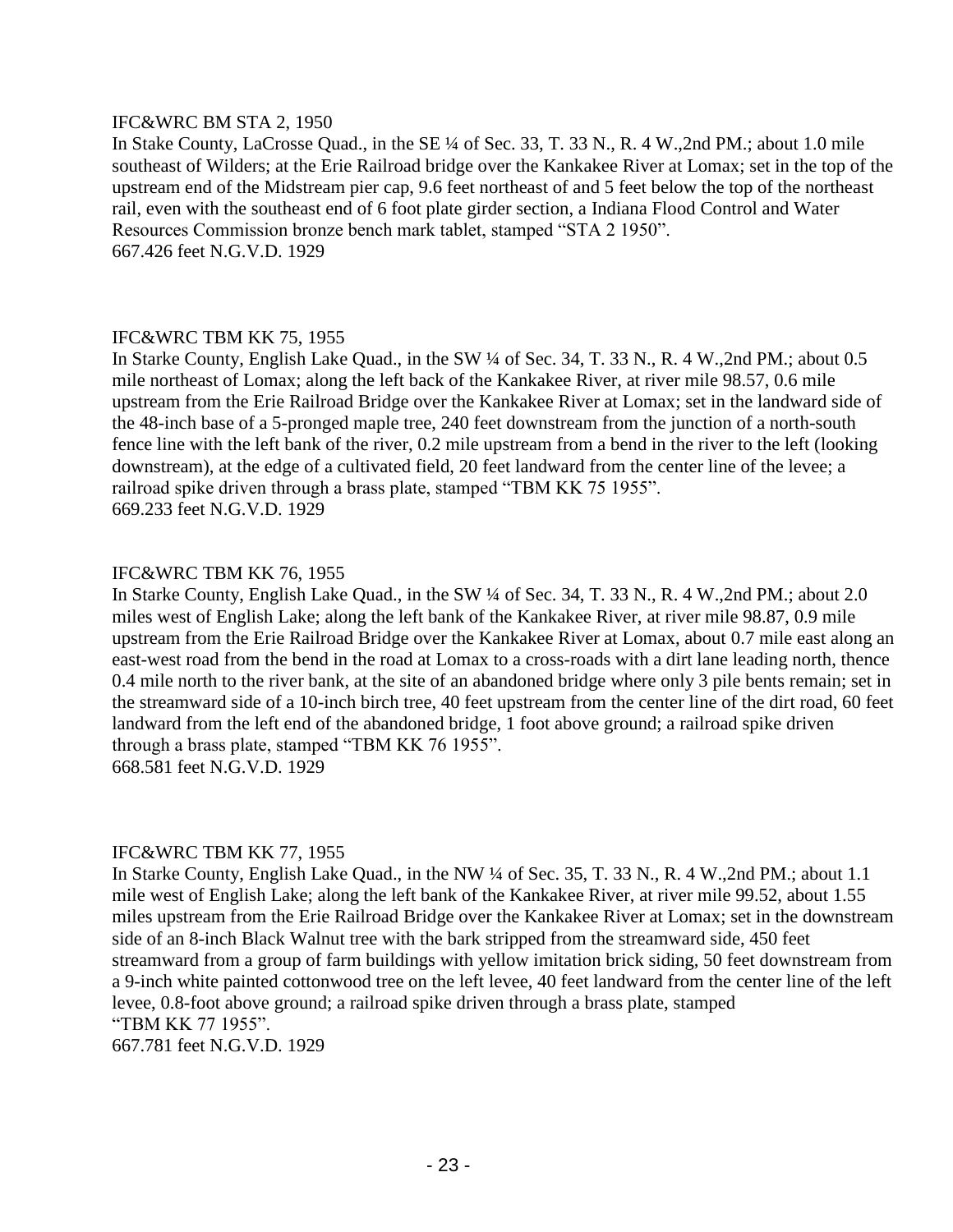# IFC&WRC TBM KK 78, 1955

In Starke County, English Lake Quad., in the NW ¼ of Sec. 35, T. 33 N., R. 4 W., 2nd PM.; about 0.8 mile west of English Lake; along the left bank of the Kankakee River, at river mile 99.72, about 1.75 mile upstream from the Erie Railroad bridge over the Kankakee River at Lomax, about 0.2 mile upstream from a group of farm buildings with yellow imitation brick siding situated near the left bank of the river in the southwest quarter of Sec. 35, at a small break in the left levee and at the center line of the levee; set in the downstream side of a 16-inch elm tree in a clump of elm trees, 1.5 feet above ground; a railroad spike driven through a brass plate, stamped "TBM KK 78, 1955". 671.095 feet N.G.V.D. 1929

# IFC&WRC TBM KK 79, 1955

In Starke County, English Lake Quad., in the NE ¼ of Sec. 35, T. 33 N., R. 4 W.,2nd PM.; about 0.6 mile northwest of English Lake; along the left bank of the Kankakee River, at river mile 100.32, about 0.4 mile downstream from the Chesapeake and Ohio and the Pennsylvania Railroad Bridges over the Kankakee River at English Lake, at the edge of a cultivated field; set in the landward side of a 14-inch red oak tree, 100 feet downstream from a fence line leading south from a swamp on the south side of the river, 300 feet landward from the center line of the left levee, 10 feet downstream from a three-pronged birch tree, 1.0 foot above ground; a railroad spike driven through a brass plate, stamped "TBM KK 79 1955".

670.038 feet N.G.V.D. 1929

# IFC&WRC TBM K 38-1

In Starke County, English Lake Quad., in the NW ¼ of Sec. 36, T. 33 N., R. 4 W., 2nd PM.; about 0.2 mile northwest of English Lake, at the Pennsylvania Railroad 200-foot steel girder bridge over the Kankakee River, on top of the northeast corner of the east wingwall at the southeast end of the bridge, 15 feet below the top of the northeast rail; a chiseled square. 667.606 feet N.G.V.D. 1929

# IFC&WRC BM STA 3, 1950

In Starke County, English Lake Quad., in the NW ¼ of Sec. 36, T. 33 N., R. 4 W., 2<sup>nd</sup> PM.; about 0.2 mile northwest of English Lake; at the Pennsylvania Railroad 200-foot steel girder bridge over the Kankakee River; set in the top of the east wingwall at the southeast end of the bridge, 30 feet northeast of and 15- feet below the northeast rail, 1.2 feet from the east end of the wingwall, 3.5 feet above the ground, from the east end of the wingwall, 3.5 feet above the ground, from the east end of the wingwall, 3.5 feet above the ground; a Indiana Flood Control and Water Resources Commission bench mark tablet, stamped "STA 3 1950".

667.640 feet N.G.V.D. 1929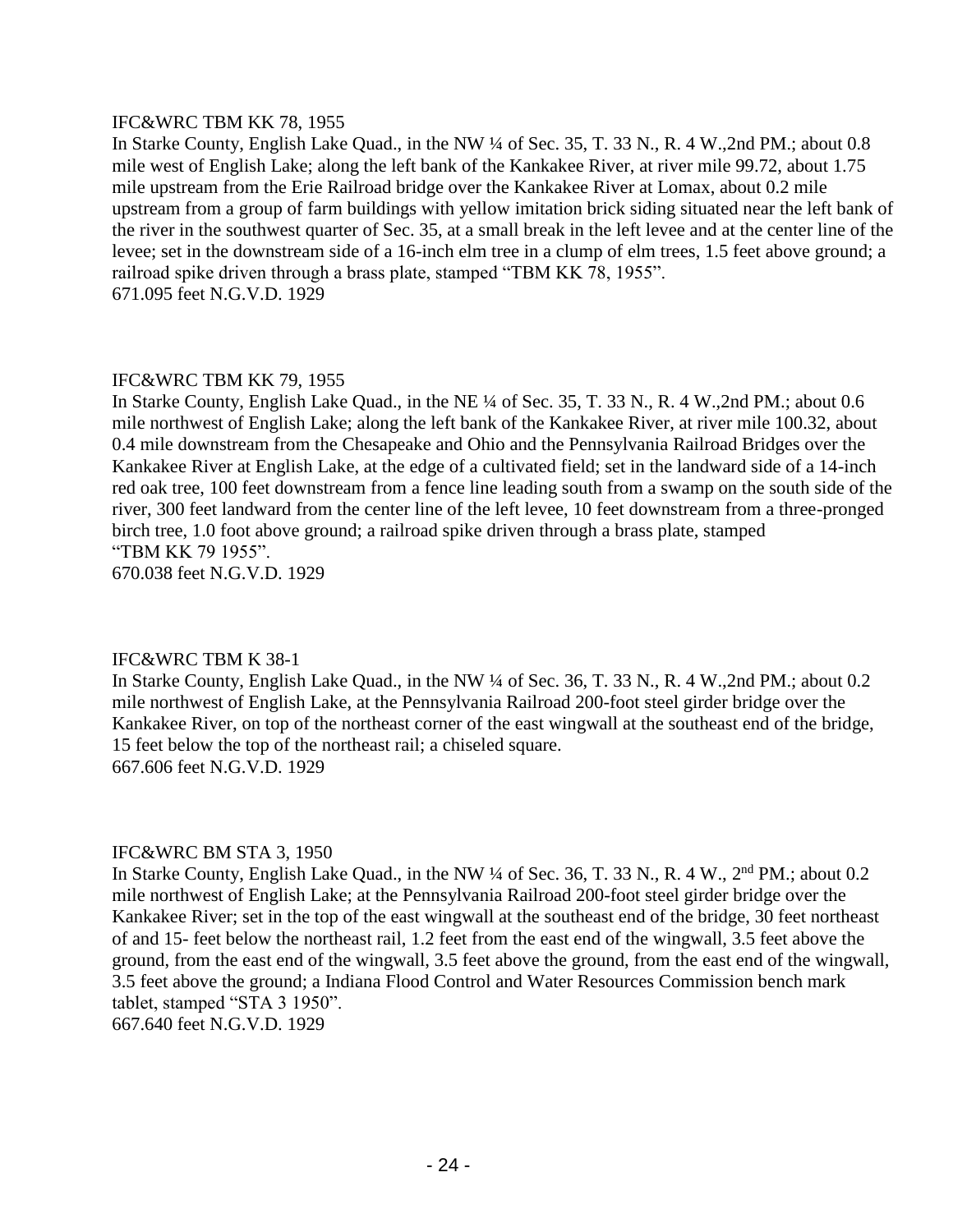#### IFC&WRC BM STA 4, 1950

In Starke County, English Lake Quad., in the NE  $\frac{1}{4}$  of Sec. 36, T. 33 N., R. 4 W., 2<sup>nd</sup> PM.; about 0.3 mile north of English Lake, at a 50-foot steel truss bridge over Kline Ditch; set in top of the east wingwall at the north end of the bridge, 105 feet south of the south end of the county road bridge over the Kankakee and Yellow Rivers, a Indiana Flood Control and Water Resources Commission bronze bench mark tablet, stamped "STA 4 1950".

#### **DESTROYED**

670.979 feet N.G.V.D. 1929

#### IFC&WRC TBM K 40-1

In Starke County, English Lake Quad., in the NE ¼ of Sec. 36, T. 33 N., R. 4 W., 2<sup>nd</sup> PM.; about 0.3 mile north of English Lake; at the 650 West Road 200-foot 2-span steel truss bridge over the Kankakee and Yellow Rivers; set in the top of the east wingwall at the south end of the bridge, a chiseled square. DESTROYED

674.063 feet N.G.V.D. 1929

# IFC&WRC TBM K 40-2

In Starke County, English Lake Quad., in the NE ¼ of Sec. 36, T. 33 N., R. 4 W., 2<sup>nd</sup> PM.; about 0.3 mile north of English Lake; at the 650 West Road 200-foot 2-span steel truss bridge over the Kankakee and Yellow Rivers; set on the top of the east end of the center bridge pier, a chiseled cross on a rivet head.

# DESTROYED

671.914 feet N.G.V.D. 1929

#### IFC&WRC TBM KK 5, 1955

In Starke County, English Lake Quad., in the SW ¼ of Sec. 30, T. 33 N., R. 3 W.,2nd PM.; about 1.5 miles northeast of English Lake; along the left bank of the Kankakee River, at river mile 101.94, about 4.36 miles downstream along a road on top of the left spoil bank of the river from the State Road 8 bridge over the Kankakee River; set in the landward side of the 14-inch landward trunk of a three pronged birch tree, at a break in the levee, 35 feet streamward from the center line of the levee, 6 feet below the top of the levee, 2 feet above the ground; a railroad spike driven through a brass plate, stamped "TBM KK 5 1955". 666.769 feet N.G.V.D. 1929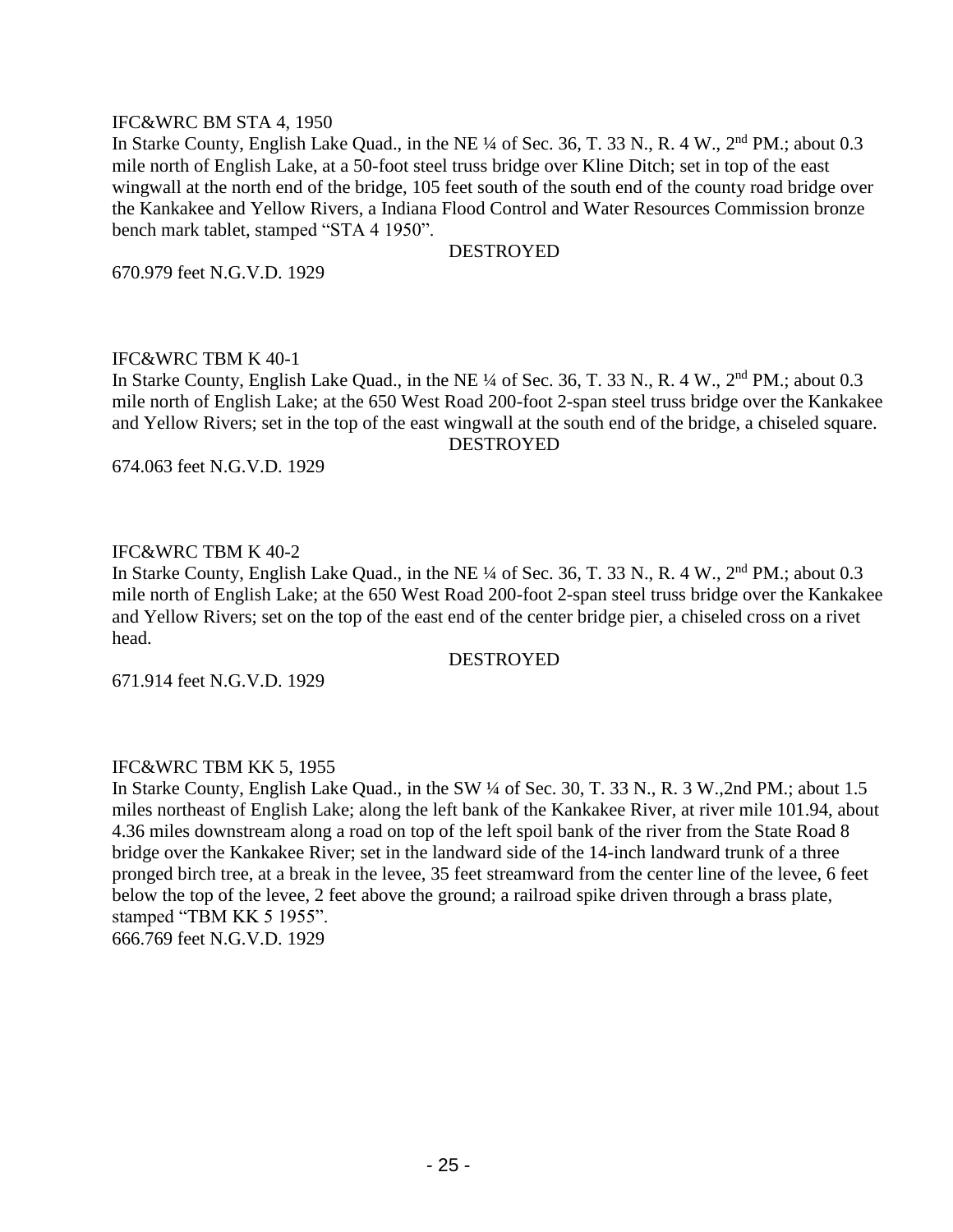# IFC&WRC BM STA 21, 1955

In Starke County, English Lake Quad., in the SE ¼ of Sec. 30, T. 33 N., R. 3 W.,2nd PM.; about 1.5 miles northeast of English Lake; along the left bank of the Kankakee River, at river mile 102.46, about 3.84 miles downstream along a road on top of the left spoil bank from the State Road 8 bridge over the Kankakee River; set in the top of a concrete post, 9 feet streamward from the center line of the levee, 0.4-foot above ground; a Indiana Flood Control and Water Resources Commission bronze bench mark tablet, stamped "STA 21 1955".

673.613 feet N.G.V.D. 1929

# IFC&WRC TBM KK 6, 1955

In Starke County, English Lake Quad., in the NW ¼ of Sec. 29, T. 33 N., R. 3 W.,2nd PM.; about 2.1 miles northeast of English Lake; along the left bank of the Kankakee River, at river mile 102.97, about 3.33 miles downstream along a road on top of the left spoil bank from the State Road 8 bridge over the Kankakee River; set in the streamward side of the streamward prong of three pronged elm tree (one prong a stump), 12 feet landward from the center line of the levee, 1.1 feet above the ground; a railroad spike driven through a brass plate, stamped "TBM KK 6 1955". 673.389 feet N.G.V.D. 1929

#### IFC&WRC BM STA 22, 1955

In Starke County, English Lake Quad., in the NE ¼ of Sec. 29, T. 33 N., R. 3 W.,2nd PM.; about 2.5 miles northeast of English Lake; along the left bank of the Kankakee River, at river mile 103.41, about 2.89 miles downstream along a road on top of the left spoil bank from the State Road 8 bridge over the Kankakee River; set in the top of a concrete post, 8 feet streamward from the center line of the levee, projecting 0.4-foot above ground; a Indiana Flood Control and Water Resources Commission bench mark tablet, stamped "STA 22 1955". 673.880 feet N.G.V.D. 1929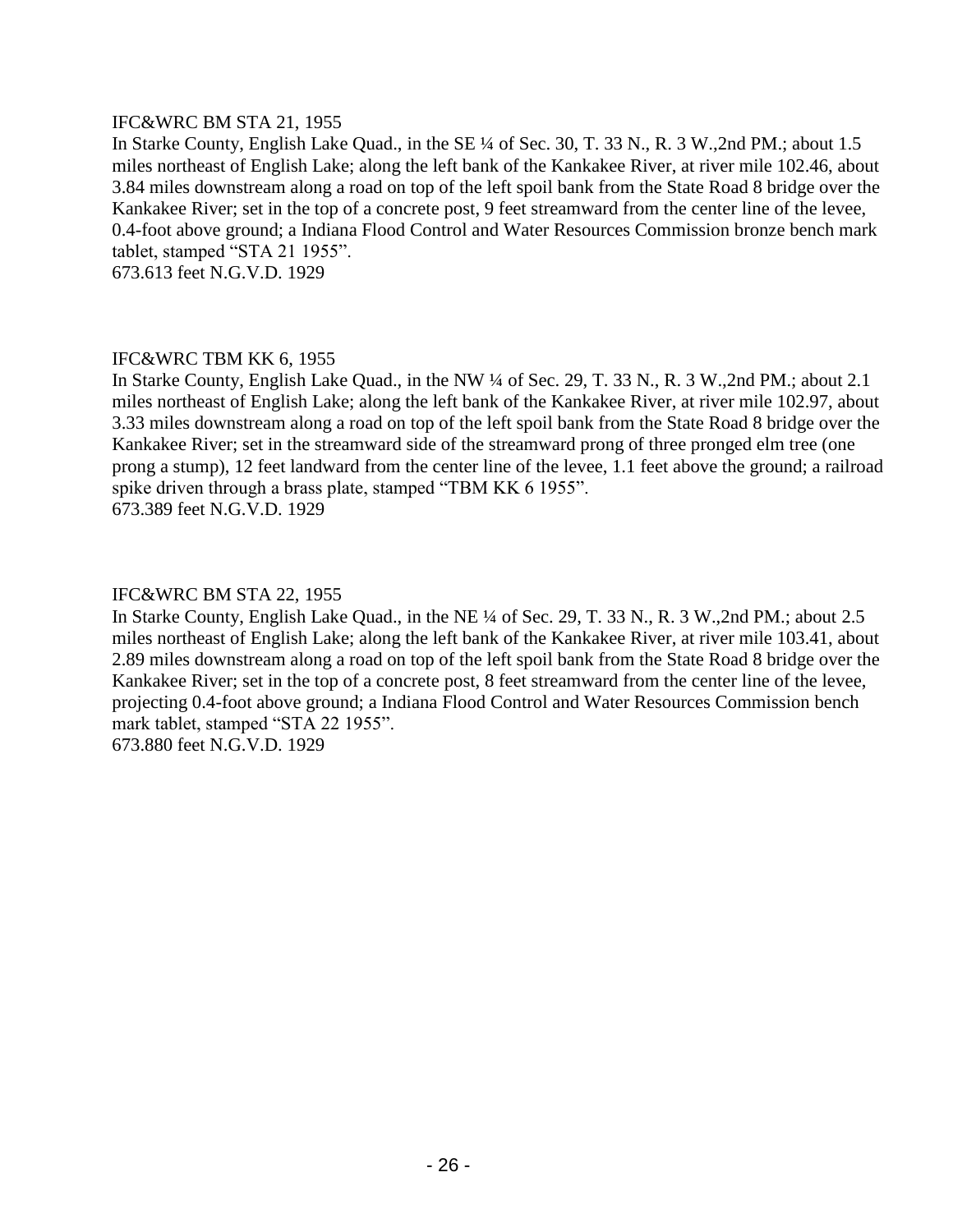# IFC&WRC TBM KK 7, 1955

In Starke County, English Lake Quad., in the SE ¼ of Sec. 20, T. 33 N., R. 3 W.,2nd PM.; about 3.0 miles northeast of English Lake; along the left bank of the Kankakee River, at river mile 103.94, about 2.36 miles downstream along a road on top of the left spoil bank from the State Road 8 bridge over the Kankakee River; set in the landward side of the landward prong of a three-pronged blazed maple tree, 16 feet streamward from the center line of the levee, 1.5 feet above the ground; a railroad spike driven through a brass plate, stamped "TBM KK 7 1955".

675.145 feet N.G.V.D. 1929

# IFC&WRC BM STA 23, 1955

In Starke County, English Lake Quad., in the NW ¼ of Sec. 21, T. 33 N., R. 3 W.,2nd PM.; about 3.4 miles northeast of English Lake; along the left bank of the Kankakee River, at river mile 104.42, about 1.88 miles downstream along a road on top of the left spoil bank from the State Road 8 bridge over the Kankakee River; set in the top of a concrete post, 10 feet streamward from the center line of the levee, projecting 1 foot above the ground; a Indiana Flood Control and Water Resources Commission bench mark tablet, stamped "STA 23 1955".

675.477 feet N.G.V.D. 1929

# IFC&WRC TBM KK 8, 1955

In Starke County, English Lake Quad., near the north line of Sec. 21, T. 33 N., R. 3 W.,2nd PM.; about 3.8 miles northeast of English Lake; along the left bank of the Kankakee River, at River mile 104.9, about 1.4 miles downstream along a road on the top of the left spoil bank from the State Road 8 bridge over the Kankakee River; set in the downstream side of the streamward 6-inch prong of a three-pronged blazed ash tree, 17 feet streamward from the center line of the levee, 2.3 feet above the ground, 2 feet below the top of the levee; a railroad spike driven through a brass plate, stamped "TBM KK 8 1955". 673.229 feet N.G.V.D. 1929

# IFC&WRC BM STA 24, 1955

In Starke County, English Lake Quad., in the SE ¼ of Section 16, T. 33 N., R. 3 W., 2nd PM.; about 4.3 miles northeast of English Lake; along the left bank of the Kankakee River, at river mile 105.39, about 0.91 mile downstream along a road on top of the left spoil bank from the State Road 8 bridge over the Kankakee River; set in the top of a concrete post, 8 feet streamward from the center line of the levee, projecting 0.5-foot above ground; a Indiana Flood Control and Water Resources Commission bench mark tablet, stamped "STA 24 1955".

675.453 feet N.G.V.D. 1929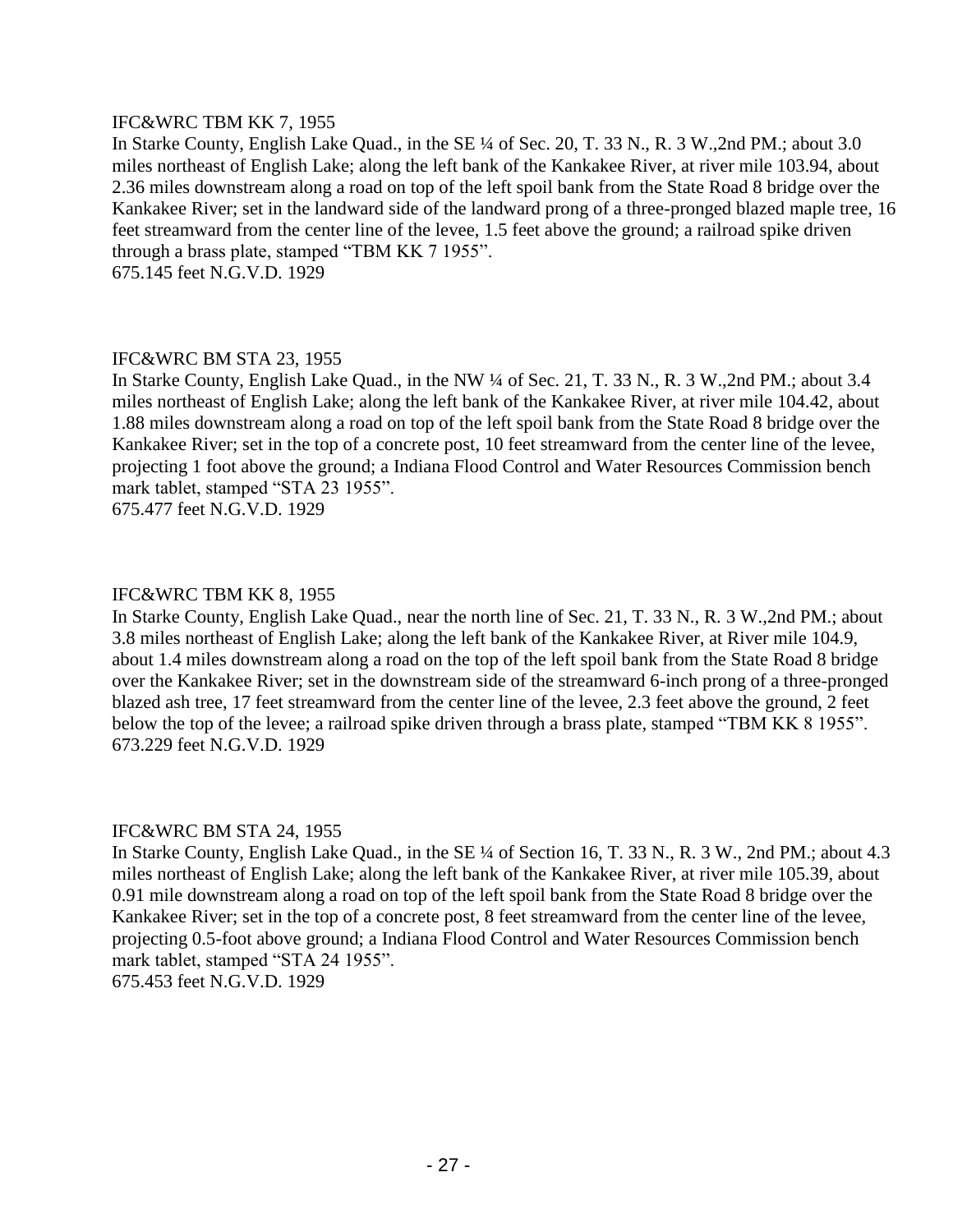# IFC&WRC TBM KK 9, 1955

In Starke County, English Lake Quad., in the NW ¼ of Section 15, T. 33 N., R. 3 W., 2nd PM.; about 6.6 miles west-northwest of Knox; along the left bank of the Kankakee River, at river mile 105.75, 0.4 mile west along State Road 8 from its intersection with State Road 39 to the State Road 8 Bridge over the Kankakee River, thence 0.55 mile downstream along a road on top of the left spoil bank of the river, at an open section on the streamward side of the levee; 16 feet landward from the center line of the levee, 2 feet below the top of the levee, 1.9 feet above the ground, in the streamward side of a 16-inch blazed cotton wood tree, a railroad spike driven through a brass plate stamped "TBM KK 9 1955". 672.065 feet N.G.V.D. 1929

# IFC&WRC BM STA 5, 1950

In Starke County, Knox West Quad., in the NE ¼ of Section 15, T. 33 N., R. 3 W., 2nd PM.; about 6.3 miles west-northwest of Knox; at the State Road 8 100-foot steel truss bridge over the Kankakee River; set in the top of the south end of the east abutment, 15 feet south of the center line of the highway, 1.6 feet south of the southeast anchor bolt, 1.2 feet from the face of the abutment, 1 foot below the top of the roadway; a Indiana Flood Control and Water Resources Commission bench mark tablet, stamped "STA 5 1950".

673.203 feet N.G.V.D. 1929 DESTROYED

# IFC&WRC TBM K 41-1

In Starke County, Knox West Quad., in the NE ¼ of Section 15, T. 33 N., R. 3 W., 2nd PM.; about 6.3 miles west-northwest of Knox; at the State Road 8 100-foot steel truss bridge over the Kankakee River; set in the top of the southeast wingwall, 1.5 feet south and 1.0 feet west of the east end of the south truss, 1.2 feet below the top of the roadway; a chiseled square.

673.181 feet N.G.V.D. 1929 DESTROYED

# USC&GS BM E 142, 1946

In Starke County, Knox West Quad., in the NE ¼ of Section 15, T. 33 N., R. 3 W., 2nd PM.; about 6.0 miles west-northwest of Knox; at the intersection of State Road 8 and State Road 39; set in the top of a concrete post, 26 feet south of the center line of State Road 8, at an abandoned T-road leading south from State Road 8, 3 feet west of the center line of the T-road south, level with the center line of State Road 8, projecting 1.4 feet above the ground; a U.S. Coast & Geodetic Survey bronze tablet, stamped "E 142 1946".

675.425 feet N.G.V.D. 1929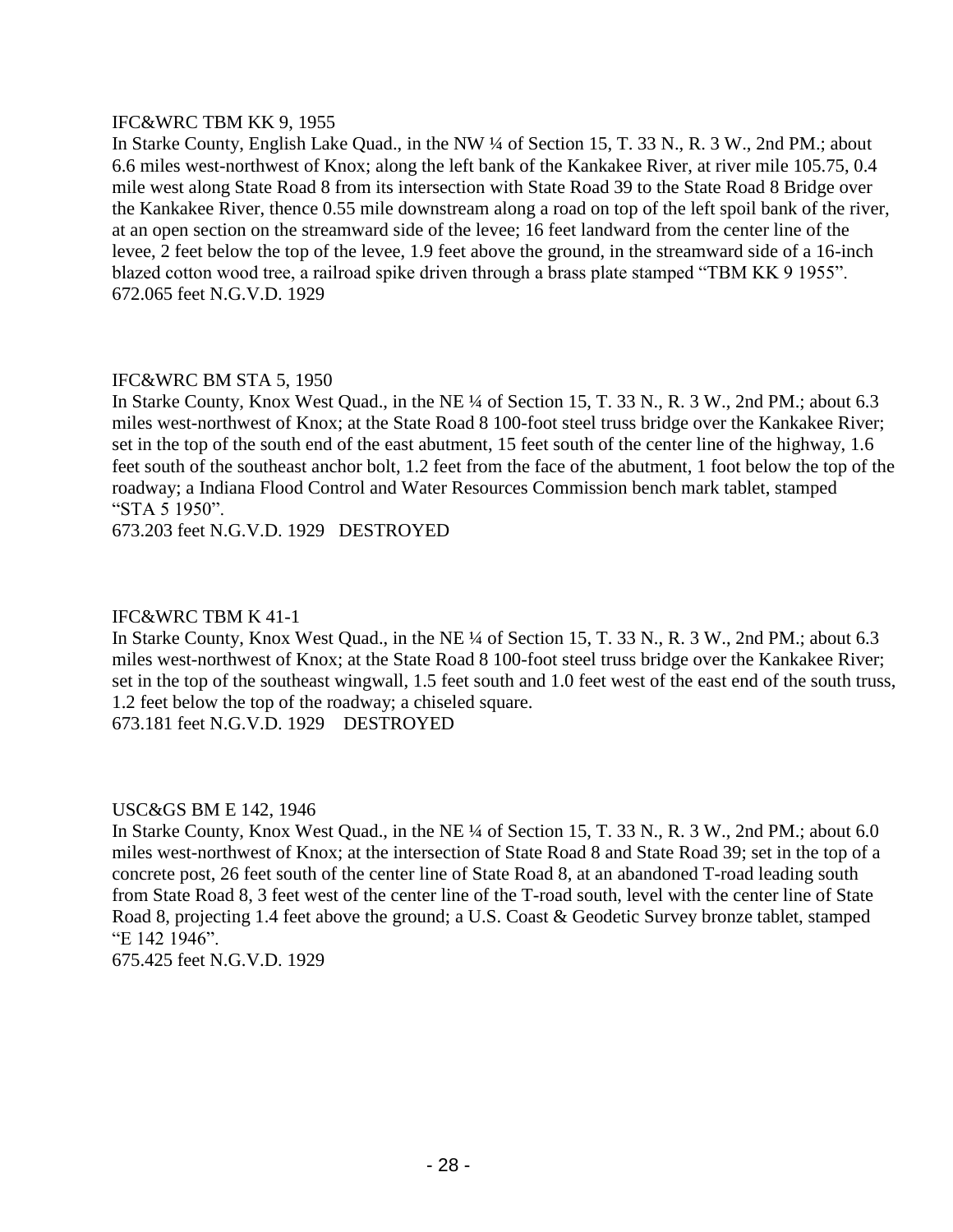# IFC&WRC TBM KK 100

In Starke County, Knox West Quad., in the NE ¼ of Section 14, T. 33 N., R. 3 W., 2nd PM.; about 5.5 miles west-northwest of Knox, 0.5 mile east along State Road 8 from its intersection with State Road 39; set in a 10-inch locust tree, 20 feet south of the center line of State Road 8, and 2 feet above the ground; a railroad spike.

676.032 feet N.G.V.D. 1929

#### IFC&WRC TBM KK 80, 1955

In Starke County, Knox West Quad., in the NE ¼ of Section 13, T. 33 N., R. 3 W., 2nd PM.; about 4.6 miles west-northwest of Knox, 0.3 miles west along State Road 8 from its intersection with Range Road, 0.2 mile west of a red slant type corn crib situated in a cultivated field on the south side of State Road 8; set in the north side of a 14-inch maple tree, 32 feet north of the center line of the road, 1.4 feet above ground, a railroad spike driven through a brass plate stamped "TBM KK 80 1955". 675.896 feet N.G.V.D. 1929

# IFC&WRC TBM Y 3-2

In Starke County, Knox West Quad., in the SE ¼ of Section 13, T. 33 N., R. 3 W., 2nd PM.; about 3.2 miles north of Toto (Rye.); at the Range Road 120-foot steel truss bridge over the Yellow River; set on the southwest end post, on a rivet head, the eighth rivet from the bottom of the end post, in the west row of rivets, level with the southwest wingwall; a chiseled cross. 685.316 feet N.G.V.D. 1929

# ISHC BM STARKE L 129

In Starke County, Knox West Quad., in the SE ¼ of Section 10, T. 33 N., R. 3 W., 2nd PM.; about 5.5 miles west northwest of Knox, at the intersection of State Road 8 and State Road 39; set in the top of the southwest wingwall of a small bridge over a drainage ditch flowing under State Road 39, 68 feet north of the center line of State Road 8, 23 feet west of the center line of State Road 39, 0.7-foot west of the west face of the bridge, 0.3-foot north of the south end of the bridge; a Indiana State Highway Commission bench mark tablet, stamped "Starke L 129". 674.652 feet N.G.V.D. 1929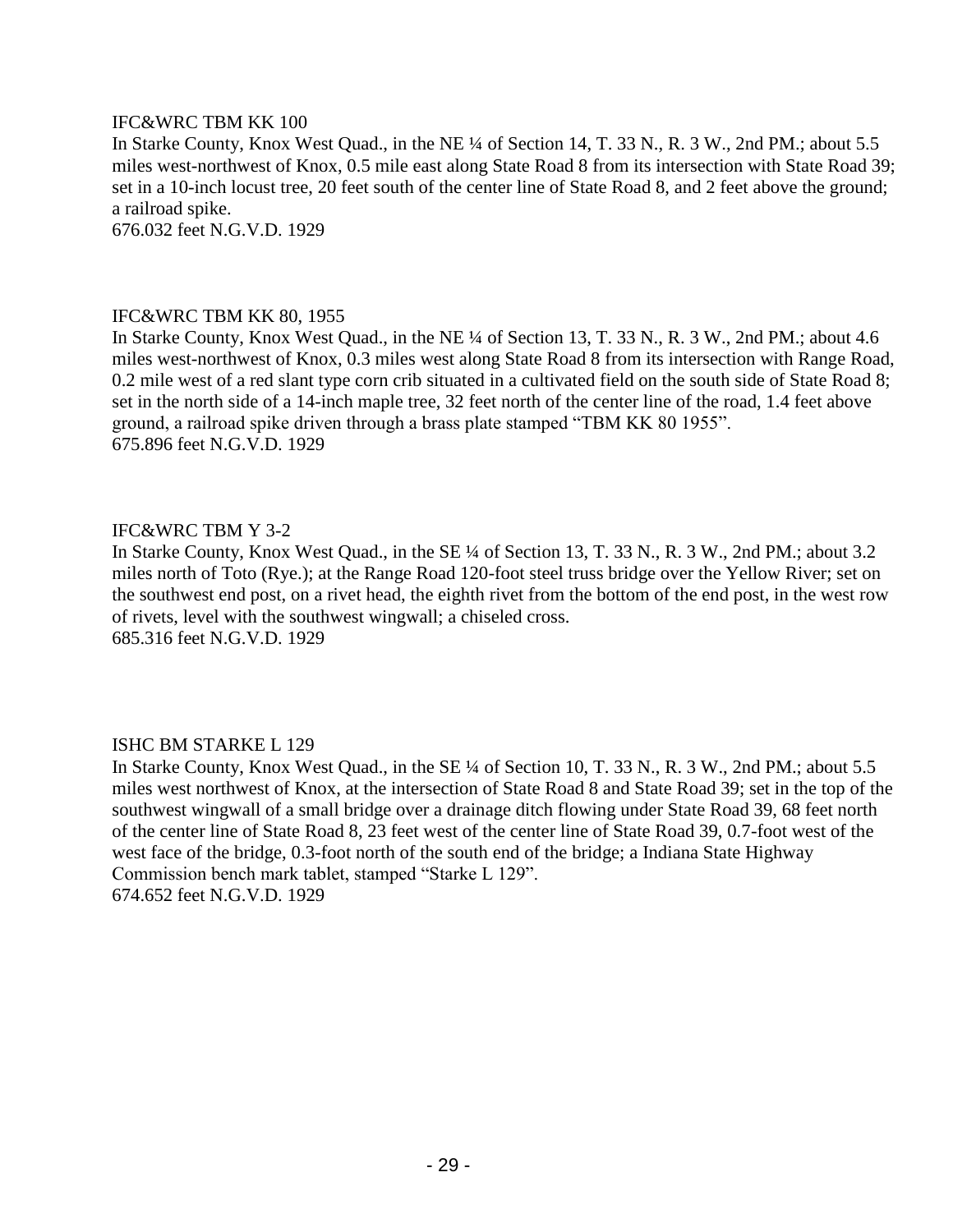# IFC&WRC TBM KK 1, 1955

In Starke County, Knox West Quad., in the NW ¼ of Section 11, T. 33 N., R. 3 W., 2nd PM.; about 6.1 miles west northwest of Knox, about 0.75 mile south of the State Road 39 Bridge over the Kankakee River, 56 feet north of the center line of a farm lane leading east, 54 feet east of the center line of the highway, 4 feet east of a fence line, in a root on the west side of a 30-inch maple tree, 0.3 foot above ground, a railroad spike.

670.403 feet N.G.V.D. 1929

#### IFC&WRC BM STA 16, 1955

In Starke County, Knox West Quad., in the SW ¼ of Section 2, T. 33 N., R. 3 W., 2nd PM.; about 6.3 miles west-northwest of Knox, at the State Road 39 Bridge over the Kankakee River; set in the top of the northeast end of the southeast bridge seat, 15.5 feet northeast of the center line of the highway, 0.4 foot southwest of the northeast end of the bridge seat, 0.4- foot from the face of the abutment, 4.5 feet below the top of the roadway; a Indiana Flood Control and Water Resources Commission bronze bench mark tablet, stamped "STA 16 1955".

673.520 feet N.G.V.D. 1929

# IFC&WRC TBM KK 101, 1955

In Starke County, Knox West Quad., in the SW ¼ of Section 2, T. 33 N., R. 3 W., 2nd PM.; about 6.3 miles west-northwest of Knox, at the State Road 39 Bridge over the Kankakee River, 50 feet southeast of the southeast bridge seat, 30 feet northeast of the center line of the roadway in the west side of a three pronged maple tree, 2 feet above ground, 4 feet below the top of the roadway; a railroad spike. 672.533 feet N.G.V.D. 1929

#### IFC&WRC BM STA 6, 1950

In Starke County, Knox West Quad., in the SE ¼ of Section 35, T. 34 N., R. 3 W., 2nd PM.; about 1.7 miles northwest of Brems; at the Starke-LaPorte County Line, at the Norfolk and Western Railroad bridge over the Kankakee River; set in the top of the southwest end of the southeast abutment, 2.2 feet southwest of the southwest girder, 3.7 feet below the top of the girder; a Indiana Flood Control and Water Resources Commission bronze bench mark tablet, stamped "STA 6 1950". 681.325 feet N.G.V.D. 1929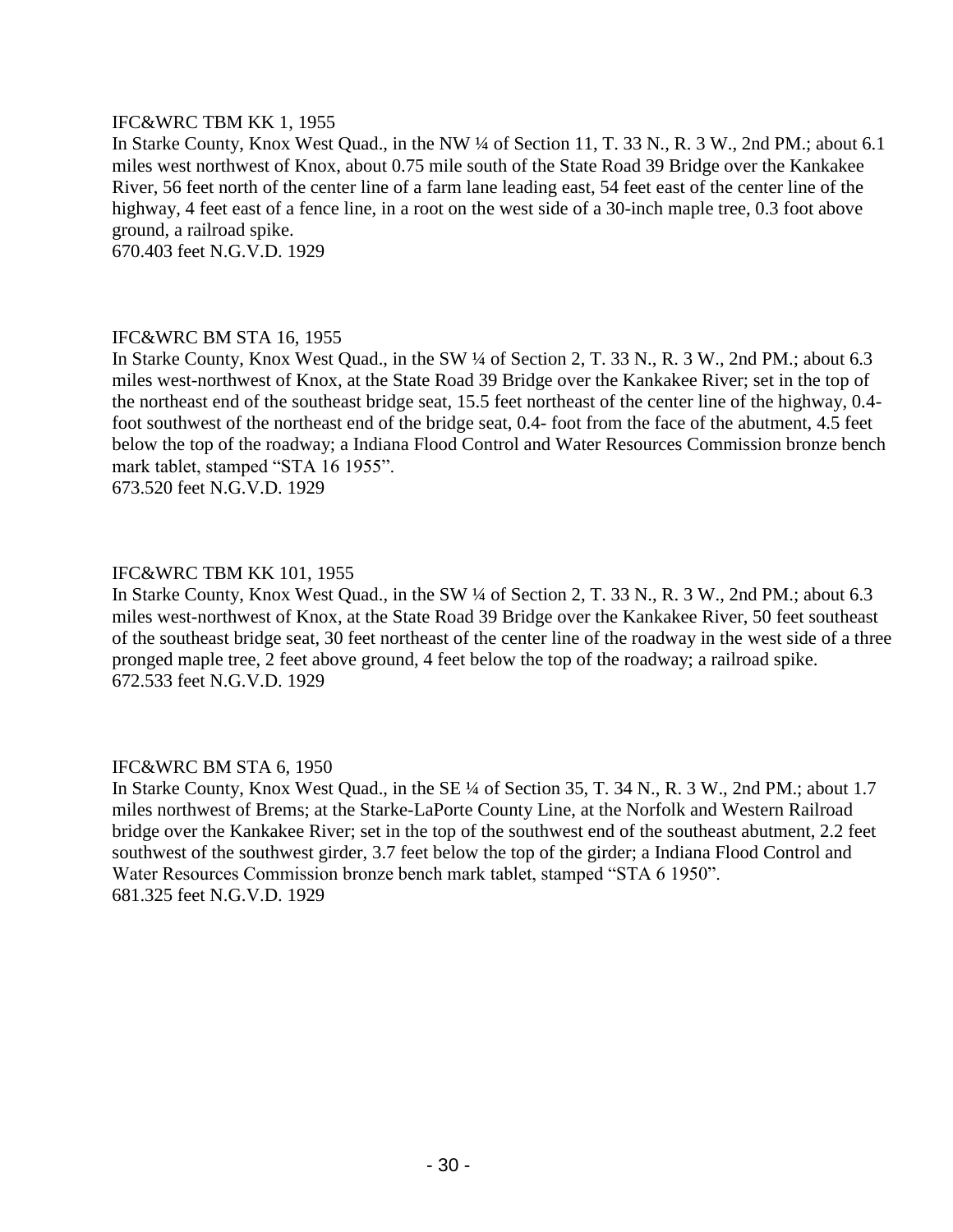#### IFC&WRC TBM KK 88, 1955

In Starke County, Knox West Quad., in the SW ¼ of Section 36, T. 34 N., R. 3 W., 2nd PM.; about 0.8 miles northwest of Brems, about 0.9 mile west along 300 North Road from its intersection with Range Road; set in the south side of a power pole, 18 feet north of the center line of the road, level with the top of the roadway; a railroad spike driven through a brass plate, stamped "TBM KK 88 1955". 672.957 feet N.G.V.D. 1929

# IFC&WRC TBM KK 89, 1955

In Starke County, Knox West Quad., in the SE ¼ of Section 36, T. 34 N., R. 3 W., 2nd PM.; about 0.7 miles northwest of Brems, about 0.2 mile west along 300 North Road from its intersection with Range Road; set in the south side of a power pole, 20 feet north of the center line of the road, 0.5 foot above the ground; a railroad spike driven through a brass plate, stamped "TBM KK 89 1955". 673.126 feet N.G.V.D. 1929

# IFC&WRC TBM KK 90, 1955

In Starke County, Knox West Quad., in the SW ¼ of Section 31, T. 34 N., R. 2 W., 2nd PM.; about 1.0 mile north of Brems, about 0.48 mile north along Range Road from its intersection with 300 North Road; set in the west side of a 12-inch elm tree, 18 feet east of the center line of the road, level with the top the roadway; a railroad spike driven through a brass plate, stamped "TBM KK 90 1955". 674.894 feet N.G.V.D. 1929

# IFC&WRC TBM KK 91, 1955

In Starke County, Knox West Quad., in the SW ¼ of Section 30, T. 34 N., R. 2 W., 2nd PM.; about 6.0 miles northwest of Knox; at the Range Road bridge over Robin's Ditch; set in the west side of a power pole, 12 feet east of the center line of the road, 1 foot north of the northeast bridge seat, level with the top of the road; a railroad spike driven through a brass plate, stamped "TBM KK 91 1955". 677.740 feet N.G.V.D. 1929

# IFC&WRC TBM KK 105, 1955

In Starke County, Knox West Quad., in the NW ¼ of Section 30, T. 34 N., R. 2 W., 2nd PM.; about 6.3 miles northwest of Knox; about 0.3 mile north along Range Road from its intersection with 450 North Road; set in the west side of a 24-inch walnut tree, 100 feet north of the center line of a drive way leading east to a white shingled, blue-roofed home, at the northwest corner of the front yard, 0.2 foot above ground; a railroad spike.

680.522 feet N.G.V.D. 1929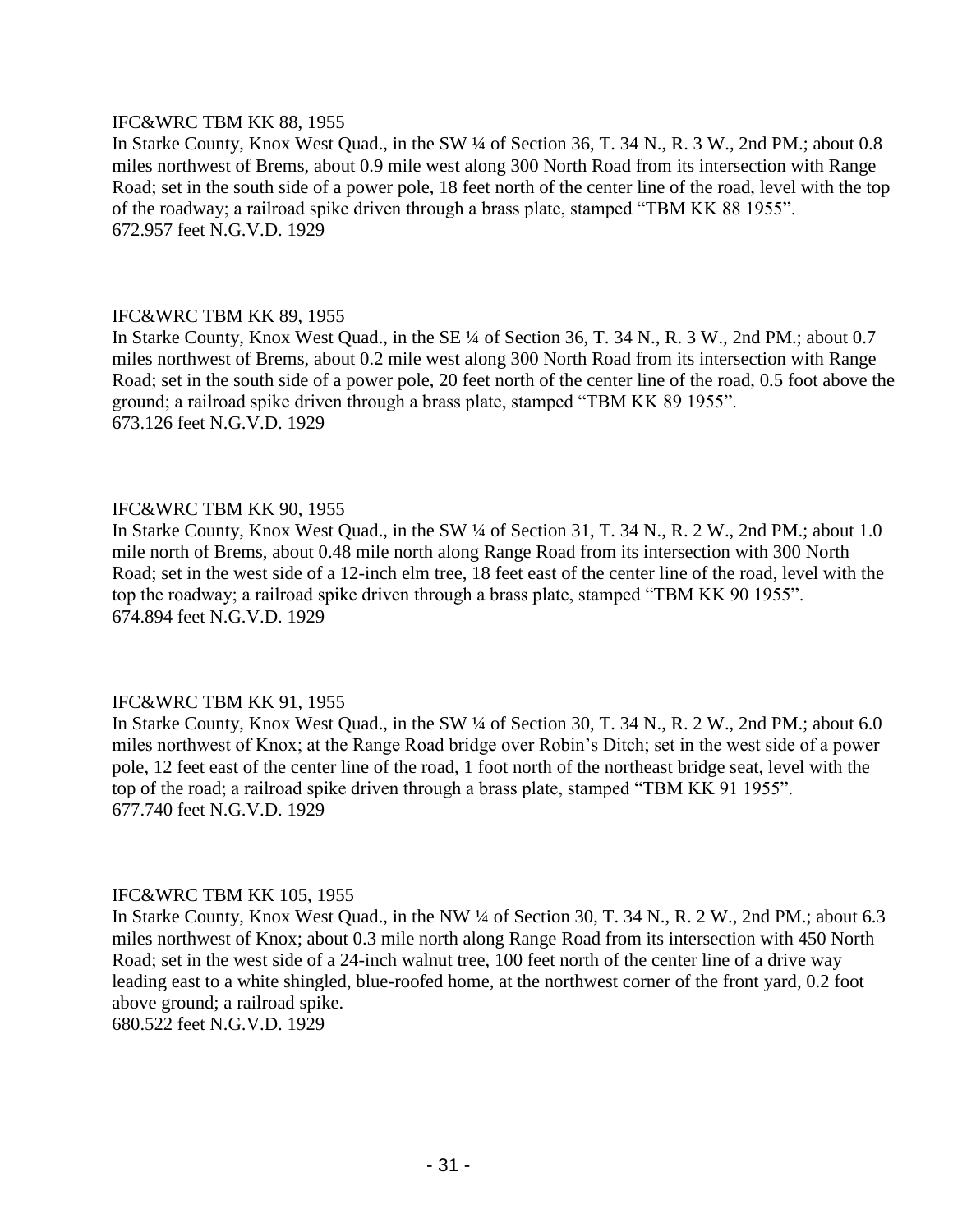# IFC&WRC TBM KK 106, 1955

In Starke County, Knox West Quad., in the SE ¼ of Section 25, T. 34 N., R. 3 W., 2nd PM.; about 6.3 miles northwest of Knox; about 0.4 mile west along 450 North Road from its intersection with Range Road; set in the south side of a power pole directly across the road from a farm house, 20 feet south of the center line of the road, 1 foot above ground; a railroad spike. 678.578 feet N.G.V.D. 1929

# IFC&WRC BM STA 17, 1955

In Starke County, Knox West Quad., in the NW ¼ of Section 25, T. 34 N., R. 3 W., 2nd PM.; about 6.3 miles northwest of Knox; about 1.0 mile west along 450 North Road from its intersection with Range Road to the end of the road, at a farm residence on the bank of the Kankakee River; set , in the top of a concrete post, 110 feet north of the edge and 6 feet west of the west edge of the house, 19 feet south and 10 feet west of the west gate post, at a bend in the fence line, 0.9-foot southeast of the fence, level with the surface of the ground; a Indiana Flood Control and Water Resources Commission bronze bench mark tablet, stamped "STA 17 1955". 674.958 feet N.G.V.D. 1929

# IFC&WRC TBM KK 104, 1955

In Starke County, Kingsford Heights Quad., in the NE ¼ of Section 24, T. 34 N., R. 3 W., 2nd PM.; about 6.0 miles south of Kingsford Heights; about 0.5 mile south along Range Road from its intersection with 600 North Road; set in the west side of an eastward leaning power pole, 25 feet west of the center line of the road, 3 feet above the ground; a railroad spike. 672.133 feet N.G.V.D. 1929

#### USC&GS ZOBEL 1952

In Starke County, Kingsford Heights Quad., in the NW  $\frac{1}{4}$  of Section 19, T. 34 N., R. 2 W., 2nd PM.; about 5.5 miles south of Kingsford Heights; at the intersection of 600 North Road and Range Road, in the southeast quarter of the intersection; 45 feet east of the center line of Range Road, 24 feet south of the center line of 600 North Road; set in the top of a concrete post; a U.S. Coast & Geodetic Survey triangulation station, stamped "ZOBEL 1952". 679.236 feet N.G.V.D. 1929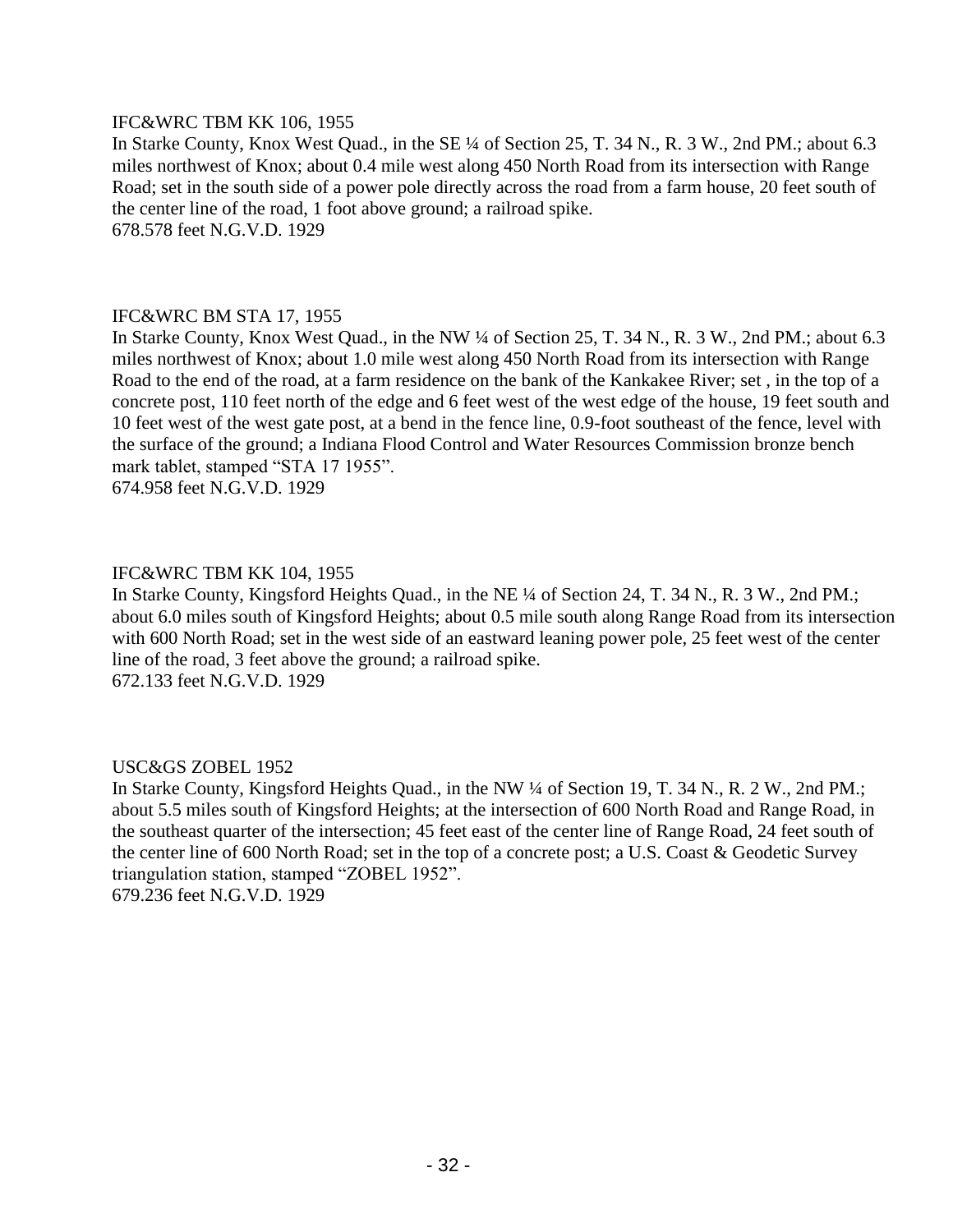# IFC&WRC TBM KK 11, 1955

In Starke County, Kingsford Heights Quad., in the NW ¼ of Section 19, T. 34 N., R. 2 W., 2nd PM.; about 5.5 miles south of Kingsford Heights; at the intersection of 600 North Road and Range Road, in the southeast quarter of the intersection; set in the west side of a 10-inch elm tree, 27 feet east of the center line of Range Road, 24 feet south of the center line of 600 North Road, 0.8 foot above ground; a railroad spike.

679.835 feet N.G.V.D. 1929

#### USC&GS BM A 7

In Starke County, Kingsford Heights Quad., in the NW ¼ of Section 18, T. 34 N., R. 2 W., 2nd PM.; about 5.0 miles south of Kingsford Heights; at Mile Post 404, 225 feet west of a road crossing, 122 feet southwest of the southwest rail of the southwest track, 29.5 feet northwest of the center line of a blacktop road, 5 feet north of a fence corner, 3 feet northeast of the right-of-way fence, 4 feet lower than the track, in the top of a concrete post projecting 8-inches above the ground; a U.S. Coast & Geodetic Survey bronze tablet, stamped "Elevation 680.310 Feet A 7".

DESTROYED

680.346 feet N.G.V.D. 1929

#### IFC&WRC TBM KK 10, 1955

In Starke County, Kingsford Heights Quad., in the NW ¼ of Section 18, T. 34 N., R. 2 W., 2nd PM.; about 4.5 miles south of Kingsford Heights, at the intersection of 700 North Road and 50 East Road, in the southwest quarter of the intersection; set , in the south side of a pole at a fence corner with fence lines running south and west, 21 feet south of the center line of the east-west road, 20 feet west of the center line of the north-south road, 1.2 feet above the ground; a railroad spike. 677.705 feet N.G.V.D. 1929

#### IFC&WRC BM STA 18, 1955

In Starke County, Kingsford Heights Quad., in the NW ¼ of Section 18, T. 34 N., R. 2 W., 2nd PM.; about 4.5 miles south of Kingsford Heights, about 0.3 mile west along 700 North Road (abandoned) from its intersection with 50 East Road to the end of the road at a gate entrance into a cultivated field, thence 0.25 mile west along a fence line to the Kankakee River, thence 150 feet downstream from the streamward end of the fence line, at an abandoned steel truss bridge over the Kankakee River, at river mile 112.9; set in the left upstream wingwall, 2.4 feet upstream from the upstream truss, 1 foot landward from the face of the wingwall; a Indiana Flood Control and Water Resources Commission bronze bench mark tablet, stamped "STA 18 1955". 678.167 feet N.G.V.D. 1929

- 33 -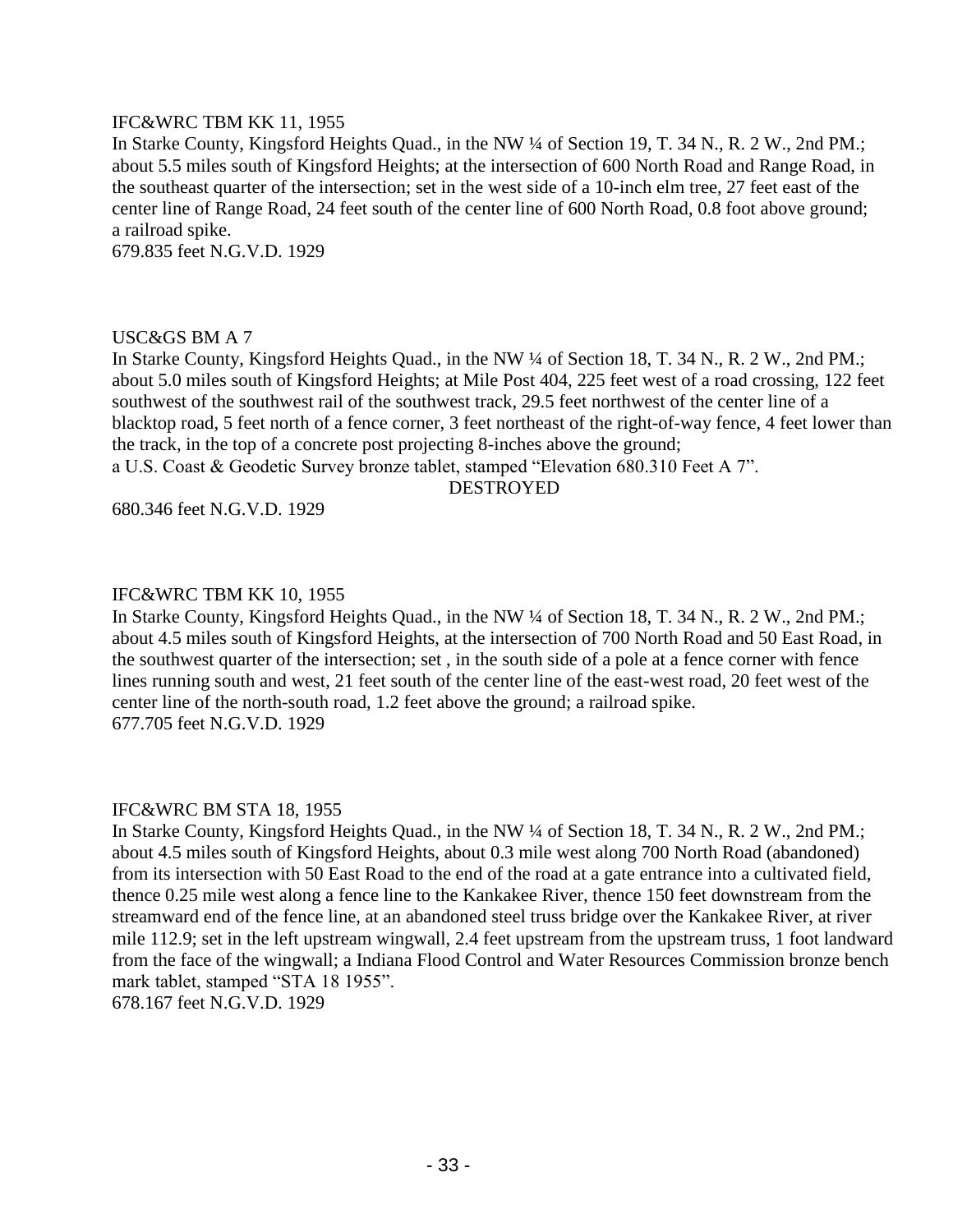# IFC&WRC TBM KK 2, 1955

In Starke County, , Kingsford Heights Quad., in the NW ¼ of Section 18, T. 34 N., R. 2 W., 2nd PM.; about 4.5 miles south of Kingsford Heights, about 0.3 mile west along 700 North Road (abandoned) from its intersection with 50 East Road to the end of the road at a gate entrance into a cultivated field, thence 0.25 mile west along a fence line to the Kankakee River, thence 150 feet downstream from the streamward end of the fence line, at an abandoned steel truss bridge over the Kankakee River, at river mile 112.9; set in the left-downstream wingwall, at the streamward edge, 0.6-foot upstream from the downstream end of the wingwall; a chiseled square.

677.769 feet N.G.V.D. 1929

# IFC&WRC TBM KK 3, 1955

In Starke County, Kingsford Heights Quad., in the NW ¼ of Section 18, T. 34 N., R. 2 W., 2nd PM.; about 4.5 miles south of Kingsford Heights, about 0.3 mile west along 700 North Road (abandoned) from its intersection with 50 East Road to the end of the road at a gate entrance into a cultivated field, thence 0.25 mile west along a fence line to the Kankakee River, thence 150 feet downstream from the streamward end of the fence line, at an abandoned steel truss bridge over the Kankakee River; set at the upstream end of the left upstream wingwall, 0.3 foot landward from the streamward corner of the wingwall; a chiseled square.

677.767 feet N.G.V.D. 1929

# USC&GS BM X 150, 1946

In Starke County, Kingsford Heights Quad., in the SW ¼ of Section 7, T. 34 N., R. 2 W., 2nd PM.; about 4.5 miles south of Kingsford Heights, at the 50 East Road wooden-deck steel bridge over the Kankakee River; set in the top of the southwest concrete wingwall, 12 feet west of and level with the center line of the roadway; a U.S. Coast & Geodetic Survey bronze tablet, stamped "X 150 1946. 681.085 feet N.G.V.D. 1929 DESTROYED

# IFC&WRC TBM KK 102, 1955

In Starke County, Kingsford Heights Quad., in the SW  $\frac{1}{4}$  of Section 8, T. 34 N., R. 2 W., 2nd PM.; about 4.5 miles south-southeast of Kingsford Heights, at the intersection of 125 East Road and 700 North Road; set in a root on the south side of a 20-inch elm tree, in a farm yard in the northwest quarter of the intersection, 20 feet north of the center line of 700 North Road, 20 feet west of the center line of125 East Road; a railroad spike. 679.949 feet N.G.V.D. 1929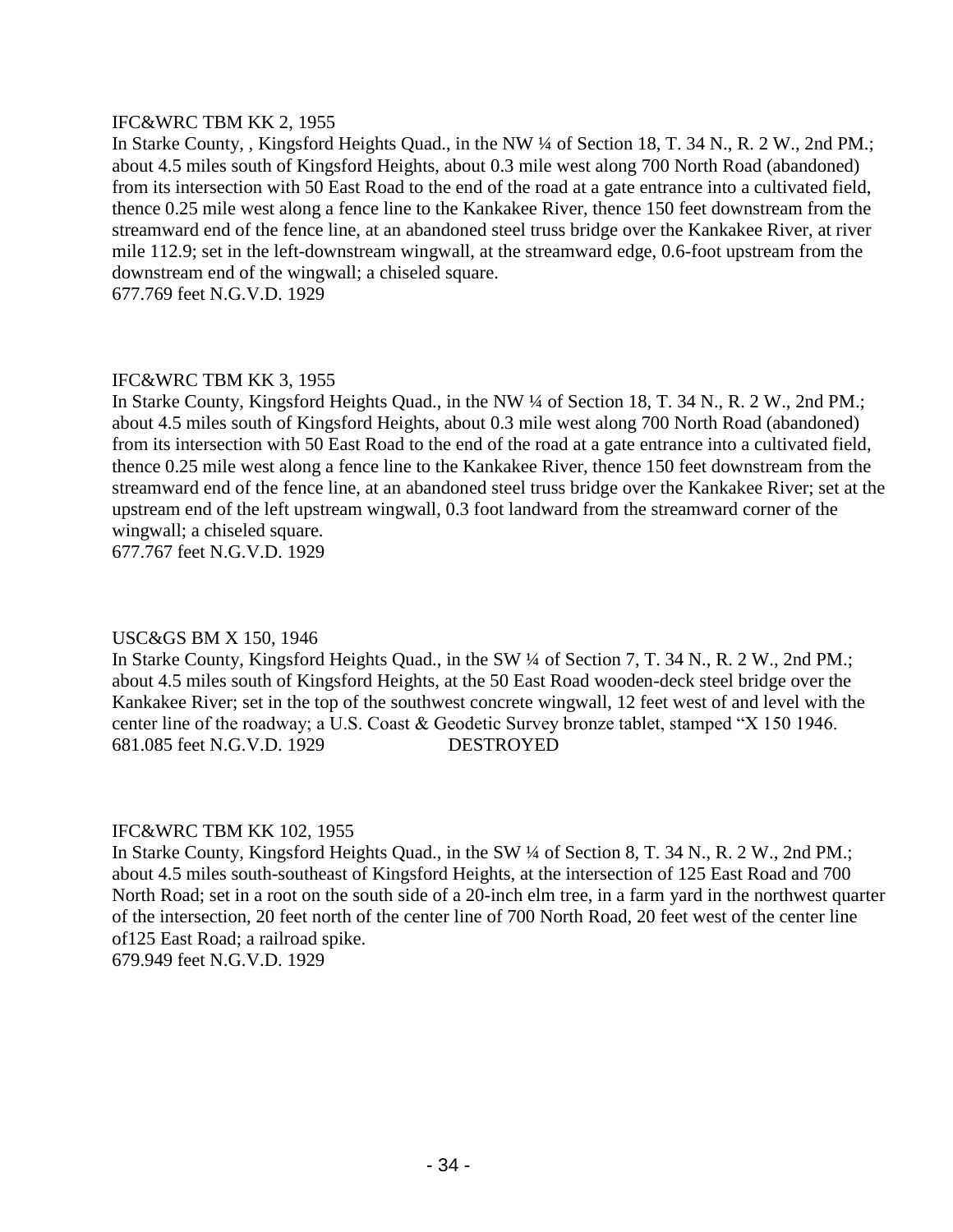# IFC&WRC TBM KK 103, 1955

In Starke County, Kingsford Heights Quad., in the NE ¼ of Section 8, T. 34 N., R. 2 W., 2nd PM.; about 4.0 miles south-southeast of Kingsford Heights, about 0.5 mile north along 150 East Road from its intersection with 700 North Road to a turn to the east, thence about 0.1 mile east along the gravel road to a group of farm buildings in the middle of Sec. 8, T. 34 N., R. 2 W.; set in the east side of a 10-inch white oak tree, 100 feet north of the center line of the gravel road, 10 feet west of the center line of the farm lane, 8-inches above ground; a railroad spike.

681.835 feet N.G.V.D. 1929

# IFC&WRC BM STA 19, 1955

In Starke County, Kingsford Heights Quad., in the NE ¼ of Section 8, T. 34 N., R. 2 W., 2nd PM.; about 4.0 miles south-southeast of Kingsford Heights, about 0.5 mile north along 150 East Road from its intersection with 700 North Road to a turn to the east, thence about 0.1 mile east along the gravel road to a group of farm buildings in the middle of Sec. 8, T. 34 N., R. 2 W., thence about 0.1 mile generally north along a farm lane (lane leads north into farm yard, thence 500 feet west to a lane leading north, thence 1000 feet north along farm lane and east and north through pasture); at a single truss (private) bridge over the Kankakee River; set in the top of the southwest wingwall, 14 feet southwest of the center line of the bridge, 4.1 feet southwest of the northwest face of the southeast abutment, 1.0 foot north of the south end of the wingwall; a Indiana Flood Control and Water Resources Commission bronze bench mark tablet, stamped "STA 19 1955".

679.807 feet N.G.V.D. 1929

# IFC&WRC TBM YR 143, 1955

In Starke County, Knox West Quad., in the NW ¼ of Section 22, , T. 33 N., R. 2 W., 2nd PM.; about 0.5 mile northwest of Knox, at the intersection of Division Road and the Norfolk and Western Railroad; set in the northeast side of a power pole #280/300, 220 feet west of a water tower, 16 feet south of the center line of the road, 100 feet southwest of southwest rail, about 2.5 feet below the roadway; a railroad spike driven through a brass tag, stamped "TBM YR 14 3 1955". 692.597 feet N.G.V.D. 1929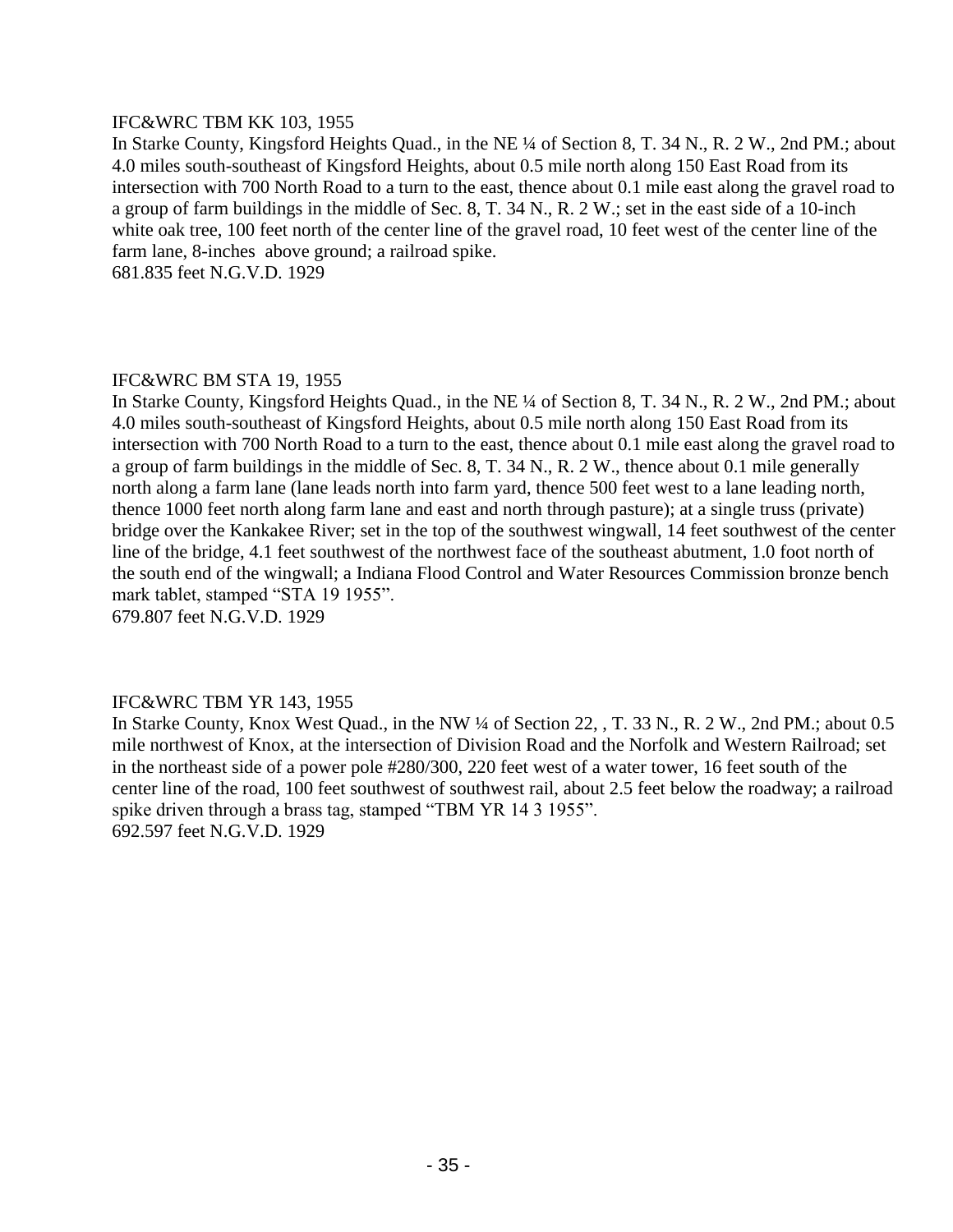# IFC&WRC TBM YR 144, 1955

In Starke County, Knox East Quad., in the NE ¼ of Section 22, , T. 33 N., R. 2 W., 2nd PM.; at Knox; at the U.S. 35 crossing with the Penn Central Railroad, in the southwest quarter of the crossing; set in the north side of a power pole, 24 feet southeast of the southeast rail, 18 feet west of the center line of U.S. 35, about even with the top of the rail; a railroad spike driven through a brass tag, stamped "TBM YR 144 1955". 702.987 feet N.G.V.D. 1929

# IFC&WRC TBM Y 8-2

In Starke County, Knox East Quad., in the NW ¼ of Section 24, , T. 33 N., R. 2 W., 2nd PM.; at Knox, at the 500 East Road 120-foot steel truss bridge over the Yellow River; set on the northeast end post, 8 feet east of the center line of the roadway, 2 feet above the northeast wingwall, 1.2 feet east of and 1.4 feel below the top of the east steel guardrail, a chiseled cross on a rivet head. 701.127 feet N.G.V.D. 1929

# IFC&WRC TBM YR 150, 1955

In Starke County, Knox East Quad., in the SW ¼ of Section 34, , T. 33 N., R. 2 W., 2nd PM.; about 1.1 mile east-southeast of Knox; at the intersection of State Road 8 and 500 East Road, in the northeast quarter of the intersection; set in the northeast side of a 40-inch oak tree, 40 feet north of the center line of State Road 8, 12 feet east of the center line of 500 East Road, 1 foot above the ground; a railroads spike driven through a brass tag stamped "TBM YR 150 1955". 712.221 feet N.G.V.D. 1929

# IFC&WRC TBM YR 156, 1955

In Starke County, Knox East Quad., in the NE ¼ of Section 34, , T. 33 N., R. 1 W., 2nd PM.; about 1.2 miles east-southeast of Ober; at the "T" road intersection of 250 South Road and 1000 East Road, in the northwest quarter of the intersection; set in the east side of a power pole, 8 feet north of the extended center line of the road leading east (250 South Road), 16 feet west of the center line of the north-south road (1000 East Road), and about level with the roadway; a railroad spike driven through a brass plate stamped "TBM YR 156 1955". 730.056 feet N.G.V.D. 1929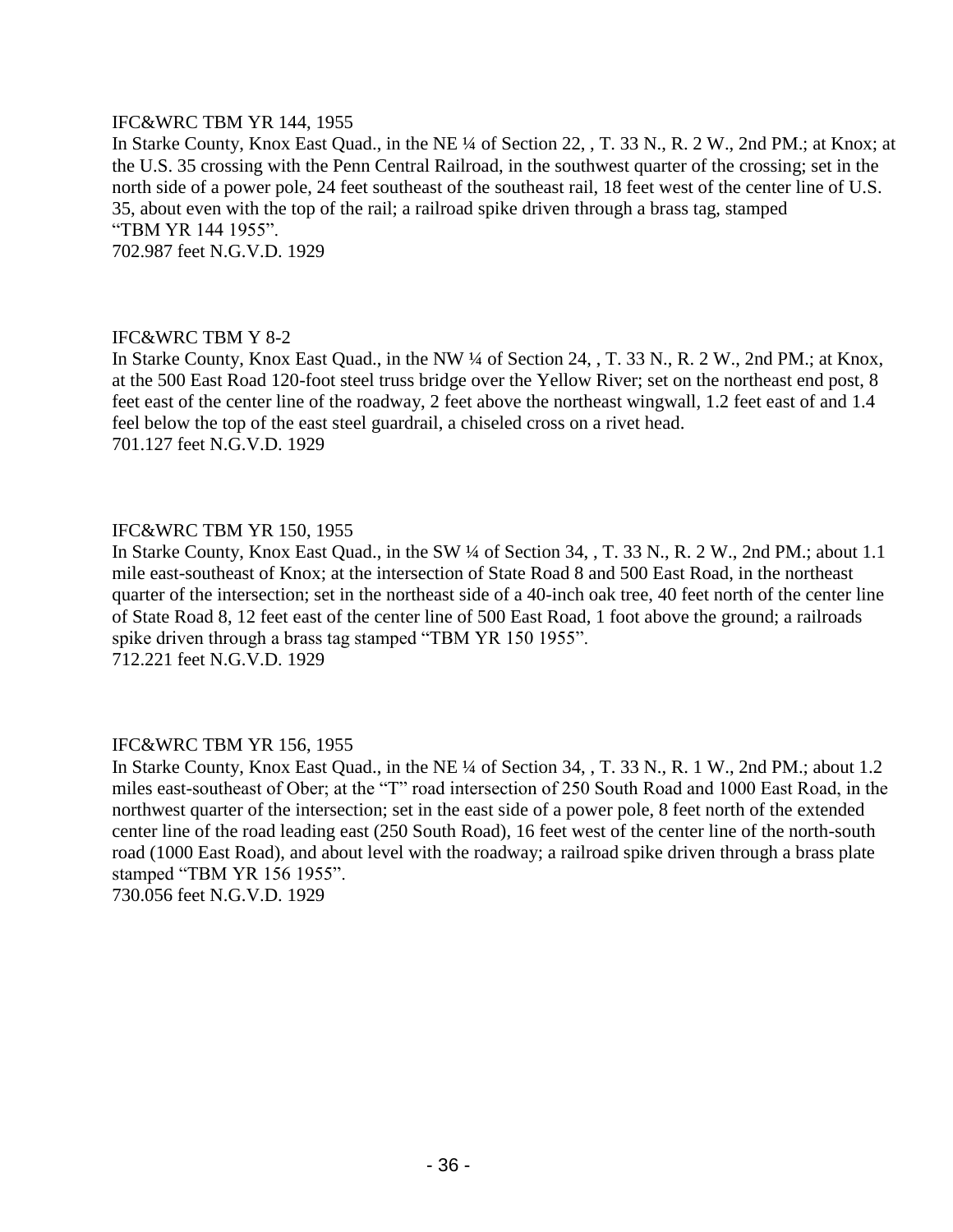# IFC&WRC TBM Y 9-2

In Starke County, Knox East Quad., in the SE ¼ of Section 19, T. 33 N., R. 1 W., 2nd PM.; 3.0 mile east southeast of Knox; at the 700 East Road 110-foot steel truss bridge over the Yellow River; set on the southwest end post, on top of the 17th rivet head in the east row of rivets, 9 feet west of and 2.6 feet above the center line of the roadway, 2.9 feet north of the south end and 0.9 foot above the top of the west steel guard rail; a chiseled square.

712.053 feet N.G.V.D. 1929

#### IFC&WRC TBM Y 10-2

In Starke County, Knox East Quad., in the SE ¼ of Section 20, T. 33 N., R. 1 W., 2nd PM.; 3.5 miles east-southeast of Knox; at the State Road 8 120-foot steel truss bridge over the Yellow River; set on the west end post (left downstream), on the 12th rivet head of the south row of rivets, 1.7 feet above the road way; a chiseled cross.

714.633 feet N.G.V.D. 1929

# IFC&WRC TBM Y 12-1

In Starke County, Donaldson Quad., in the Se ¼ of Section 26, T. 33 N., R. 1 W., 2nd PM.; about 1.9 miles east of Ober; at the 1100 East Road 110-foot steel truss bridge over the Yellow River; set on the northwest end post, on the fourth rivet below the bridge name plate, in the west row of rivets, 6 feet south of the abutment, 2 feet above the roadway; a chiseled cross. 732.597 feet N.G.V.D. 1929

# IFC&WRC TBM Y 13-2

In Marshall County, Donaldson Quad., in the NW ¼ of Section 31, T. 33 N., R. 1 E., 2nd PM.; about 2.8 miles west-northwest of Burr Oak; at the 1200 East Road (Starke-Marshall County Line Road) 110-foot steel truss bridge over the Yellow River; set on a rivet in the west row of rivets on the southeast end post, 2.1 feet above the road; a chiseled cross.

738.628 feet N.G.V.D. 1929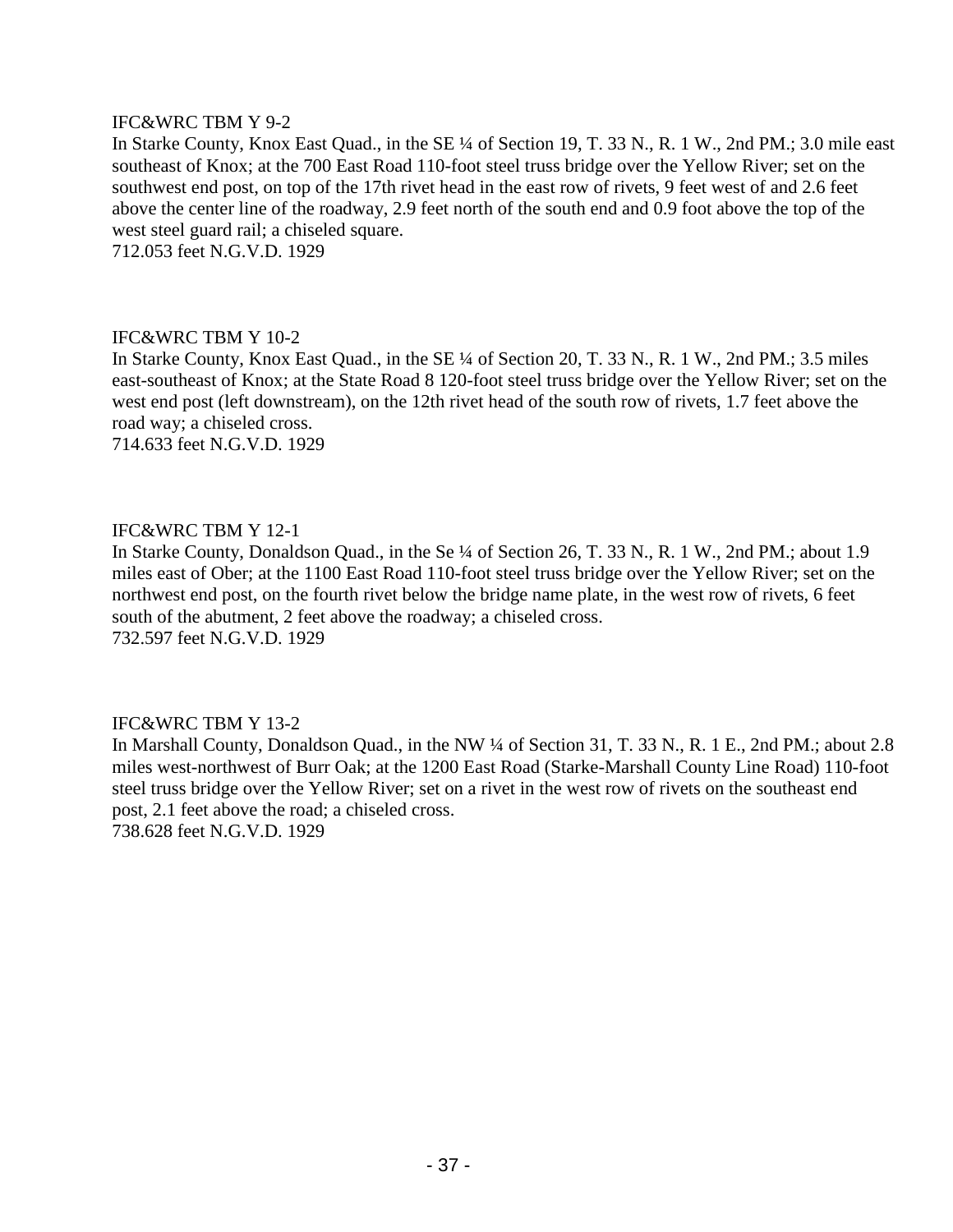# DNR BM AMY 1, 1987

In Starke County, Bass Lake Quad, in the SW ¼ of Section 18, T. 32 N., R. 1 W., 2nd PM.; at Bass Lake; at the Bass Lake State Beach area: set in a concrete post, 200.0 feet west-southwest of the Admissions Building, 10.5 feet north-northwest of a gravel parking lot (north side), 2.5 feet west of the wooden rail fence that divides the sand and grass area of beach, about level with the ground; 4.3' southeast of wooden fence post; 0.6' below ground (sand and grass from the beach covers the mark as – had to dig); a Department of Natural Resources control station tablet, stamped "AMY 1 1987"

# **Recovered: 3/16/2016 EF Good condition!**

714.849 feet N.G.V.D. 1929

POSITION DATA N.A.D. '83 (1986) (U.S. Survey Feet).

Third Order Class II Transverse (No Check on this Position).

 $N = 2,175,598.44$ 

 $E = 3,090,935.84$ 

Grid Azimuth (N=0) to Azimuth Mark: 242 00' 40"

Grid Distance to Azimuth Mark: 307.48 feet

Azimuth Mark: Near the southwest end of the State Beach at the "turn around", about 4 feet northwest of the northwest most part of the "turn around"; a rebar and aluminum cap.

# DNR BM AMY 2, 1987

In Starke County, Bass Lake Quad, in the SW ¼ of Section 18, T. 32 N., R. 1 W., 2nd PM.; at the brass Lake State Beach area; set in a concrete post, 924.0 feet east-northwest of the Admissions Building, 17.0 feet south of the centerline of Gravel Drive, 13.5 feet northwest of the northeast corner of the Women's Restroom Building, about level with ground surface; a Department of Natural Resources control station tablet; stamped: AMY 2 1987."

715.130 feet N.G.V.D. 1929

POSITION DATA N.A.D. '83 (1986) (U.S. Survey Feet).

Third Order Class II Traverse.

 $N = 2, 176, 226.73$ 

 $E = 3,091,845,85$ 

Grid Azimuth ( $N = 0$ ) to Azimuth Mark: 317 05' 31"

Grid Distance to Azimuth Mark: 4022.94 feet

Azimuth Mark: On the northwest shore of Bass Lake, near the intersection of Golf Course Road (Co. Rd. 500 S.) and old State Road 210; about 112 feet south of the intersection of the roads, 22.0 feet east of the east edge of old St. Highway 210, and 2.8 feet west of the edge of a seawall; a rebar and aluminum cap.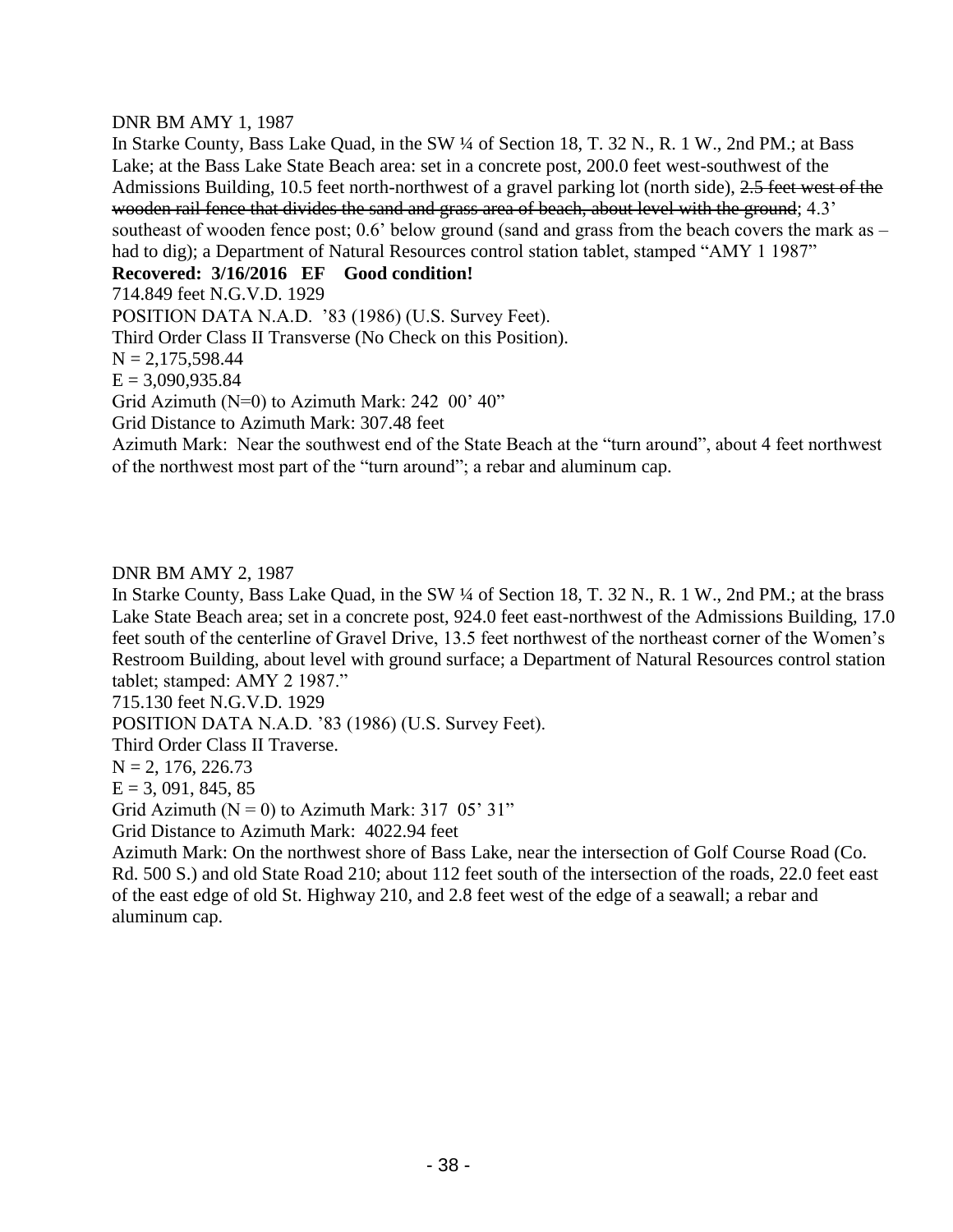#### USC&GS BM X 133 1946

In Starke County, Culver Quad, in the NE ¼ of Section 13, T. 32 N., R. 1 W., 2nd PM, about 2.8 miles west-northwest of Culver; at the intersection of State Road 10 and 1150 East Road; set in the top of a concrete post in the southeast quarter of the intersection, 48 feet south from the centerline of the eastwest road, 23 feet east from the centerline of the north-south road, 24 feet south from a fence corner, 0.5 foot above the ground; a U.S. Coast and Geodetic Survey bench mark tablet, stamped "X 133 1946". 740.218 feet N.G.V.D. 1929

# DNR TBM SLK 148 1978

In Starke County, Walkerton Quad, in the NE ¼ of Section 11, T. 34., R. 1 W, 2nd PM, about 4.3 miles west of Tyner; at the outlet dam of Koontz Lake on the east side of State Road 23; set in the north end of the east headwall of the dam, 19.8 feet east from the centerline of the road, 1.3 feet below the roadway, 0.3 foot south from the north end of the headwall; a chiseled triangle. 716.625 feet N.G.V.D. 1929

# USGS RM No. 3 Gaging Station

In Starke County, Walkerton Quad, in the NE ¼ Sec. 11, T. 34N., R.1W., 2nd PM, about 4.3 miles west of Tyner; at the outlet dam for Koontz Lake on the east side of the road (State Road 23); set in the top of a concrete lake level monument, 54 feet north from the north end of the dam, 30.0 feet east from the centerline of State Road 23, 1.5 feet above the headwall, 0.7 foot south from the north end of the headwall; a U.S. Geological Survey gaging station tablet, not stamped. 720.297 feet N.G.V.D. 1929

# DNR TBM SLK 147 1978

In Starke County, Walkerton Quad, in the SE ¼ of Section 12, T. 34 N., R. 1 W., 2nd PM, about 3.5 miles west of Tyner; at the intersection of 1175 East Road and Circle Drive; set in the west side of power pole #286/09, in the southeast quarter of the intersection, 52 feet south from the centerline of the east-west road (Circle Drive), 16.0 feet east from the centerline of the north-south road (1175 East Road), 0.5 foot above the ground; a railroad spike driven thru an aluminum tag, stamped "DNR TBM SLK 147 1978."

723.365 feet N.G.V.D. 1929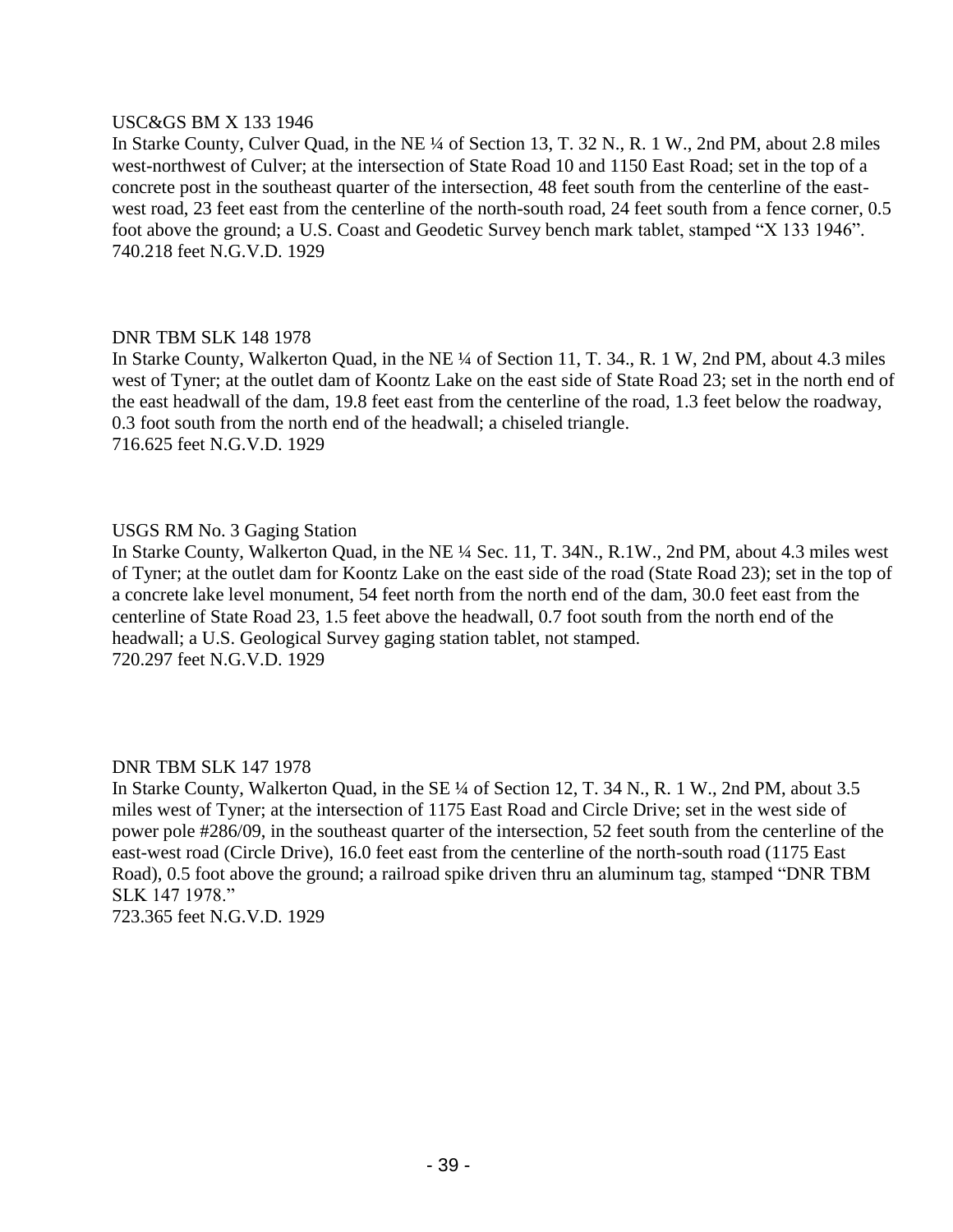#### DNR BM STA 33, 1994

In Starke County, Denham Quad., in the SE ¼ of Section 8, T. 32 N., R. 2 W., 2nd P.M.; at the access area for Round Lake; about 4.3 miles westerly along State Road 10 from the intersection of State Road 35 and State Road 10 to the intersection of 100 East Road, thence north along 100 East Road about 1 mile to the intersection of 500 South Road, thence about 0.5 miles east along 500 South Road about 0.5 mile to the intersection of 150 East Road, thence north about 0.25 mile to the intersection of entrance road to Round Lake, thence about 0.25 miles easterly along entrance road to the mark.; set in top of a concrete post, 95.1 feet north of a P.K. nail in the west side of a 6" X 6" post at the north end of a fence, 50.9 feet northeast of a P.K. nail on the west side of a 24 inch Oak tree, 53.9 feet southeast of DNR TBM RL 4 1993 (which is a railroad spike through an IDNR TBM aluminum tag on the east side of a 18 inch Oak tree), 20.8 feet southwest of a P.K. nail in the north side of a 30 inch Oak tree, about flush with the ground; a Indiana Department of Natural Resources control station tablet, stamped "STA 33 1994".

3 rd Order

707.297 feet N.G.V.D. 1929 706.936 feet N.A.V.D. 1988

# DNR LAKE LEVEL MONUMENT ROUND LAKE

In Starke County, Denham Quad., in the SE ¼ of Section 8, T. 32 N., R. 2 W., 2nd P.M. at the access area for Round Lake; about 4.3 miles west along State Road 10 from the intersection of State Road 35 and State Road 10 to the intersection of 100 East Road, thence north along 100 East Road about 1 mile to the intersection of 500 South Road, thence about 0.5 mile east along 500 South Road to the intersection of 150 East Road, thence north about 0.25 mile to the intersection of the entrance road to Round Lake, thence about 0.25 miles east along the entrance road to the Lake Level Monument; set in top of a concrete monolithic lake level monument, 32.2 feet west of a "PK" nail in the north side of a 40 inch Oak tree, 48.1 feet northeast of a "PK" nail in the northwest side of a 40 inch Oak tree, 15.75 feet northwest of "DNR BM STA 33, 1994"; a Indiana Department of Natural Resources control station tablet (not stamped).

3 rd Order

708.137 feet N.G.V.D. 1929 707.776 feet N.A.V.D. 1988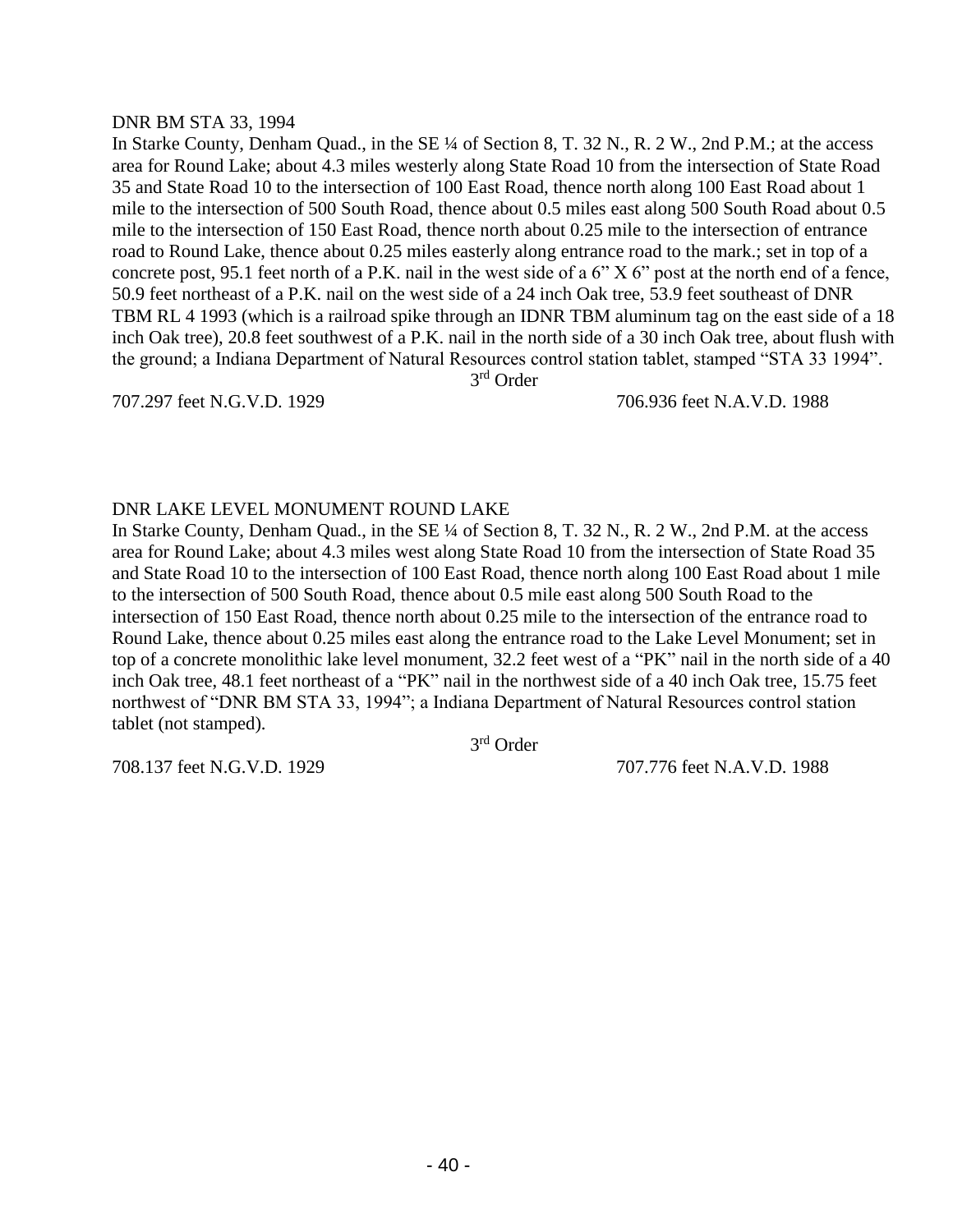#### DNR TBM RL 1, 1991

In Starke County, Denham Quad., in the SE ¼ of Section 8, T. 32 N., R. 2 W., 2nd P.M.; at the access area for Round Lake; about 4.3 miles westerly along State Road 10 from the intersection of State Road 35 and State Road 10 to the intersection of 100 East Road, thence north along 100 East Road about 1 mile to the intersection of 500 South Road, thence about 0.5 miles east along 500 South Road to the intersection of 150 East Road, thence north about 0.25 mile to the intersection of entrance road to Round Lake, in the SE ¼ of said intersection; set in the south side of a power pole. 17 feet east of the centerline of 150 East Road, 69 feet south of the centerline of entrance road to Round Lake, about 1.5 feet above the ground; a railroad spike driven through a IDNR TBM aluminum tag (No Stamping).

3 rd Order

715.942 feet N.G.V.D. 1929 715.581 feet N.A.V.D. 1988

#### DNR TBM RL 2, 1991

In Starke County, Denham Quad., in the NE ¼ of Section 8, T. 32 N., R. 2 W., 2nd P.M.; near the northeast side of Round Lake; about 0.15 miles west along 435 South Road from its intersection with 200 East Road and to a "S" curve in the road; set in the northeast side of a power pole, 15.5 feet north of the centerline of the road, about 2 feet above the ground; a railroad spike driven through an IDNR TBM aluminum tag (NO Stamping). 3 rd Order

712.064 feet N.G.V.D. 1929 711.703 feet N.A.V.D. 1988

# DNR TBM RL 4, 1993

In Starke County, Denham Quadrangle, in the SE ¼ of Sec. 8, T. 32 N., R. 2 W., 2nd PM.; at the access area for Round Lake; about 4.3 miles west along State Road 10 from the intersection of State Road 35 and State Road 10 to the intersection of 100 East Road, thence north along 100 East Road about 1 mile to the intersection of 500 South Road, thence about 0.5 mile east along 500 South Road to the intersection of 150 East Road, thence north about 0.25 mile to the intersection of entrance road to Round Lake, thence about 0.25 miles easterly along entrance road to the mark.; set in the east side of an 18 inch White Oak tree, 16.0 feet west of the centerline of the entrance lane, 28.0 feet north of the intersection of four lanes, 12.0 feet east of the east edge of a wood cellar (abandoned), about 1 foot above the level of the ground; a railroad spike driven through a IDNR TBM aluminum tag, (no additional hand stamping on the tag).

3 rd Order

708.009 feet N.G.V.D. 1929 707.648 feet N.A.V.D. 1988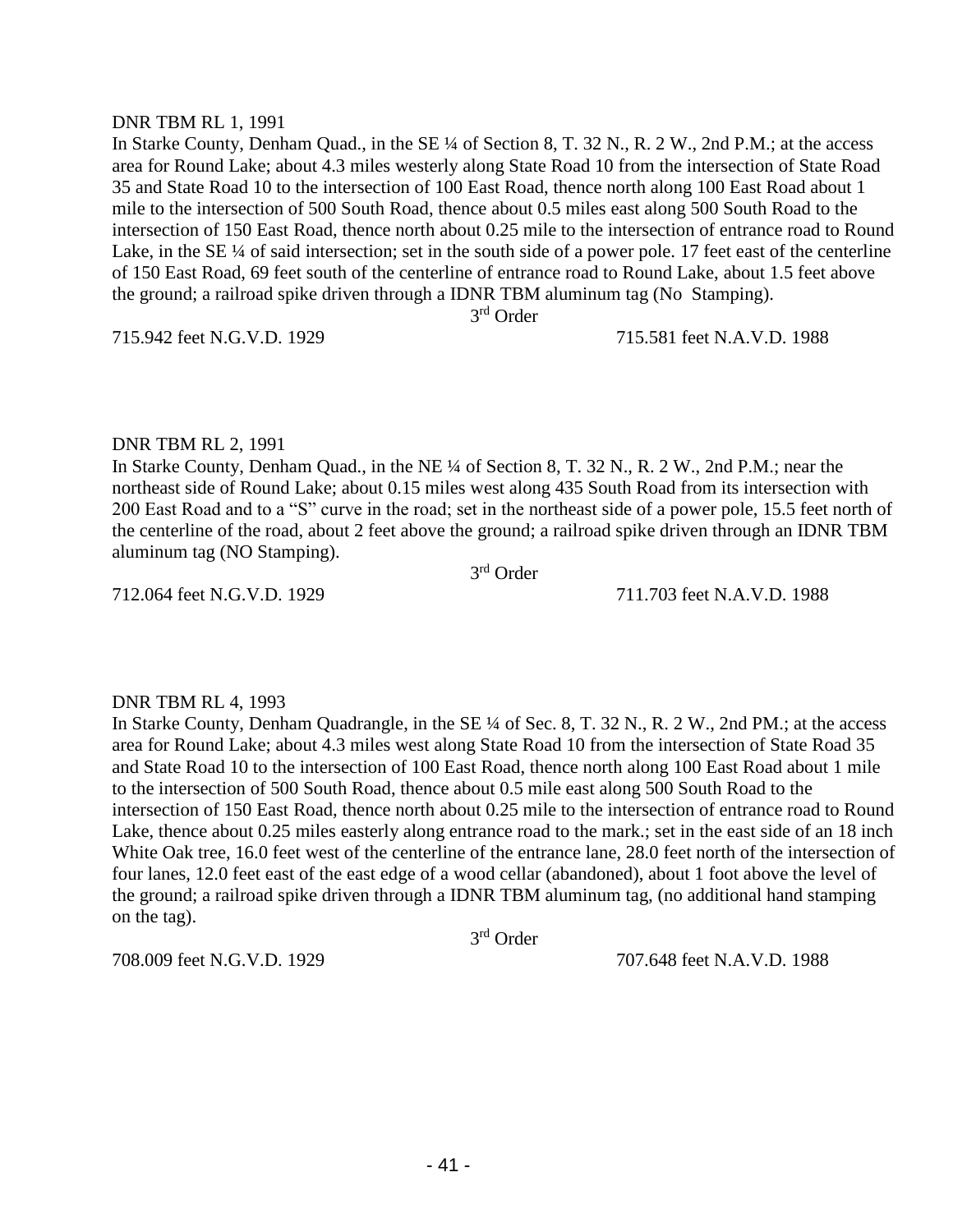#### DNR TBM RL 5, 2001

In Starke County, Denham Quadrangle, in the SE ¼ of Sec. 8, T. 32 N., R. 2 W., 2nd PM.; at the access area for Round Lake; about 4.3 miles west along State Road 10 from the intersection of State Road 35 and State Road 10 to the intersection of 100 East Road, thence north along 100 East Road about 1 mile to the intersection of 500 South Road, thence about 0.5 mile east along 500 South Road to the intersection of 150 East Road, thence north about 0.25 mile to the intersection of entrance road to Round Lake, thence about 0.25 miles east along entrance road to the mark; set in the west side of an 24 inch Cottonwood tree, 42 feet north of the centerline of the entrance road, 2 feet south of the centerline of a slough flowing east; a railroad spike driven through an IDNR TBM aluminum tag (Not Stamped).

3 rd Order

708.499 feet N.G.V.D. 1929 708.138 feet N.A.V.D. 1988

#### DNR TBM RL 6, 2001

In Starke County, Denham Quadrangle, in the SE ¼ of Sec. 8, T. 32 N., R. 2 W., 2nd PM.; at the access area for Round Lake; about 4.3 miles west along State Road 10 from the intersection of State Road 35 and State Road 10 to the intersection of 100 East Road, thence north along 100 East Road about 1 mile to the intersection of 500 South Road, thence about 0.5 miles east along 500 South Road to the intersection of 150 East Road, thence north about 0.65 mile to the intersection of 435 South Road, thence about 0.15 miles east along 435 South Road to the mark; set in the south side of a 6 inch trunk of a double trunk Hackberry tree, 26.5 feet south of the centerline of 435 South Road, 7.7 feet south of a fence line, about 0.8 foot above the ground; a railroad spike driven through an IDNR aluminum tag (Not Stamped).

708.204 feet N.G.V.D. 1929 707.843 feet N.A.V.D. 1988

3 rd Order

# DNR BM STAR 1, 1994

In Starke County, Bass Lake Quad., in the South ½ of Sec. 32, T. 32 N., R. 1 W., 2nd PM; at Ora; at the intersection of Main Street and the Tippecanoe railroad, in the NE ¼ of the intersection; set in the top of a concrete post, 201.0 feet north of the north rail of the railroad, 56.3 feet east of and across Main Street from a power pole with a telephone box at its base, 56.2 feet southwest of the southwest corner of a garage, 30.0 feet north of the centerline of a private drive to the east, 22.5 feet east of the centerline of Main Street, 2.0 feet southwest of power pole #279/575, about 0.2 foot below the level of the ground; a Department of Natural Resources brass control station tablet, stamped "STAR 1 1994". 716.943 feet N.A.V.D. 1988 218.5247 meters N.A.V.D.1988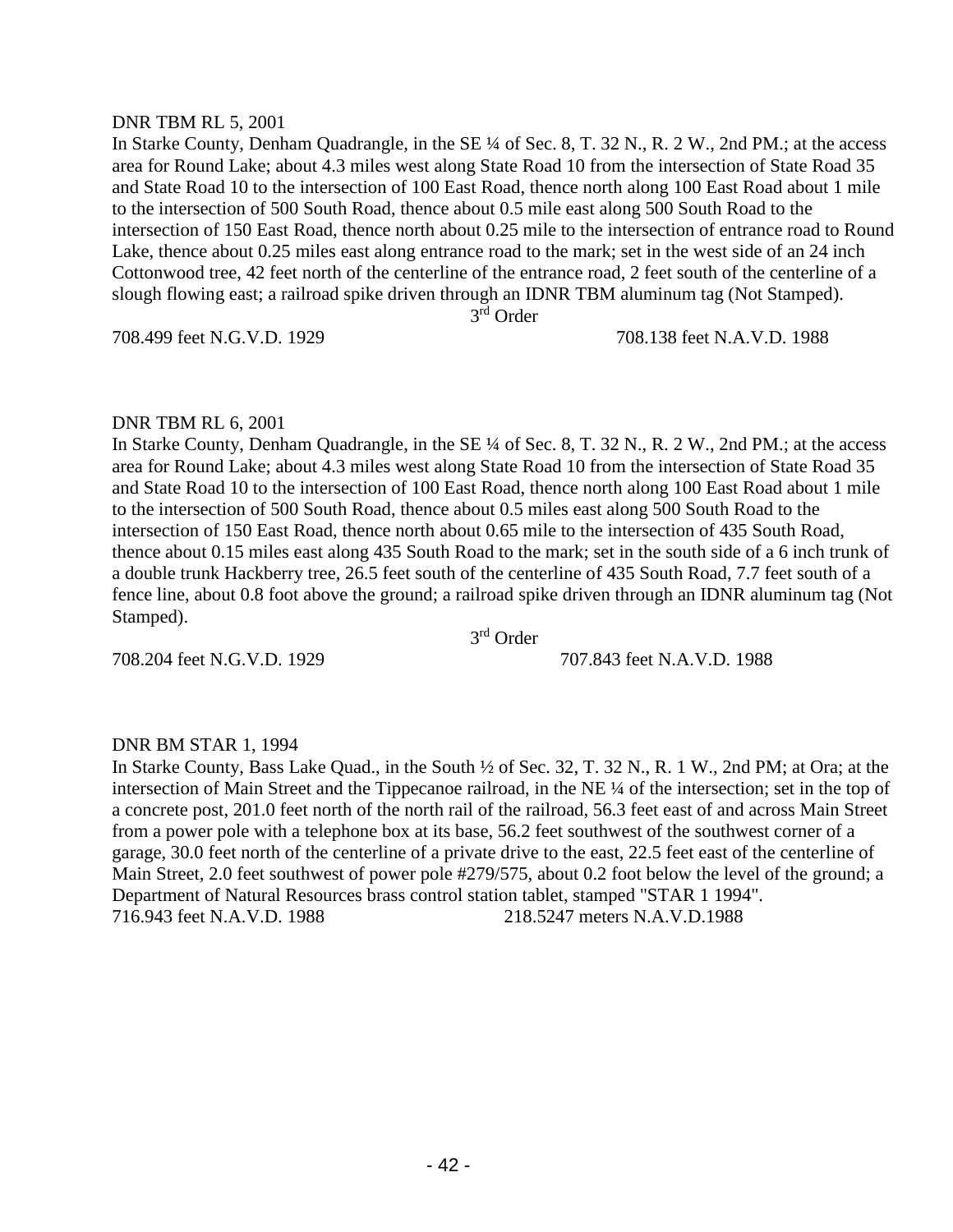#### DNR BM STAR 2, 1994

In Starke County, Bass Lake Quad., in the West ½ of Sec. 33, T. 32 N., R. 1 W.,2nd PM; approximately 0.8 mile northeast of Ora; at the 850 South Road bridge over House Ditch; set in the top of the south curb of the bridge, 112.0 feet east of the centerline of a private drive to the south, 77.0 feet west of a private drive to the north, 10.5 feet south of the centerline of 850 south road, 0.9 foot east of the west end of the south concrete guardrail, east of the west end of the road; a Department of Natural Resources brass control station tablet, stamped "STAR 2 1994".

713.623 feet N.A.V.D. 1988 217.5128 meters N.A.V.D.1988

# DNR BM STAR 3, 1994

In Starke County, Bass Lake Quad., in the East ½ of Sec. 33, T. 32 N., R. 1 W., 2nd PM; approximately 1.15 mile northeast of Ora; approximately 0.15 mile east along 850 South Road from its intersection with 850 East Road to the station on the north side of 850 South Road; set in the top of a concrete post, inside a 2 ft. x 2 ft. concrete pad, about level with the ground, 333.3 feet east of and across the road from a PK nail set in the north side of a old telephone pole used as a corner fence post, 15.6 feet north of the centerline of 850 South Road, 14.8 feet southwest of a power pole with a guy wire, 8.0 feet west of the guy wire anchor, 3.8 feet south of a orange DNR witness post; a Department of Natural Resources brass control station tablet, stamped "STAR 3 1994".

717.271 feet N.A.V.D. 1988 218.6247 meters N.A.V.D.1988

#### DNR BM STAR 5, 1994

In Starke County, Bass Lake Quad., in the NW ¼ of Sec. 34, T. 32 N., R. 1 W., 2nd PM; approximately 1.8 miles northeast of Ora; approximately 0.8 mile east along 850 South Road from its intersection with 850 East Road to the station on the north side of the road; set in the top of a concrete post, inside a 2 ft. x 2 ft. concrete pad, 442.8 feet east of a mailbox (9180 E. 810 S. Rd.), 323.5 feet west of a "Funks Hybrid" sign post, 22.4 feet west of a fence pole (next to an orange telephone line witness post), 13.2 feet north of the centerline of 850 East Road, 2.2 feet south of an orange DNR witness post, about level with the ground; a Department of Natural Resources brass control station tablet, stamped "STAR 5 1994".

723.477 feet N.A.V.D. 1988 220.5162 meters N.A.V.D.1988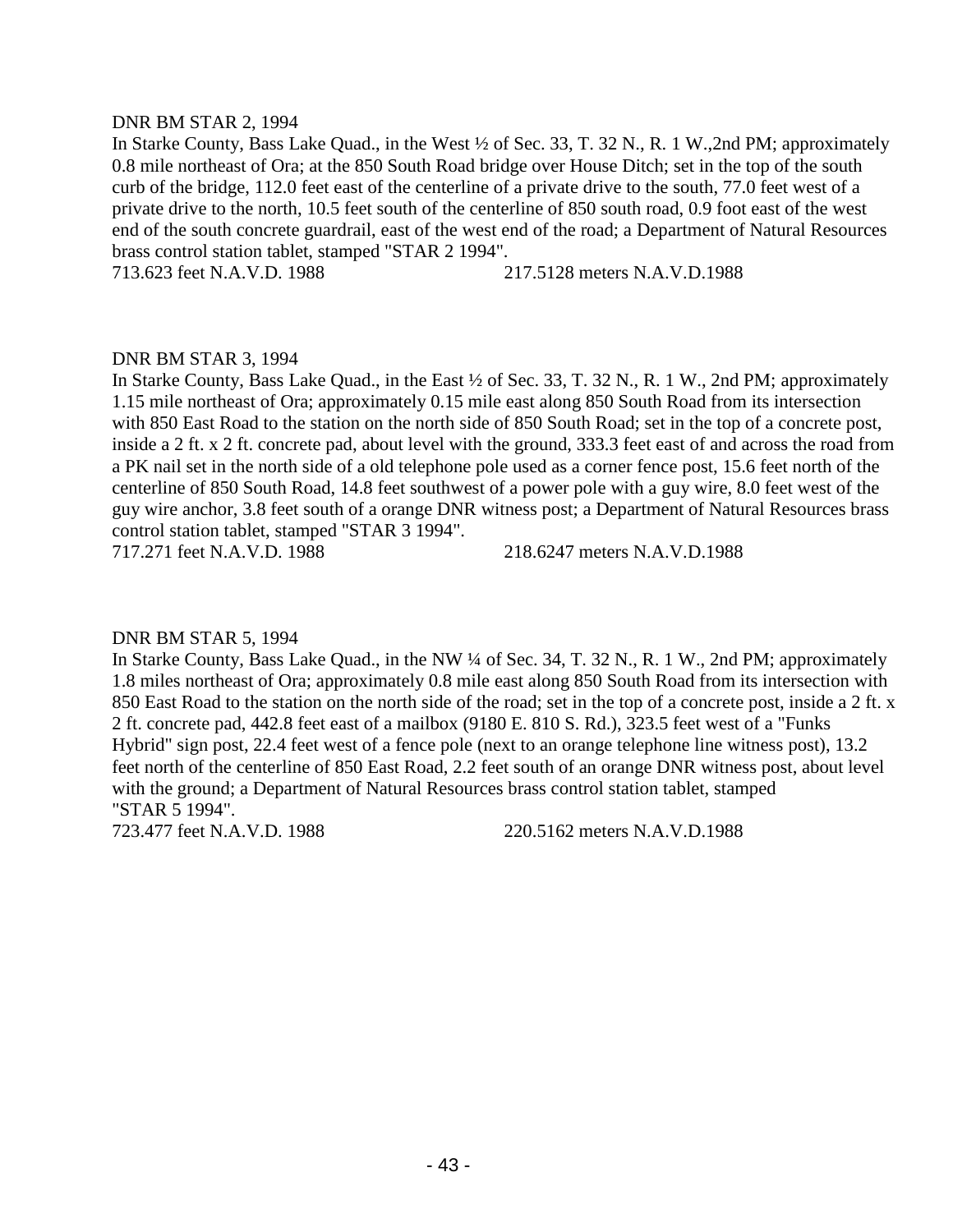#### DNR BM STAR 6, 1994

In Starke County, Bass Lake Quad., in the West ½ of Sec. 35, T. 32 N., R. 1 W., 2nd PM; about 2.5 miles East-Northeast of Ora; at the intersection of 1000 East Road and 850 South Road, in the northeast ¼ of the intersection; set in the top of a concrete post, inside a 2 ft. x 2 ft. concrete pad, 64.5 feet north of and across 850 South Road from a "stop" sign post, 36.0 feet east of and across 1000 East Road from a "stop" sign post, 30.5 feet north of the centerline of 850 South Road, 24.2 feet west of a metal telephone box, 12.0 feet south of a metal chain link fence corner post, 5.2 feet southwest of a chain link fence, about level with the ground; a Department of Natural Resources brass control station tablet, stamped "STAR 6 1994".

727.188 feet N.A.V.D. 1988 221.6473 meters N.A.V.D.1988

#### DNR BM STAR 31, 1994

In Starke County, Bass Lake Quad., in the East ½ of Sec. 33, T. 32 N., R. 1 W., 2nd PM; approximately 1.3 miles northeast of Ora; at the 850 South Road bridge over Casper Ditch; set in the top of the southeast concrete wingwall of the bridge, 114.0 feet east of the centerline of a private drive to the south, 13.0 feet south of centerline of 850 South Road, 1.3 feet south of the south concrete guardrail, 0.5 foot east of the west face of the concrete wingwall, 0.3 feet above the ground; a Department of Natural Resources brass control station tablet, stamped "STAR 31 1994". 717.196 feet N.A.V.D. 1988 218.6018 meters N.A.V.D.1988

#### DNR TBM STK 1, 1994

In Starke County, Bass Lake Quad., in the North ½ of Sec. 32, T. 32 N., R. 1 W., 2nd PM; about 0.5 mile north of Ora; near the west entrance to the Ora Cemetery; set in the west side of a 24.0 inch Oak tree, 85.0 feet north of the center line of the SW entrance to the Ora Cemetery (Alexander Heinemann Memorial Cemetery), 18.0 feet east of the center line of 750 East Road, 7.0 feet west of the cemetery fence, 1.3 feet above the ground; a railroad spike driven thru an aluminum tag, stamped "IDNR TBM STK 1 1994". 733.266 feet N.A.V.D. 1988 223.4998 meters N.A.V.D.1988

#### DNR TBM STK 2, 1994

In Starke County, Bass Lake Quad., in the center of Sec. 32, T. 32 N., R. 1 W., 2nd PM; about 0.4 mile north of Ora; at the intersection of 850 South Road and Main street, in the southeast  $\frac{1}{4}$  of the intersection; set in the north side of a power pole with a guy wire, 72.5 feet northeast of a metal "stop" sign post, 56.1 feet east of the centerline of Main Street, 18.6 feet south of the centerline of 850 South Road, about 1.1 foot above the ground; a railroad spike driven thru an aluminum tag, stamped "IDNR TBM STK 2 1994".

728.854 feet N.A.V.D. 1988 222.1552 meters N.A.V.D.1988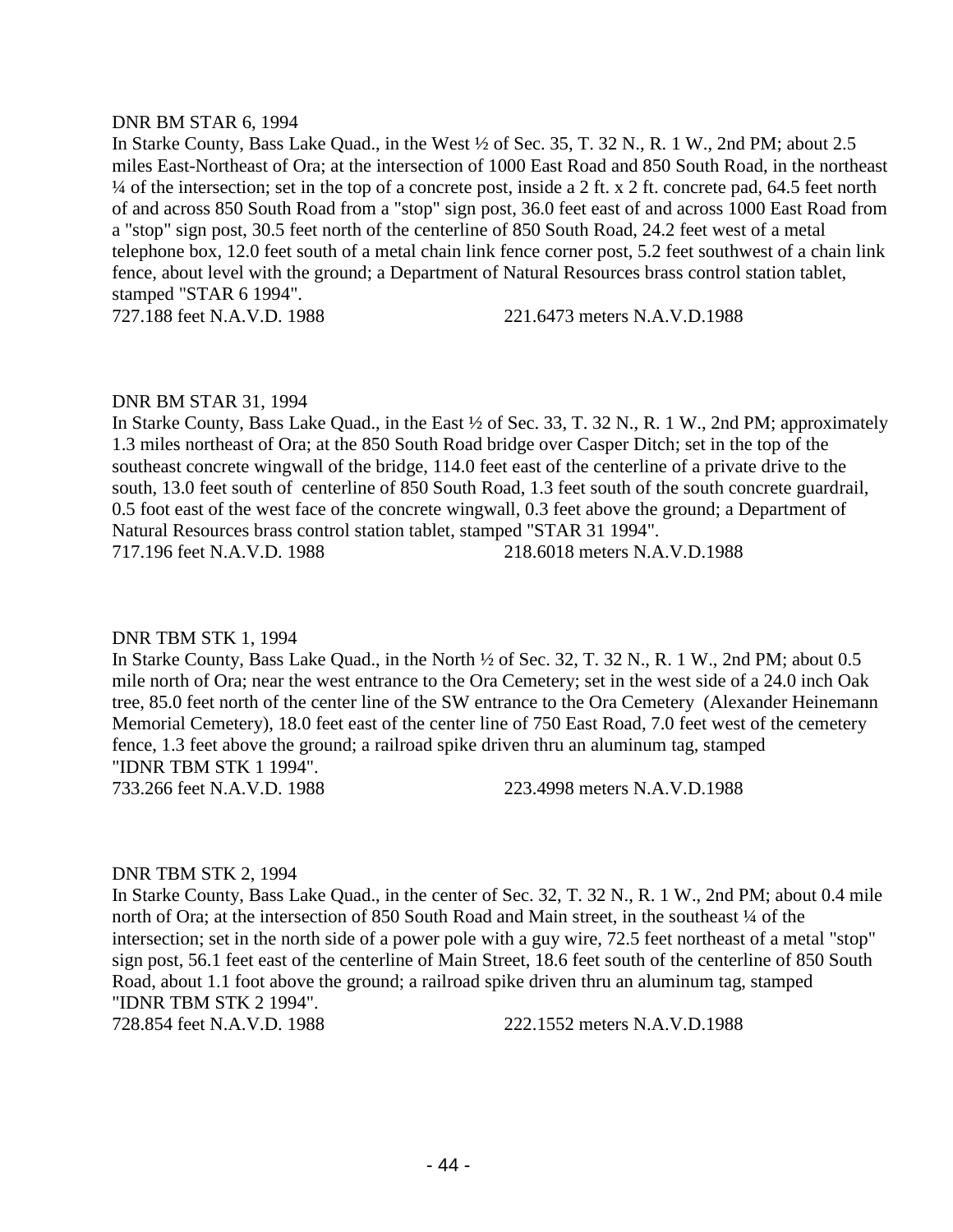#### DNR TBM STK 3, 1994

In Stark County, Bass Lake Quad., in the east ½ of Sec. 32, T. 32 N., R. 1 W., 2nd PM; about 0.5 mile north of Ora; at the intersection of 800 East Road and 850 South Road, in the northwest Quadrant of the "T" Road intersection; set in the south side of a power pole, 198.0 feet west of the center line of 800 East Road, 99.0 feet east of a 24 inch tree, 23.0 feet north of the centerline of 850 South Road, 1.0 foot above the ground, 0.9 foot east of a green metal telephone junction box, 0.9 foot south of a fence line; a railroad spike driven thru an aluminum tag. Stamped "IDNR TBM STK 3 1994". 724.027 feet N.A.V.D. 1988 220.6838 meters N.A.V.D.1988

# DNR TBM STK 4, 1994

In Starke County, Bass Lake Quad., in the north ½ of Sec. 33, T. 32 N., R. 1 W., 2nd PM; about 1.0 mile northeast of Ora; at the intersection of 850 East Road and 850 North Road, in the northwest quadrant of the "T" Road intersection; set in the top of the southeast corner of the concrete base of a metal telephone junction box, 87.5 feet west of the centerline of 850 East Road, 13.5 feet north of the centerline of 850 North Road, 6.0 feet south of the remains of a e-w fence , 6.0 feet southwest of a power pole with a electric meter, 1.8 feet south-southeast of the southeast corner of the metal utility box painted brown, 0.4 foot west of the east end of the concrete base, 0.2 foot north of the south end of the concrete base; a chiseled triangle.

718.565 feet N.A.V.D. 1988 219.0189 meters N.A.V.D.1988

# DNR TBM STK 5, 1994

In Starke County, Bass Lake Quad., in the North ½ of Sec. 33, T. 32 N., R. 1 W., 2nd PM; about 1.2 miles northeast of Ora; approximately 0.3 mile north along 850 East Road from its intersection with 850 South Road, on the west side of 850 East Road, 19.9 feet west of a railroad spike driven into the centerline of 850 East Road; set in the north side of a 12 inch Sassafras tree, 1.0 foot above the ground; a railroad spike driven thru an aluminum tag, stamped "IDNR TBM STK 5 1994". 724.832 feet N.A.V.D. 1988 220.9292 meters N.A.V.D.1988

# DNR TBM STK 6, 1994

In Starke County, Bass Lake Quad., in the west ½ of Sec. 34, T. 32 N., R. 1 W., 2nd PM; about 1.6 miles cast-northeast of Ora; 0.6 mile east along 850 South Road from its intersection with 850 East Road to a power pole on the south side of 850 South Road; set in the north side of a power pole, 27.0 feet south of the centerline of 850 South Road, 24 feet west of the centerline of a dim lane to the south, 1.2 feet above the ground; a railroad spike driven thru an aluminum tag, stamped "IDNR TBM STK 6 1994". 723.435 feet N.A.V.D. 1988 220.5034 meters N.A.V.D.1988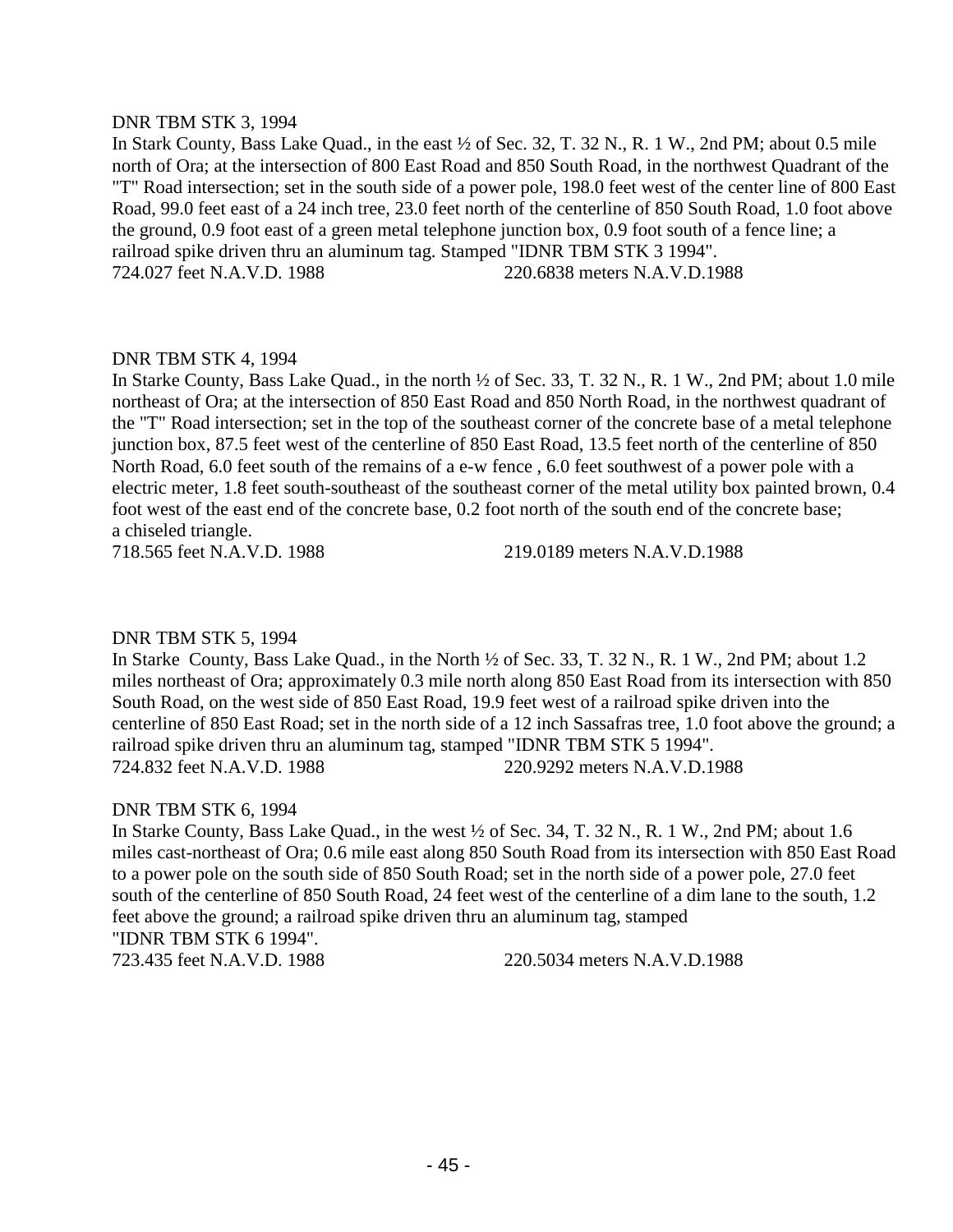#### DNR TBM STK 7, 1994

In Starke County, Bass Lake quad., in the SW ¼ of Sec. 35, T. 32 N., R. 1 W., 2nd PM; about 2.7 miles east of Ora; approximately 0.5 mile south along 1000 East Road from its intersection with 850 South Road to a turn to the east (County line Road), thence approximately 0.25 mile east along the Starke-Pulaski County Line Road to the station on the north side of the road; set in the west side of a power pole, 146 feet west of the centerline of Ash Street, 27.0 feet north of the center line of County Line Road, 1.0 foot above the ground; a railroad spike driven thru an aluminum tag, stamped "IDNR TBM STK 7 1994".

727.019 feet N.A.V.D. 1988 221.5958 meters N.A.V.D.1988

# DNR TBM STK 8, 1994

In Starke County, Culver Quad., in the SW 1/4of Sec. 36, T. 32 N., R. 1 W., 2nd PM; about 1.0 mile north of Monterey; at the intersection of 1100 East Road and the Starke-Pulaski County Line Road, in the northeast quarter of the intersection; set in the west side of power pole #15, 143.0 feet north of the center line of County Line Road, 43.3 feet east of and across 1100 East Road from a metal telephone junction box, above the ground; a railroad spike driven thru an aluminum tag, stamped "IDNR TBM STK 8 1994".

725.309 feet N.A.V.D. 1988 221.0747 meters N.A.V.D.1988

#### DNR TBM STK 11, 1994

In Starke County, Bass Lake Quad., in the NE ¼ of Sec. 34, T. 32 N., R. 1 W., 2nd PM; approximately 2.0 miles east of Ora; approximately 1.05 mile east along 850 South Road from its intersection with 850 East Road to a bend in the road to the south; set in the road ward side of a 6.0 inch Oak tree, on the north side of the road, 65.4 feet east-south east of a metal road direction sign post, 25.8 feet north-northeast of the center line of 850 south Road, 24.0 feet west of a 30 inch twin trunked Oak tree, 0.7 foot above the ground; a railroad spike driven thru an aluminum tag, stamped "IDNR TBM STK 11 1994". 721.591 feet N.A.V.D. 1988 219.9415 meters N.A.V.D.1988

#### DNR TBM STK 12, 1994

In Starke County, Bass Lake Quad., in the NE ¼ of Sec. 32, T. 32 N., R. 1 W., 2nd PM; approximately 0.9 mile northeast of Ora; approximately 0.4 mile north along 800 East Road from its intersection with 850 South Road to a power pole with a transformer and guy wire on the west side of 800 East Road, 40.6 feet south of the centerline of a private drive (#8135) to the west, 26.0 feet west of the centerline of 800 East Road, 22.5 feet north of the power pole guy wire anchor, 19.5 feet south of a metal telephone junction box, 1.1 foot above the ground; a railroad spike driven thru an aluminum tag, stamped "IDNR TBM STK 12 1994".

716.458 feet N.A.V.D. 1988 218.3768 meters N.A.V.D.1988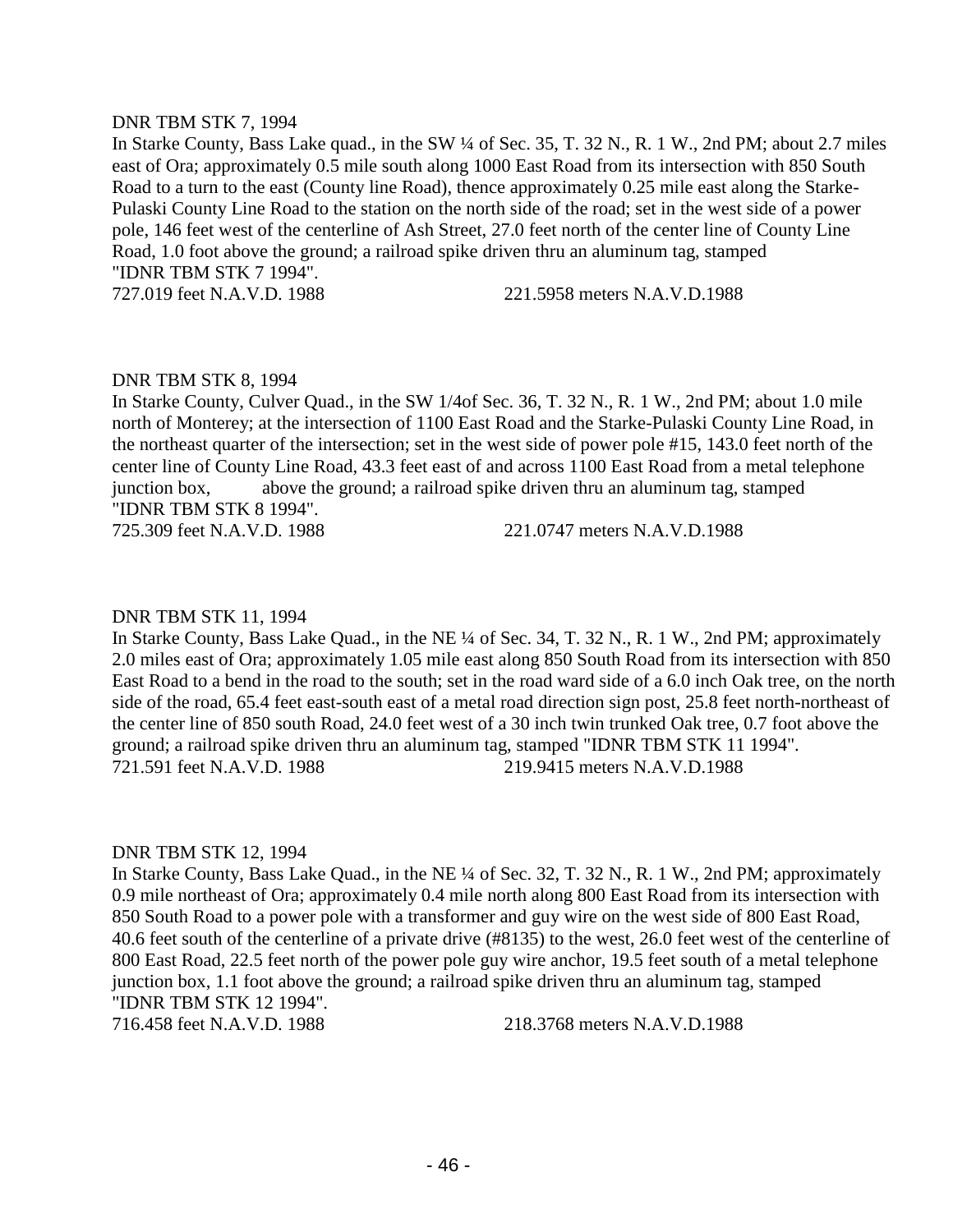#### DNR BM STA 32, 1985

In Starke County, Knox West Quad., in the SE ¼ of Section 16, T. 33 N., R. 2 W., 2nd PM.; approximately 0.5 mile west-northwest of Knox, at the 300 East Road bridge over the Yellow River; set in the top of the southwest concrete wingwall of the bridge, 13.0 feet west of the centerline of 300 East Road, 0.9 foot south of the north face of the wingwall, 0.2 foot above the level of the road; a Department of Natural Resources brass control station tablet, stamped "STA 32, 1985". 694.041 feet N.G.V.D. 1929 211.5441 meters N.G.V.D. 1929

# DNR TBM YR 485

In Starke County, Knox West Quad., in the SE ¼ of Section 16, T. 33 N., R. 2 W., 2nd PM.; approximately 0.5 mile west-northwest of Knox, at the 300 East Road bridge over the Yellow River; set in the northwest corner of the bridge; a chiseled triangle. 694.038 feet N.G.V.D. 1929 211.5432 meters N.G.V.D. 1929

# DNR BM STA 9 RESET 1985

In Starke County, Knox West Quad., in the SE ¼ of Section 13, T. 33 N., R. 3 W., 2nd PM.; approximately 3.5 mile west of Knox, at the Range Road bridge over the Yellow River; set in the top of the southwest concrete headwall of the bridge, 15.5 feet west of the centerline of the road, 3.9 feet south of the north face of the headwall, about level with the road; a Department of Natural Resources brass control station tablet, stamped "STA 9 RESET 1985". 686.725 feet N.G.V.D. 1929 209.3142 meters N.G.V.D. 1929

# DNR TBM YR 585

In Starke County, Knox West Quad., in the SE ¼ of Section 13, T. 33 N., R. 3 W., 2nd PM.; approximately 3.5 mile west of Knox, at the Range Road bridge over the Yellow River; set in the northwest corner of the bridge; a chiseled triangle. 686.695 feet N.G.V.D. 1929 209.3051 meters N.G.V.D. 1929

# DNR BM STA 8 RESET 1985

In Starke County, Knox West Quad., in the SE ¼ of Section 14, T. 33 N., R. 3 W., 2nd PM.; approximately 4.5 mile west of Knox; at the 100 West Road bridge over the Yellow River; set in the top of the southwest concrete headwall of the bridge, 14.8 feet west of the centerline of the road, 3.9 feet south of the north face of the headwall, about level with the road; a Department of Natural Resources brass control station tablet, stamped "STA 8 RESET 1985". 684.017 feet N.G.V.D. 1929 208.4888 meters N.G.V.D. 1929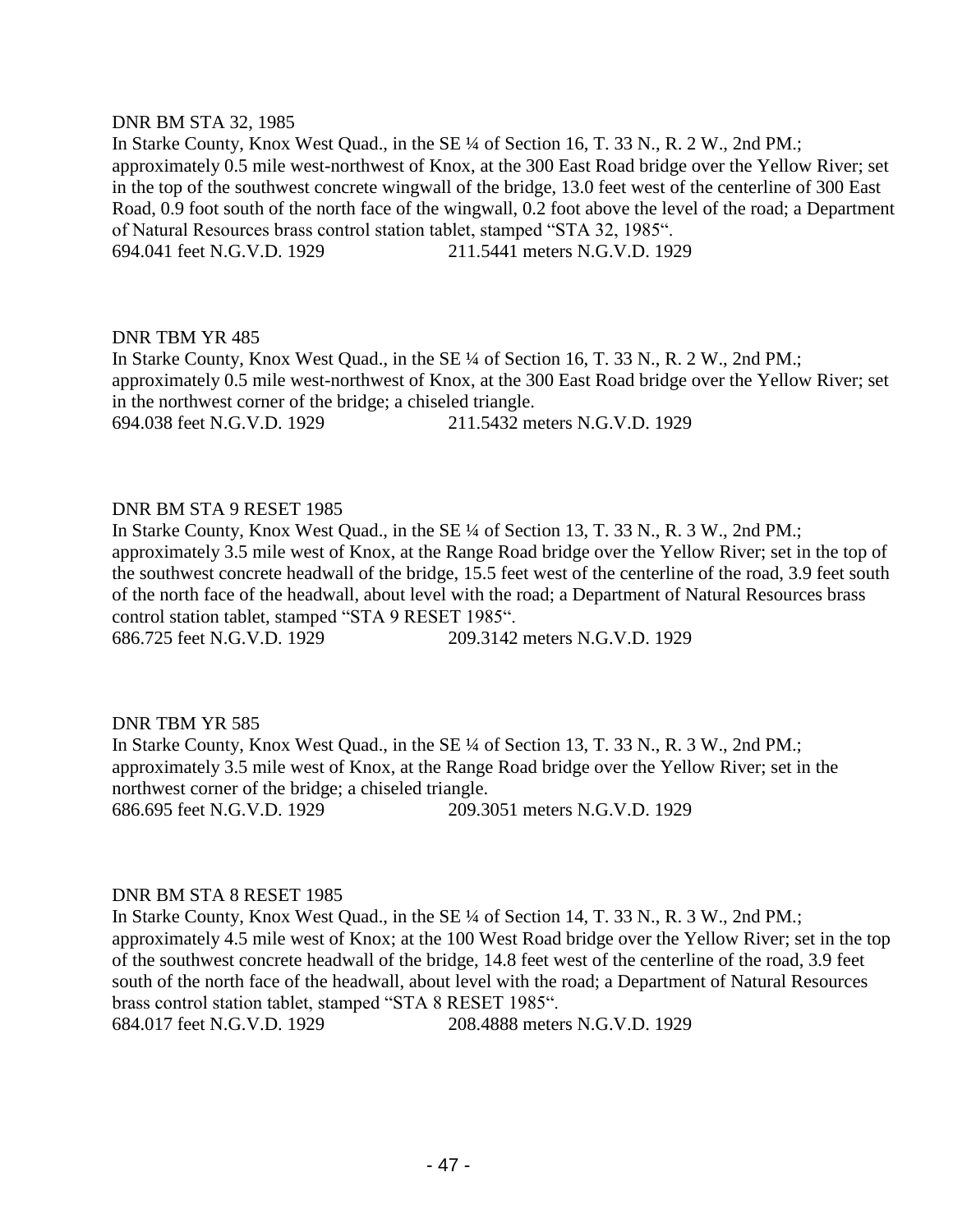#### DNR TBM YR 685

In Starke County, Knox West Quad., in the SE ¼ of Section 14, T. 33 N., R. 3 W., 2nd PM.; approximately 4.5 mile west of Knox; at the 100 West Road bridge over the Yellow River; set in the northwest corner of the bridge; a chiseled triangle. 683.920 feet N.G.V.D. 1929 208.4592 meters N.G.V.D. 1929

#### DNR BM STA 30, 1981

In Starke County, Knox West Quad., in the SE ¼ of Section 15, T. 33 N., R. 3 W., 2nd PM.; approximately 5.8 mile west of Knox; approximately 0.3 mile west along a gravel road on the north bank of the Yellow River from its intersection with State Road 39, on a control structure in the Kankakee State Fish and Wildlife Area; set in the top of the concrete control structure, 10.5 feet south of the centerline of the gravel road, 3.4 feet east of the east most gate lift, 2.5 feet below the level of the road, 2.0 feet south of the east most post of the south guardrail, 0.7 foot west of the east face of the control structure; a Department of Natural Resources brass control station tablet, stamped "STA 30 1981".

676.004 feet N.G.V.D. 1929 2<sup>nd</sup> Order 675.69 feet NAVD 1988 Corps conversion

206.0464 meters N.G.V.D. 1929

#### DNR TBM HWP 6, 1983

In Starke County, English Lake Quad., in the NE ¼ of Section 36, T. 33 N., R. 4 W., 2nd PM.; at English Lake; at the 650 West Road bridge over the Yellow and Kankakee Rivers; set in the top of the southeast concrete wingwall abutment of the bridge, 13.7 feet east of the centerline of the road, 3.0 feet above the concrete bridge deck, 0.4 foot east of the west edge of the wingwall abutment, 0.35 foot north of the south face of the wingwall abutment; a chiseled triangle.

> Destroyed See DNR TBM STARKECO 2, 2011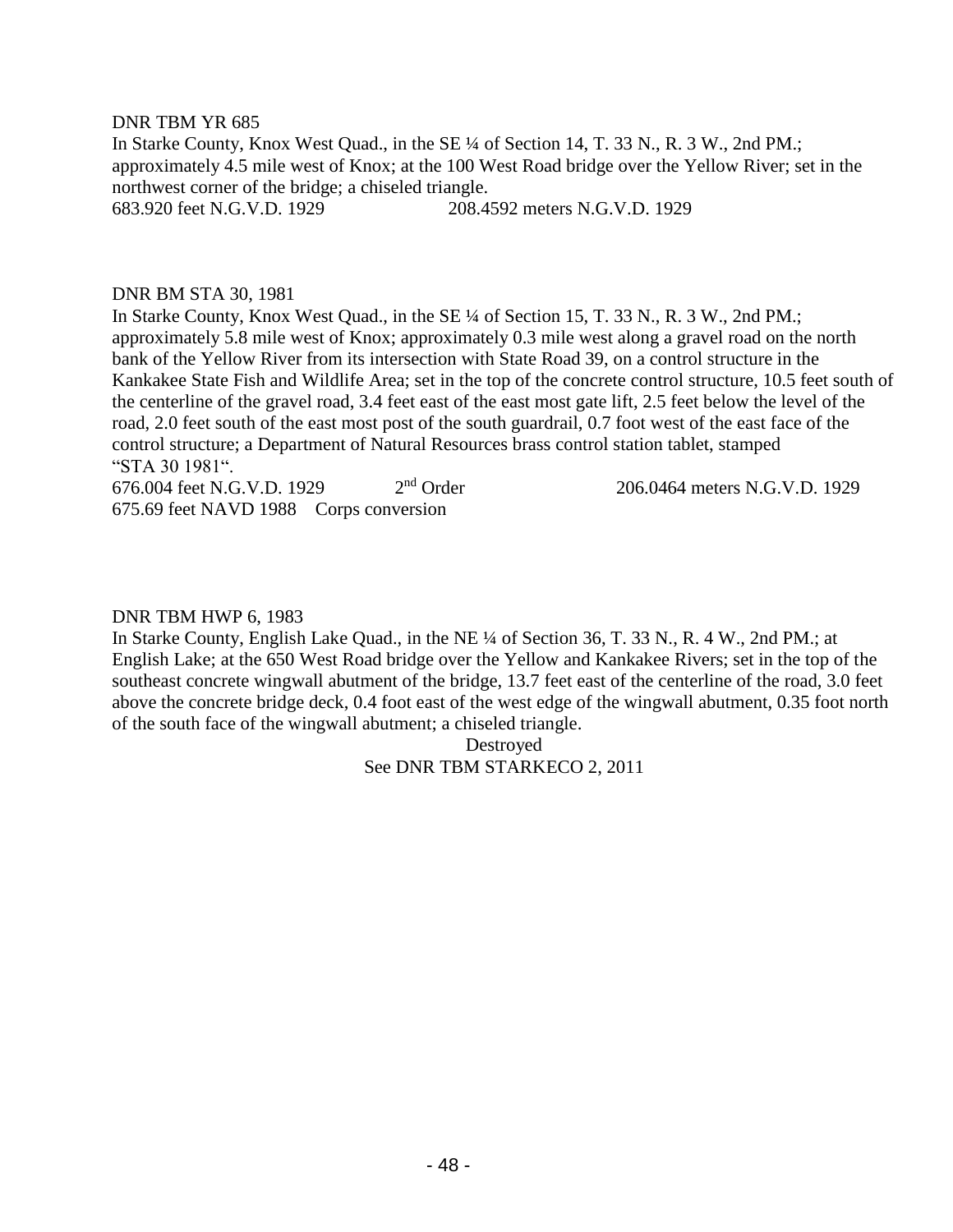#### IDOT BM STARKE L 895

In Starke County, LaCrosse Quad., in the NE ¼ of Section 5, T. 32 N., R. 4 W., 2nd PM.; about 0.7 mile south of Wilders; at the US 421 bridge over the Kankakee River; set in the top of the southwest concrete abutment of the bridge, 24.6 feet west of the centerline of the road, 8.8 feet south of the north end of the abutment, 2.8 feet below the top of the concrete guardrail of the bridge, 2.2 feet north of the south end of the abutment, 0.7 foot west of the west face of the guardrail, 0.5 foot east of the west face of the abutment; a Indiana Department of Transportation bench mark tablet, stamped "STARKE L 895".

3 rd Order

673.833 feet N.G.V.D. 1929 205.3847 meters N.G.V.D. 1929 673.588 feet N.A.V.D. 1988 205.3100 meters N.A.V.D. 1988

#### DNR TBM STARKECO 1, 2011

In Starke County, Knox West Quad., in the SE ¼ of Section 10, T. 33 N., R. 3 W., 2nd PM.; about 6.0 miles west-northwest of Knox; at the State Road 8 bridge over the Kankakee River; set in the top of the northeast concrete abutment of the bridge, 20.0 feet north of the centerline of the road, 13.9 feet west of the east end of the abutment, 3.3 feet below the top of the north concrete guardrail of the bridge, 2.5 feet east of the west end of the abutment, 0.7 foot north of the north face of the north concrete guardrail, about 0.5 foot below the top of the concrete bridge approach, 0.4 foot south of the north face of the abutment; a cut triangle.

 3 3<sup>rd</sup> Order

678.981 feet N.G.V.D. 1929 206.9538 meters N.G.V.D. 1929

#### DNR TBM STARKECO 2, 2011

In Starke County, English Lake Quad., in the NE ¼ of Section 36, T. 33 N., R. 4 W., 2nd PM.; about 0.4 mile north of English Lake; at the 650 West Road bridge over the Kankakee River; set in the top of the southeast concrete wingwall of the bridge, 13.7 feet east of the centerline of the road, 12.0 feet northwest of the southeast end of the wingwall, 2.6 feet below the top of the metal guardrail of the bridge, 1.6 feet south of the north face of the wingwall, 0.6 foot east of the east face of the concrete bridge deck, level with the top of the concrete bridge deck; a cut triangle.

 3 3<sup>rd</sup> Order

674.574 feet N.G.V.D. 1929 205.6106 meters N.G.V.D. 1929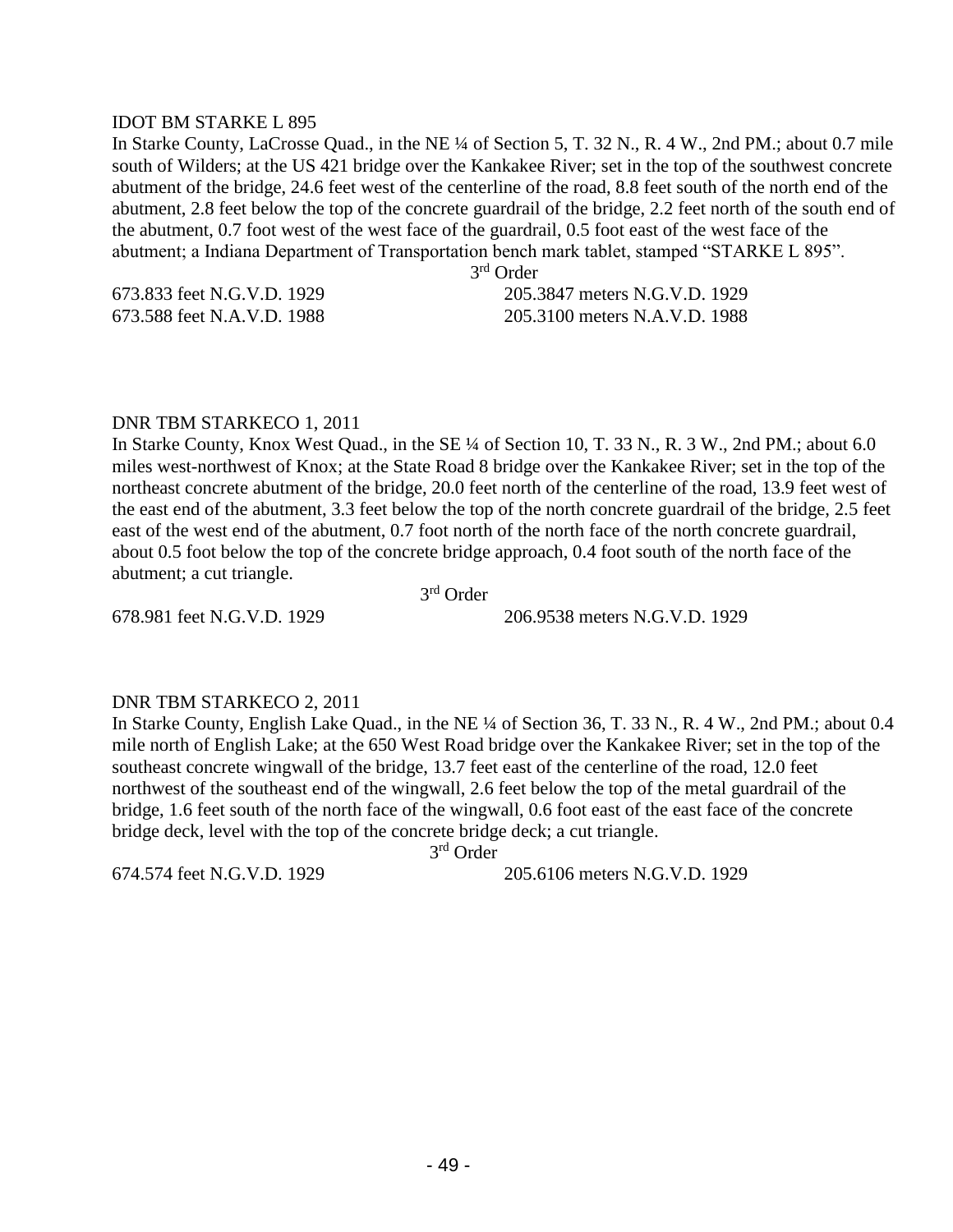# DNR BM KANKAKEE 1 2013

In Starke County, English Lake Quad., SE ¼ section 16, T.33 N., R. 3 W., 2nd P. M. Set in the Kankakee Fish and Wildlife Area along the Kankakee River. Starting at the southeast corner of the S. R. 8 bridge over the Kankakee River at the north entrance to Kankakee Fish and Wildlife Area; thence southwest along 10 mile road levee about 3.23 miles to a concrete bridge over a control structure for the Fish and Wildlife Area. Set in the northeast concrete wingwall of the bridge. 10 feet north of the centerline of levee road, 0.6 feet east of the west face of the concrete wingwall of the bridge, 0.5 feet west of the east face of the concrete wingwall of the bridge, 1.5 feet northeast of the northeast corner of the north concrete guardrail, 2.8 feet below the top of the concrete guardrail. A standard DNR DOW BM tablet (not stamped).

675.68 feet NAVD 1988 INCORS 2011 (12A)

# DNR TBM 1K 2013

In Starke County, English Lake Quad., SE ¼ section 16, T.33 N., R. 3 W., 2nd P. M. Set in the Kankakee Fish and Wildlife Area along the Kankakee River. Starting at the southeast corner of the S. R. 8 bridge over the Kankakee River at the north entrance to Kankakee Fish and Wildlife Area; thence southwest along 10 mile road levee about 3.23 miles to a concrete bridge over a control structure for the Fish and Wildlife Area. Set in the northwest concrete wingwall of the bridge. 9.5 feet north of the centerline of levee road, 0.5 feet east of the west face of the concrete wingwall of the bridge, 0.5 feet west of the east face of the concrete wingwall of the bridge, 1.4 feet northwest of the northwest corner of the north concrete guardrail, 2.8 feet below the top of the concrete guardrail. A cut triangle. 675.71 feet NAVD 1988 INCORS 2011 (12A)

# DNR BM STA 20 RESET 2013

In Starke County, English Lake Quad., NW ¼ section 31, T.33 N., R. 3 W., 2nd P. M. Set in the Kankakee Fish and Wildlife Area along the Yellow River. Starting at the northwest corner of the S. R. 39 bridge over the Yellow River at the south entrance to Kankakee Fish and Wildlife Area; thence southwest along 10 mile road levee about 4.73 miles to a concrete bridge over a control structure for the Fish and Wildlife Area. Set on the southwest concrete wingwall of the bridge. 12.0 feet south of the centerline of levee road, 0.5 feet east of the west face of the concrete wingwall of the bridge, 0.5 feet west of the east face of the concrete wingwall of the bridge, 2.9 feet southwest of the southwest corner of the south concrete guardrail, 2.8 feet below the top of the concrete guardrail. A standard DNR DOW BM tablet (not stamped).

676.05 feet NAVD 1988 INCORS 2011 Geoid 12A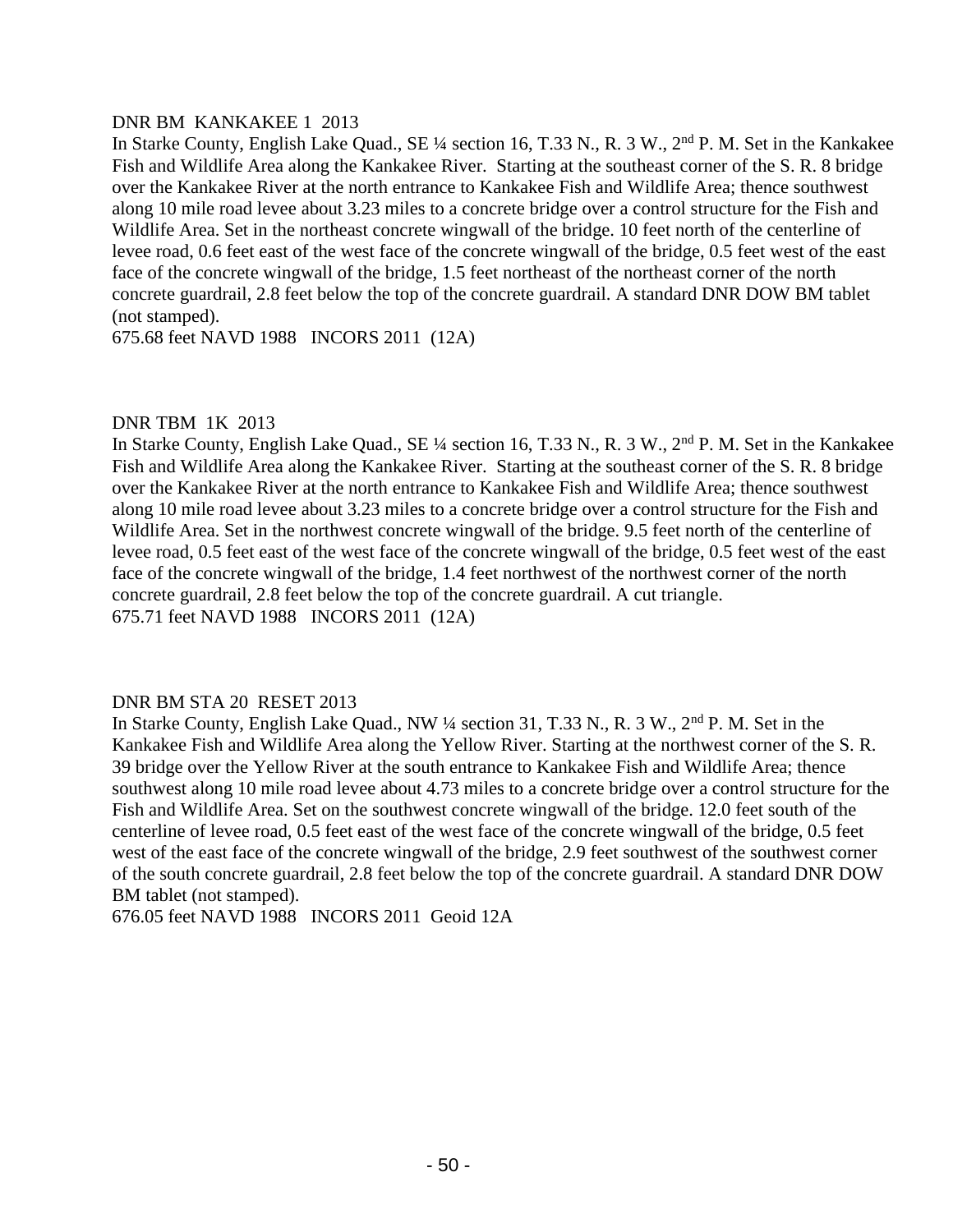#### USC&GS BM CRAIG 1952

In Starke County, Bass Lake Quad., in the SW 1/4 of Sec. 14, T. 32 N., R. 2 W., 2<sup>nd</sup> P.M.; at the triangular plot of ground at the intersection of U.S. Highway 35 and State Road 10; about 7 miles north of the town of Judson and about 5 miles south of the town of Knox; 232 feet north of the intersection; 62 feet east of the center of highway 35; 42 feet north of power pole 288-575; about same height as ground; a USC&GS BM stamped, "CRAIG 1952".

715.91 feet NGVD 1929 3rd Order 715.55 feet NAVD 1988

#### IDNR TTBM 1 2016

In Starke County, Bass Lake Quad., in the N  $\frac{1}{2}$  of Sec. 23, T. 32 N., R. 2 W., 2<sup>nd</sup> P.M.; at the Bass Lake Public Access Site; about 0.5 miles northwest of the town of Bass Lake along 450 E Road (County Road 210); 0.5 miles east of the intersection of State Road 10 & US Highway 35; 74 feet east from centerline of 450 E Road; 24 feet south from south edge of concrete boat ramp; 0.4 feet above ground; a lag bolt set on north side of 16 inch tree; IDNR TBM 1 2016.

716.21 feet NGVD 1929 3rd Order 715.85 feet NAVD 1988

#### IDNR TTBM 2 2016

In Starke County, Bass Lake Quad., in the N  $\frac{1}{2}$  of Sec. 23, T. 32 N., R. 2 W., 2<sup>nd</sup> P.M.; at the Bass Lake Public Access Site; about 0.5 miles northwest of the town of Bass Lake along 450 E Road (County Road 210); 0.5 miles east of the intersection of State Road 10 & US Highway 35; 49.0 feet east from centerline of 450 E Road; 48.5 feet southeast from center of concrete culvert under 450 E Road; 0.7 feet above ground; lag bolt set on north side of 18 inch tree, IDNR TTBM 2 2016.<br>716.48 feet NGVD 1929  $3<sup>rd</sup>$  Order 716.12 feet NAVD 1988 716.48 feet NGVD 1929 3rd Order 716.12 feet NAVD 1988

#### IDNR TTBM 3 2016

In Starke County, Bass Lake Quad., in the N  $\frac{1}{2}$  of Sec. 23, T. 32 N., R. 2 W., 2<sup>nd</sup> P.M.; at the Bass Lake Public Access Site; about 0.5 miles northwest of the town of Bass Lake along 450 E Road (County Road 210); 0.5 miles east of the intersection of State Road 10 & US Highway 35; 24.5 feet east from centerline of 450 E Road; set on north end of the north most round concrete pump station; 0.5 feet south from the north edge; 17.2 feet north – northwest from centerline of sewer / man hole cover; 12.6 feet northwest of northwest of chain link fence post; about same height as ground; a cut triangle, IDNR TTBM 2 2016.

716.59 feet NGVD 1929 3rd Order 716.23 feet NAVD 1988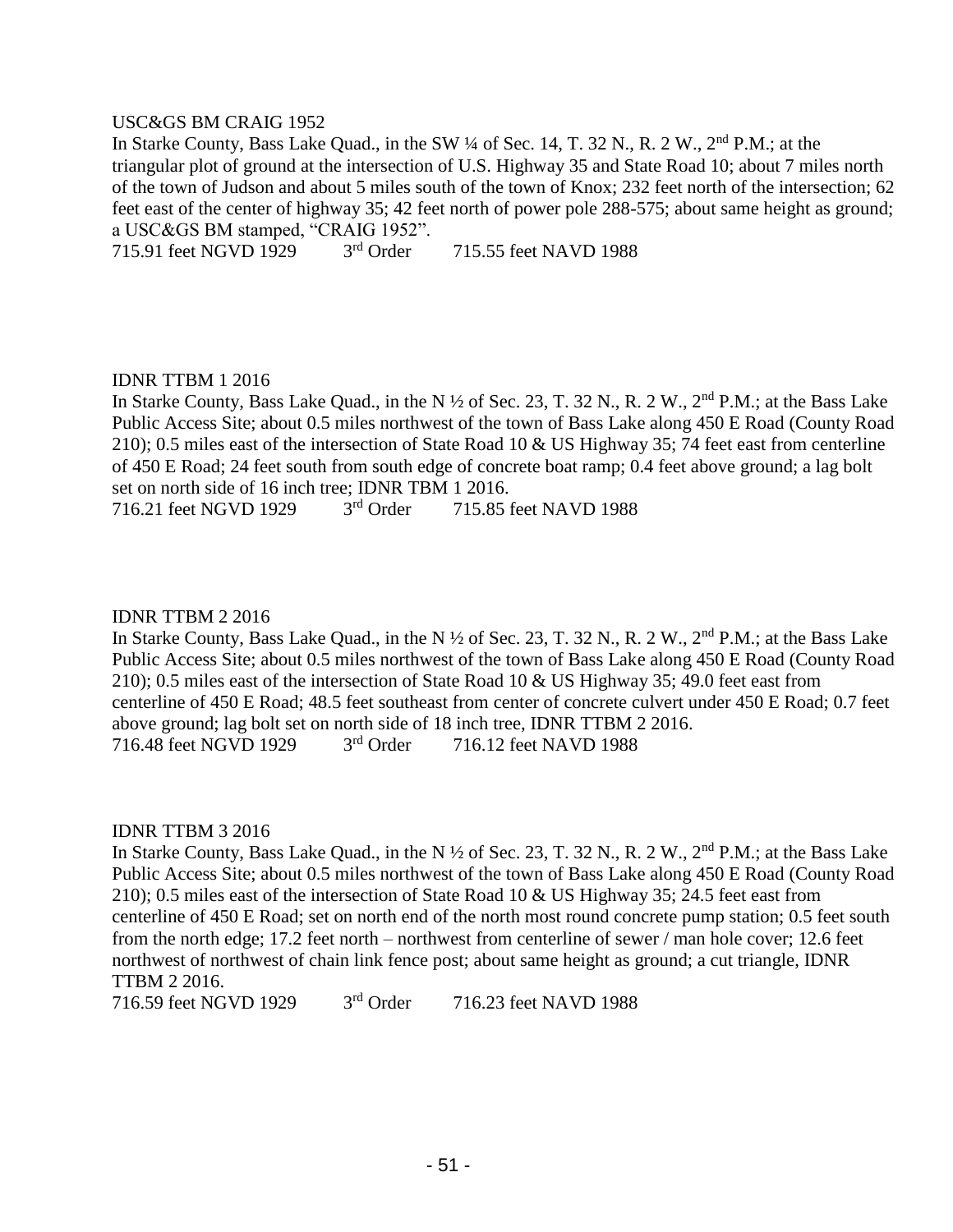# IDNR TBM MRSDWN 1 2016

In Starke County, Bass Lake Quad., set in the NE ¼ of section 23, T. 32 N., R. 2 W., 2<sup>nd</sup> P. M. Set on top the left (south) concrete abutment of the outlet structure for Bass Lake. 1.7 feet right of the left end of the abutment, 4.4 feet left of the right end of the abutment, Set on the upstream face of the abutment, Three cut lines forming a square on the upstream edge of the abutment.<br>714.85 feet NGVD 1929 3<sup>rd</sup> Order 714.49 feet NAVD 1988 714.85 feet NGVD 1929 3rd Order 714.49 feet NAVD 1988

#### IDNR TBM MRSDWN 2 2016

In Starke County, Bass Lake Quad., set in the NE ¼ of section 23, T. 32 N., R. 2 W., 2<sup>nd</sup> P. M. Set on top the right (north) concrete abutment of the outlet structure for Bass Lake. 2.9 feet right of the left end of the abutment, 1.1 feet left of the right end of the abutment, Set on the upstream face of the abutment, three cut lines forming a square on the upstream edge of the abutment.<br>714.84 feet NGVD 1929 3<sup>rd</sup> Order 714.48 feet NAVD 1988 714.84 feet NGVD 1929 3rd Order 714.48 feet NAVD 1988

# IDNR Lake Level Monument

In Starke County, Bass Lake Quad., set in the NE ¼ of section 23, T. 32 N., R. 2 W., 2<sup>nd</sup> P. M. Set at the concrete outlet structure Bass Lake. 18 3 feet northwest of left downstream corner of the left concrete abutment of the control structure, 17.2 feet west of right downstream corner of the left concrete abutment of the control structure, 126.6 feet northeast of IDNR TBM 1-10083. A large concrete Bass Lake monument projecting about 2 feet above the ground. A DEPARTMENT Of NATURAL RESOURCES DIVISION of WATER, Bronze Disk on top of the concrete monument. 716.15 feet NGVD 1929 3rd Order 715.79 feet NAVD 1988

# IDNR TBM 1-10083

In Starke County, Bass Lake Quad., set in the NE ¼ of section 23, T. 32 N., R. 2 W., 2<sup>nd</sup> P. M. Set at the 450 East Road Bridge over Cedar Lake Ditch (Outlet channel for Bass Lake). Set on top of the north end of the east concrete headwall of the bridge, 14.2 feet east of the CL pf 450 East Road, about 0.3 feet south of the north end of the headwall, centered on the headwall, a chiseled triangle.<br>715.62 feet NGVD 1929  $3<sup>rd</sup>$  Order  $3<sup>rd</sup>$  Order  $3<sup>rd</sup>$  Order  $3<sup>rd</sup>$  Order  $3<sup>rd</sup>$  Order  $3<sup>rd</sup>$  Order 715.62 feet NGVD 1929 3rd Order 715.26 feet NAVD 1988